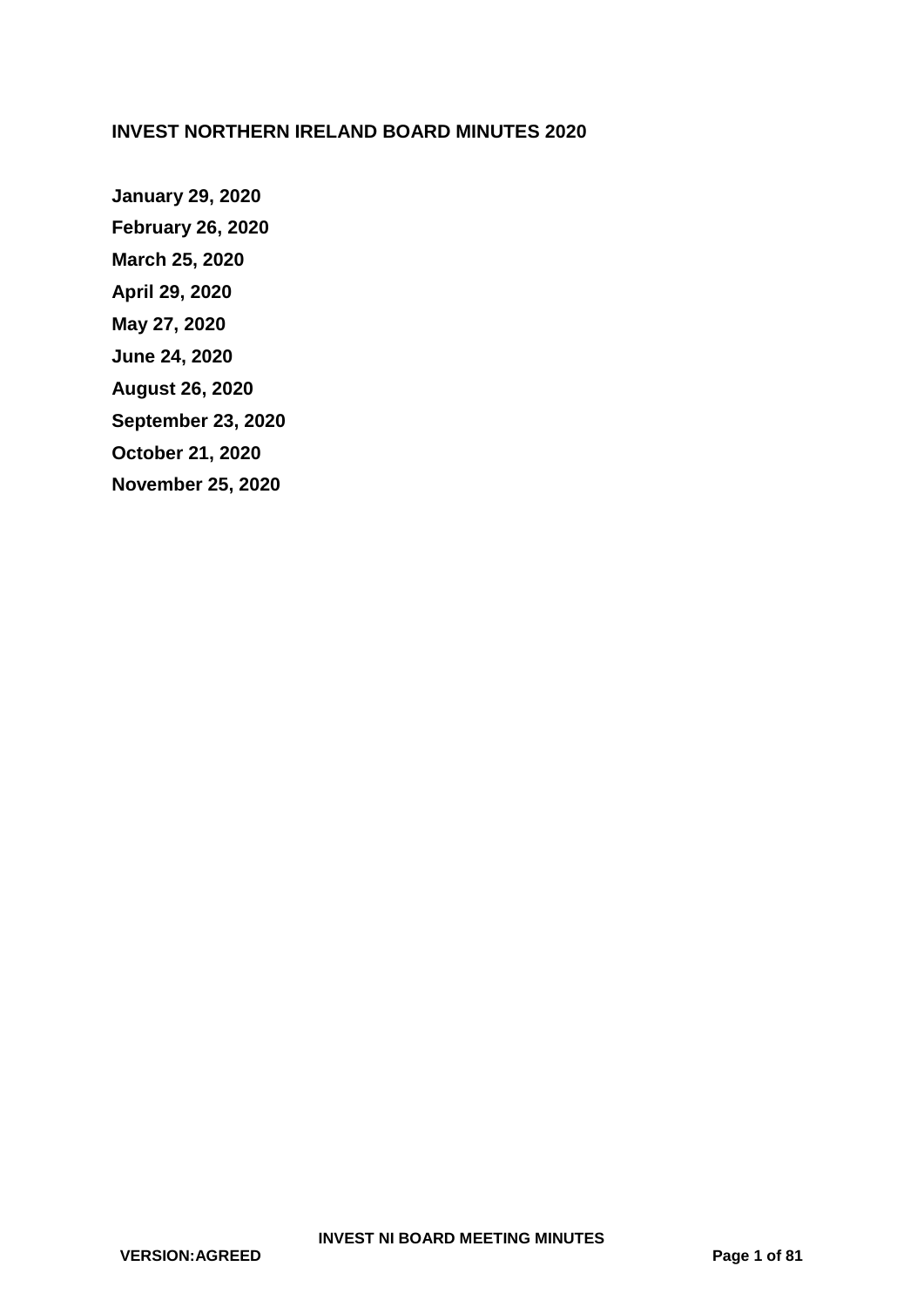# **ONE HUNDRED AND SEVENTY FIRST MEETING OF THE INVEST NORTHERN IRELAND BOARD, 29 JANUARY 2020 INVEST NI HQ, BEDFORD STREET, BELFAST**

### **Present:**

### **Invest NI Board**

Rose Mary Stalker (Chair) Brian Baird Padraig Canavan **Deborah Lange** Ken Nelson **Dr Mark Sweeney** Mark Nodder

**In Attendance:** Kevin Holland, Amanda Braden, Mel Chittock, Brian Dolaghan, Donal Durkan, Jeremy Fitch, Peter Harbinson, Steve Harper, Alan McKeown and Alistair Moffett

**Presentations:** Mark Gillan & Lorraine Acheson, Innovate UK William McCulla and George McKinney

**Apologies:** Dr Gerard O'Hare, Scott Rutherford, Judith Totten **Minute Taker:** Simon Marner

The meeting commenced at 1.00pm.

## **1 Declaration of Conflicts of Interest**

Mark Nodder indicated that he would excuse himself from the meeting during discussion on Family Owned Businesses. Chair provided an update on the current process for the recruitment of new members to the Invest NI Board and the conflict of interest issues that arose with some candidates. Chair indicated that all current non-executive Directors should continually consider their own management of potential conflicts. Mel Chittock agreed to assist with this process.

Chair provided Board with an overview of separate project that she is involved with. 4C UR Future is a not for profit organisation set up by Chair, which she runs on a pro bono basis.

*Action: Mel Chittock to write to Board to highlight responsibilities in regard to conflicts of interest.*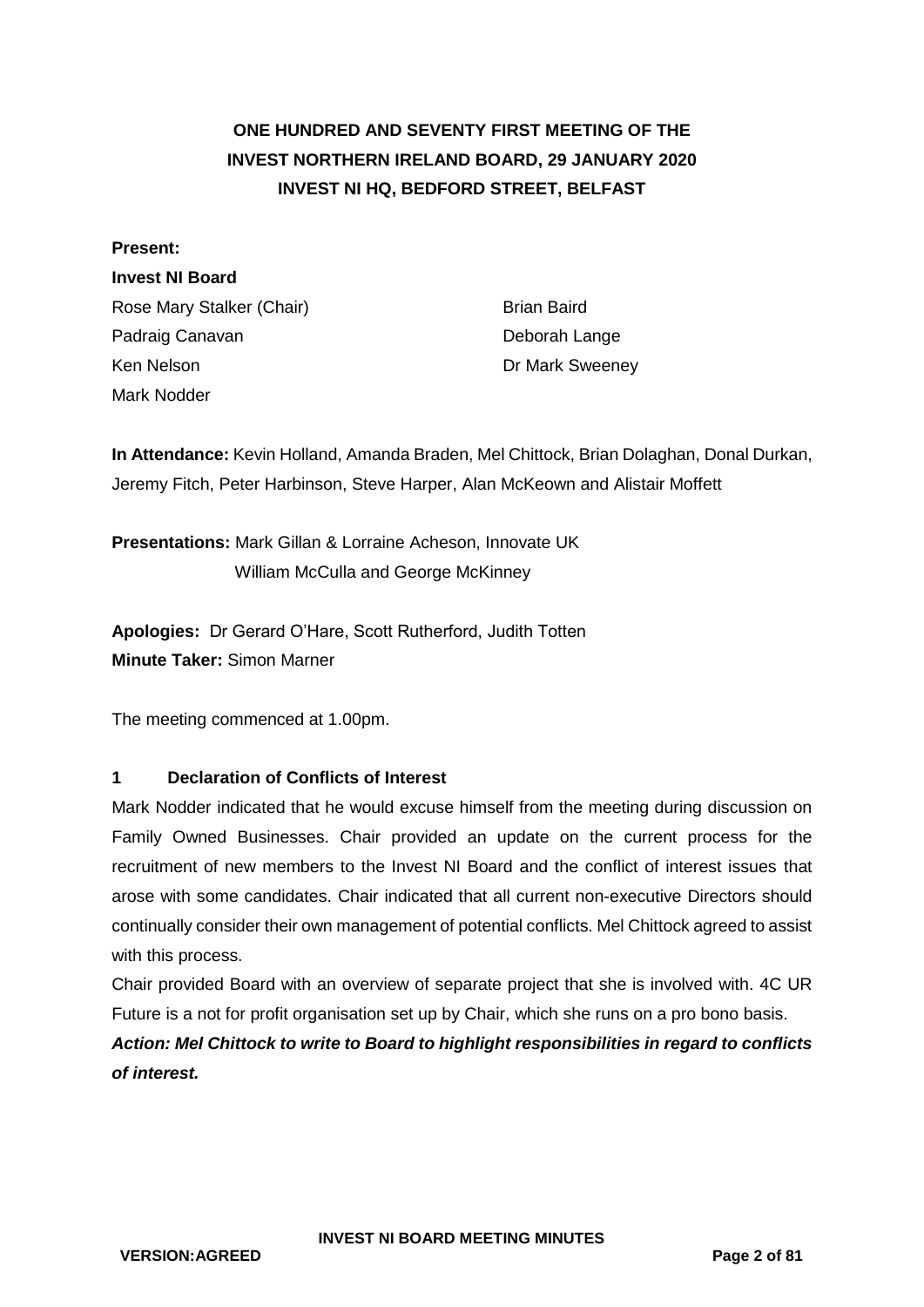### **1.1 MINUTES**

The minutes of the November Board meeting were agreed as a full and true record of the meeting.

### **1.2 MATTERS ARISING**

The Action table was reviewed and addressed.

Mel Chittock advised that he would address the outstanding action allocated to him within item 2.6 Finance Report to Board. Donal Durkan provided an update on the first meeting of the Business Strategy Board Sub Group, which took place on the morning of this meeting.

## **1.2.1 FAMILY RUN BUSINESSES**

Mark Nodder left the meeting for this discussion.

Brian Dolaghan provided an overview of the paper provided as part of the briefing papers. Brian emphasised that businesses of this nature are an extremely important part of our economy but that there are many pros and cons associated with such companies. Brian then went on to provide detail around the issues that led to the downturn in fortunes of the Wright Group and how Invest NI engaged with the company at the time. Brian also confirmed that, on reviewing the case, he believed that the decisions taken by Invest NI, at the time, were correct.

Mark Sweeney stated that he had experience of similar issues, with family run businesses, throughout his career and that he believed there should be an active role for Invest NI in skills development, succession planning and key risk identification. Brian Baird stated that he feels Invest NI should be able to apply conditionality to offers made to such companies, which would help mitigate against the negative factors experienced in the past. Padraig Canavan stated that he too has worked alongside many family run businesses and has seen first-hand how such issues can manifest themselves. Padraig firmly believed that Invest NI has the right to apply conditionality and insist on the involvement of Non-Executive Directors. Jeremy Fitch stated that conditionality can be applied on a case by case basis, though our influence may be limited in certain circumstances. He stated that the Invest NI Leader and Non-Executive Director Programmes can assist in identifying issues arising within family businesses.

*Action: Donal Durkan to add this topic to the agenda for Board Strategy Day.*

### **2. ITEMS FOR DISCUSSION**

Mark Nodder re-joined the meeting at this stage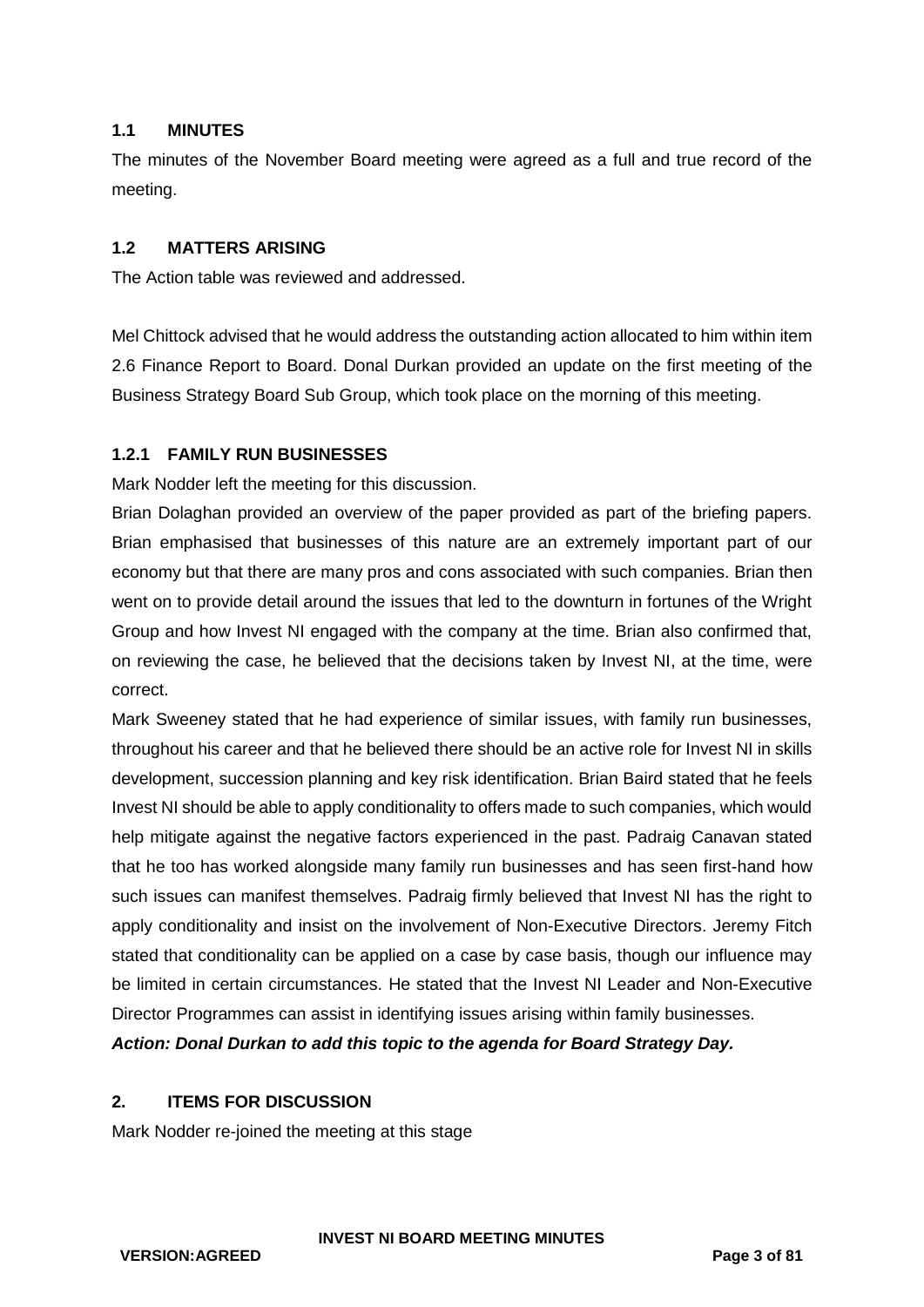### **2.1 INVESTING IN INNOVATION – MARK GILLAN, INNOVATE UK**

Chair welcomed Mark Gillan, Chief Technology Officer and Lorraine Acheson NI Manager, Innovate UK to meeting. Mark provided Board with details of his background and career to date, prior to presenting an overview of the work of Innovate UK and how it engages with businesses. Mark said that awareness of Innovate UK is low in Northern Ireland and that he is keen to work with relevant bodies, including Invest NI, to promote the funding streams available to businesses. Lorraine advised that there was a low number of applications from NI and that other regions across UK are more prominent in lobbying on behalf companies in their respective locations. To address this Kevin Holland was encouraged to take up an invitation to attend a Science & Innovation Strategy Forum in London on 13<sup>th</sup> February. Kevin indicated that he has a prior engagement but that he would give consideration to sending a deputy. *Action: ELT to consider possible attendees and engage with Lorraine Acheson.* 

Mark Gillan informed Board that he would be meeting the new UKRI CEO on Tuesday 4th February and would welcome input from Invest NI on potential topics of discussion. *Action: Jeremy Fitch agreed to compile input from across Board & the Executive Team and provide to Mark ahead of his meeting.*

Lorraine advised that timeline barriers currently exist regarding getting consortia together in time to enter funding competitions. Only early engagement will make the timelines work. Jeremy advised that the Innovation, Research & Development Division will be looking to work with the companies identified to ascertain if Invest NI support can be provided in order to assist with bids which are seen as good projects.

Mark Sweeney asked Mark Gillan if he believed there were any areas in which NI should be doing better, to which Mark replied that NI should be doing a better job of promoting the benefits of Belfast Harbour being a deep water port with an airport close by.

Chair thanked Mark for making Northern Ireland the first of his regional visits in his new role. Mark's point in regards to the benefits of lobbying was well taken and Chair gave assurance that Board would work with Ministers to better support companies progressing with bids.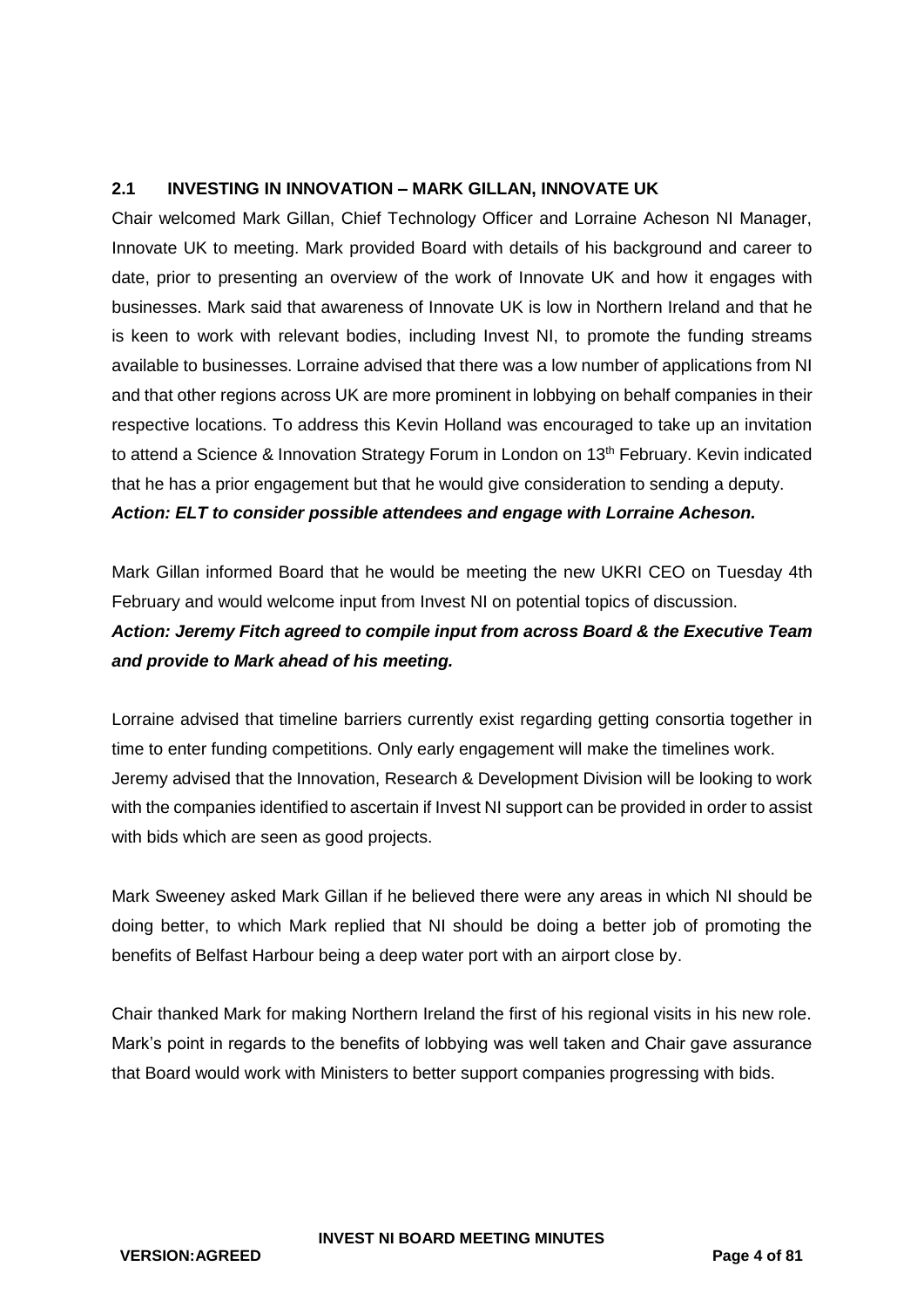## **2.2 BREXIT, ECONOMIC & POLITICAL UPDATE**

Donal Durkan provided an overview of the current state of play in regards to the UK's exit from the EU on Friday 31<sup>st</sup> January 2020 and advised that the Transition Period begins immediately. Donal advised that a Joint Committee between EU/UK is to be established to consider the NI Protocol, and that, as outlined in the 'New Decade, New Approach' document the UK Government has committed to ensuring that representatives from the NI Executive are invited to be part of the UK delegation in any meetings of the UK/EU Specialised or Joint Committees discussing NI specific matters. Donal added that that within 'New Decade, New Approach' there is a commitment to establish a Brexit Sub-Committee, to be chaired by the First and deputy First Ministers, or their nominated representatives.

Donal advised that Invest NI would continue to work closely with colleagues in DfE as further clarity is provided on the impact of the NI Protocol on NI businesses. Advice, guidance and support will continue to be available to businesses throughout this process.

Donal advised Board that the Economy Committee will be holding a committee meeting at Invest NI HQ on 12th February. The committee has requested a briefing on Brexit related actions and activities.

## **2.3 CEO REPORT TO BOARD**

The CEO advised Board on the amendments made to the presentation of the CEO Report and that, alongside the full version, there now sits a shorter abridged version. Several Board members complimented the new format and confirmed it made the large volume of information easier to digest.

In response to Kevin's Economic Context overview, Mark Sweeney stated that, whilst NI was in a period of full employment, growth is sluggish and the stress on skills may become greater and flow of skills may decrease post-Brexit. He asked are we ahead of the curve on this.

Deborah Lange stated that independent contractors are finding it increasingly hard to find that type of work and explained that this may possibly be due to IR35. This labour market detail may be an early indicator of an economic downturn and should be incorporated into the Business Strategy planning.

## *Action: Donal Durkan to provide relevant detail on any labour market trends as part of Board Strategy day.*

Kevin noted that he had already undertaken 30 visits and participated in roundtable meetings with >90 stakeholders. He noted interaction with Councils and explained that he had found them to be very open and honest discussions and that interesting things can be done together regarding selling NI as a while, and then the regional differences around this. During his visits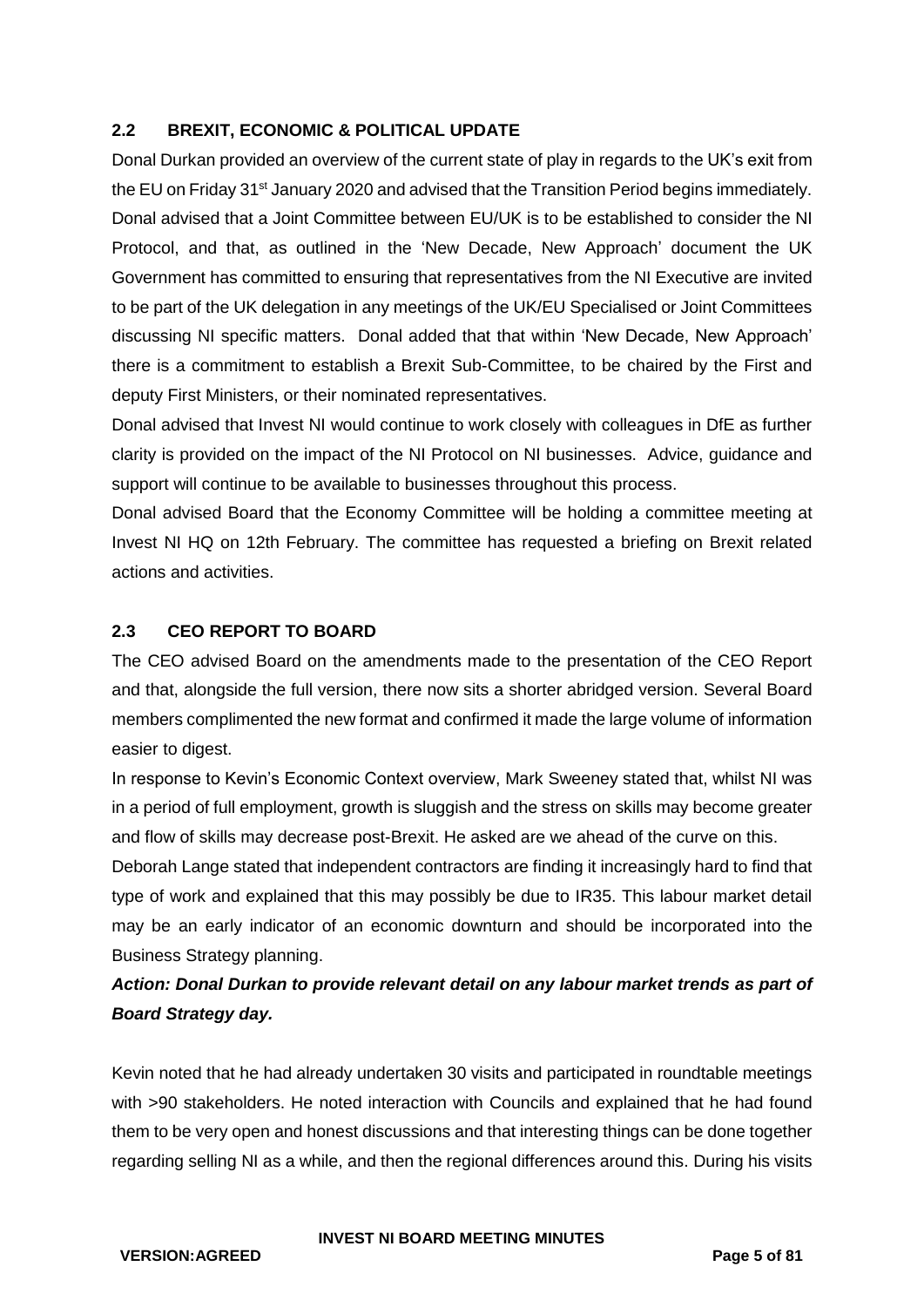he noted great evidence of entrepreneurship and identified that engendering this entrepreneurial spirit in young people is vital.

Kevin confirmed that Clarendon have successfully tendered to run the appointment process for HR Director. Chair stressed the success of outreach for the Board appointment process and asked that Board and Executive do this for the HR Executive Director role.

## **2.4 CHAIR / CEO ROLE OBJECTIVES**

Chair introduced this item for discussion and confirmed with group that everyone had reviewed objectives, as defined for roles of both Chair and CEO.

Kevin gave an overview of each of his individual objectives and stressed that, a) he is keen to fully develop a well-articulated investment proposition for NI b) he will seek a detailed understanding of the organisations budget for the coming years and sectoral breakdown of where budget will be focused and c) he sees the importance of outreach and the role Board can play in that outreach.

## *Action: Board members to indicate how and where they can involve themselves in outreach events*

In providing feedback, both Padraig and Mark Sweeney stated that these objectives needed to become more SMART in nature.

In going through her objectives, Chair stressed that they were written by the previous Permanent Secretary and, with a Minister now in place, there may be the opportunity for adjustment/refocussing. It was clear from current objectives that a great deal of focus has been placed on Governance issues and Invest NI's engagement with DfE. Mark Sweeney and Mark Nodder said these objectives could be SMART with the primary purpose of Invest NI and could be more inspiring in tone and that, rather than monitoring and reacting, objectives should focus on being proactive and forwarding planning in order to drive and improve.

Brian Baird stated that outreach could be prioritised and that he sees ongoing contact with Enterprise Ireland as essential and a key route into Europe. Deborah Lange agreed with Brian and emphasised that the Belfast – Dublin – London triangle would critical in a post Brexit environment.

With possible Budget reduction coming into force, Brian Dolaghan stated that Board should focus on the importance of messaging and how we highlight the importance of the Economy, set against wider societal issues. Chair agreed with Brian's comments and added that, with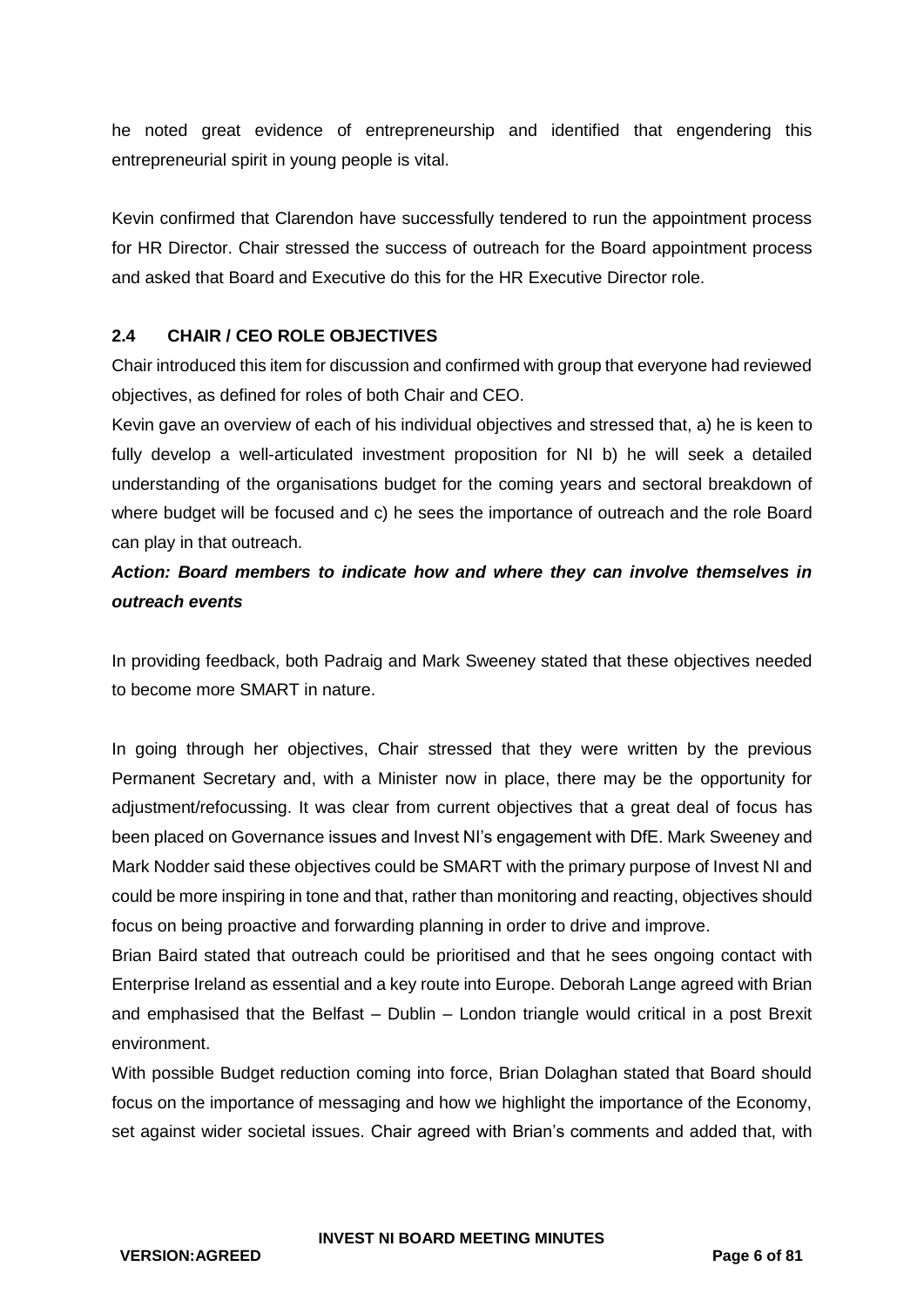forthcoming changes to funding model, priority should be given to securing projects which provide biggest societal impact.

## **2.5 Q3 PERFORMANCE UPDATE**

William McCulla and George McKinney joined the meeting in order to present an update on Quarter 3 performance. The update was focused on performance against Invest NI's Operational Scorecard and was provided on the basis of offers approved.

In covering the Customer Satisfaction quadrant William advised that, whilst outturn tracked down across Q2, it still remains comfortably within target across all three measures.

Within the People & Culture Quadrant, absence rate has remained broadly static across the previous 3 months, to December 2019 and we are on course to deliver target by year-end. William also stated that the Best Companies top 100 target had been missed and that Paddy Robb, Strategy Manager, will come to Board at a later stage in the year to present the full results.

In covering the Performance Quadrant George stated that strong performance continues across Local Jobs, with External Jobs and 'New to NI' jobs slipping slightly behind profile. Steady progress continued through December on R&D Investment and the forecast position has improved again for Skills Investment through December (increased from c£44m to c£46m). A strong performance across December (c£2m investment secured) on Innovation Investment has lifted forecast to just below the £16m target (£15.6m). Trade targets have been achieved on both an annual and a 4 year basis

George stated that the 86% of external jobs are paying above NI PSM in 2019/20 and 77% across the current Business Strategy, the Chair asked that further information be provided to ensure that these assisted jobs are not responsible for driving salary / wage inflation in specific sectors.

### *Action: Steve Harper to provide update to March Board*

In regard to First Time Innovator target Chair queried whether there was any ways in which Invest NI could capture details of those companies who are innovating but who we are yet to engage with. Brian Baird agreed and stated that we need to better understand how many businesses we can target in this area

*Action: Jeremy to look at potential new levers in order to assist in hitting 4 year Corporate Target by end 20/21.*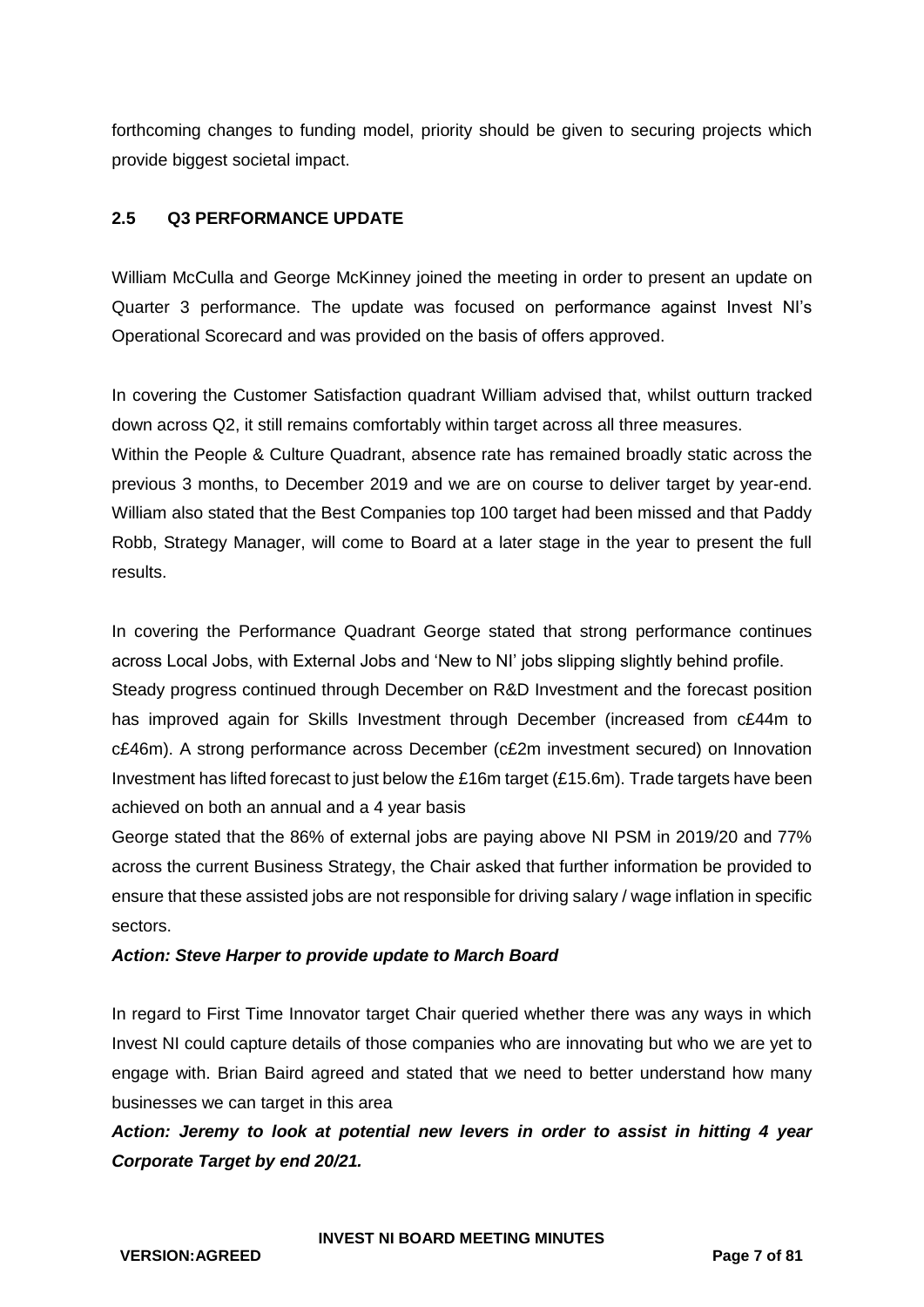## **2.6 FINANCE REPORT TO BOARD**

Mel Chittock asked the Board to note the Finance Report and stated that his update would cover two main areas, current year progress and outlook for future years.

Mel stated that Year to Date expenditure on Programme activity, to the end of December, was £98.2M, which was slightly up on the same period last year. On Admin we had reported that we were bidding for the increase in pension costs, c.£464k. Mel confirmed that the majority of this has been allocated.

In terms of forecasting to the end of the year we do have some Resource pressure based on current estimates, which could be up to  $£1.5M$ . Finance continues to work closely with divisions to manage this and anticipates delivering an outcome close to budget.

Initial indications are that the Centre will be allocating 1 year budgets again, which creates some difficulties in forward planning. The Department have been clear that they are facing a Resource pressure of between £29M - £31M. This is believed to be in the main salary pressures across Colleges.

For 20/21 the Department have identified uncommitted Resource of c £29M, which includes £27M in what they call Economic and Business Development – largely Invest NI. Mel stated that he would dispute this figure for Invest NI and that it fails to take account of the loss of ERDF for next year and future years.

Ministers met last week to discuss Executive priorities and discussions are also ongoing with Treasury. Mel expects that decisions on budget allocations will be clarified in the next two to three weeks. If we are subject to a budget cut, and indications are that we will be, we will introduce controls on when and how we commit expenditure. The extent of this will be dependent upon how severe a cut is imposed on us.

## **2.7 ENGAGEMENT WITH KEY PARTNERS & STAKEHOLDERS**

Donal reviewed the paper provided to Board which outlined in detail ongoing engagement with key partners and stakeholders.

Chair praised the extent of the work being done with partners and stakeholders and asked that a new column be added to the table to incorporate Board members, so that they too can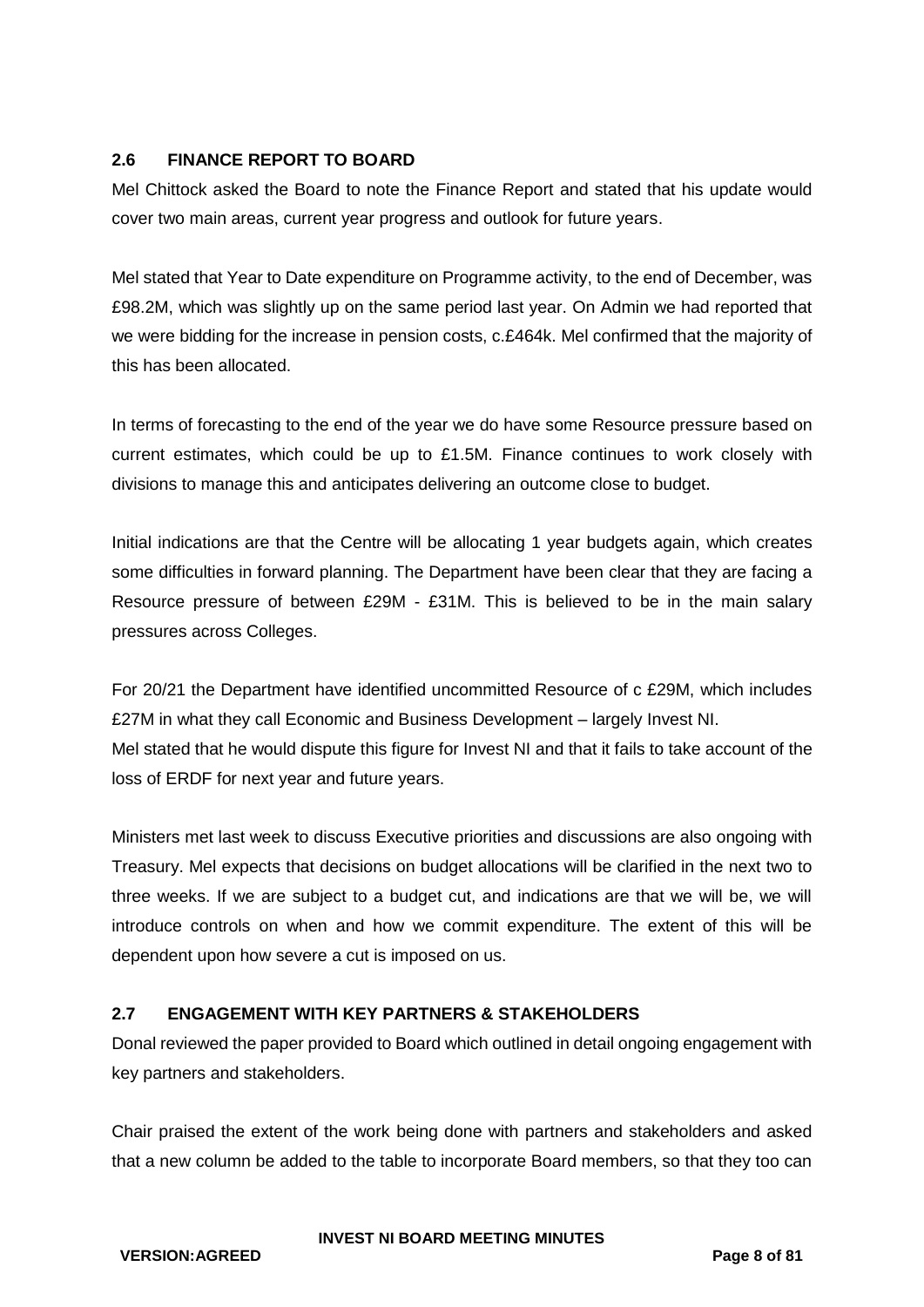be engaged in outreach activities. Chair encouraged Board to self-nominate against respective stakeholder areas.

*Action: Board support to seek nominations from Board Members on further engagement with partners and stakeholders.*

## **2.8 BOARD STRATEGY AGENDA**

Donal provided an update on plans ahead of the Board Strategy Day, scheduled for Wednesday 26<sup>th</sup> February and confirmed that the first meeting of the Business Strategy Sub-Group took place earlier today. In taking the Board through the Board Strategy Agenda, Donal stated that there may be a requirement for Invest NI to have 1 year strategy to facilitate alignment with a new PfG in 2022.

Chair stated that another meeting of the Business Strategy Sub-Group should be considered before the Board Strategy Day in order to clearly set out the agenda and focus for the day. *Action: Donal to arrange another meeting of the Board Sub-Group*

Brian Baird added that, with full employment in NI, we should be creating value. However we must be able to measure that value, because if we can't measure it, we can't articulate it. Donal responded that he would work to incorporate this within Strategy Day agenda and confirmed that he is due to meet with Neil Gibson on 5<sup>th</sup> February in order to agree format and facilitation of Strategy Day.

# *Action: Donal to ensure that the 'value proposition' is considered as part of the Board Strategy Day agenda*

Chair asked if consideration should be given to establishing a Next Generation Board. Donal replied that we currently have an Under 35 Strategy Working Group and that he would facilitate connections between that group and external bodies regarding the potential for joint workshops.

# *Action: Donal to facilitate engagement between the Invest NI Under 35 Strategy Working Group and external bodies*

## **3. MONTHLY REPORTING TO BOARD BY EXCEPTION**

### **3.1 MARKETING AND COMMUNICATIONS REPORT**

This report was noted by Board members and taken as read.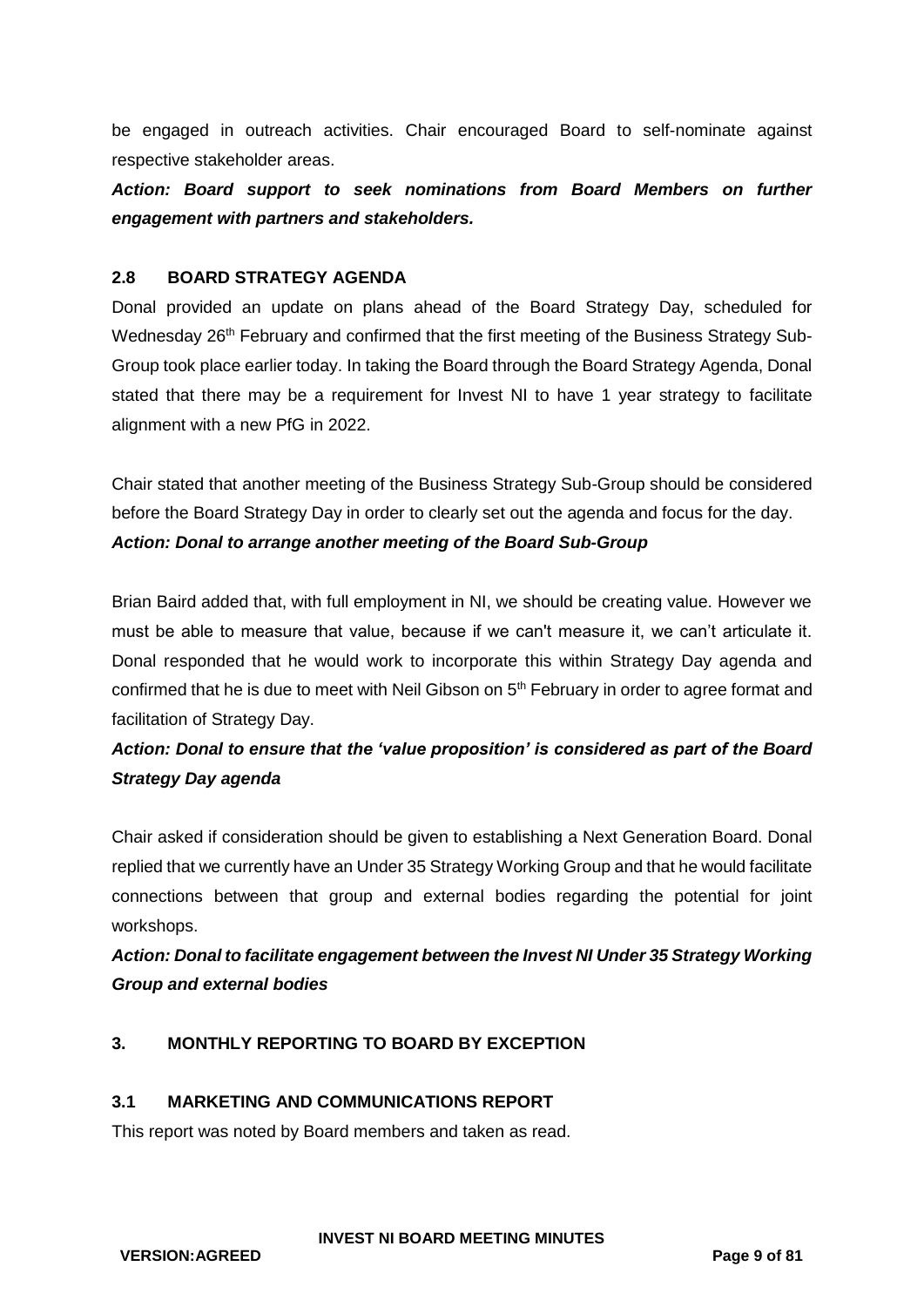## **3.2 CASEWORK REPORT TO THE BOARD**

This report was noted by Board members and taken as read. Brian Dolaghan thanked Board members who were involved in recent time consuming casework panels.

### **4. CHAIR'S BUSINESS**

Chair provided some brief feedback on breakfast event with Business Organisations that both Chair and CEO hosted earlier in the day. Kevin stated that it had been a good engagement and discussion centred on what business can do for society and that there was universal support for a common business message.

Chair also provided some feedback on the recent Partnership Agreements Workshop, which Chair, CEO, Judith Totten & Mel Chittock attended. Mel then went on to inform Board of the ongoing discussions that were taking place with Department around possible changes to Invest NI delegations. Mel committed to providing further update as the project progresses.

Chair provided overview of project which she is currently taking forward with QUB & Manufacturing NI around the formation of an NI Productivity Forum. Plans are at an early stage but Chair committed to keeping Board informed on progress.

## **A.O.B.**

## **5. DATE OF THE NEXT BOARD MEETING**

The next Board meeting will be Wednesday 26<sup>th</sup> February 2020 and will be held at Invest NI HQ.

The Board Meeting ended at 4.50pm.

**Simon Marner,** January 2020

\_\_\_\_\_\_\_\_\_\_\_\_\_\_\_\_\_\_\_\_\_\_\_\_\_

**Chair**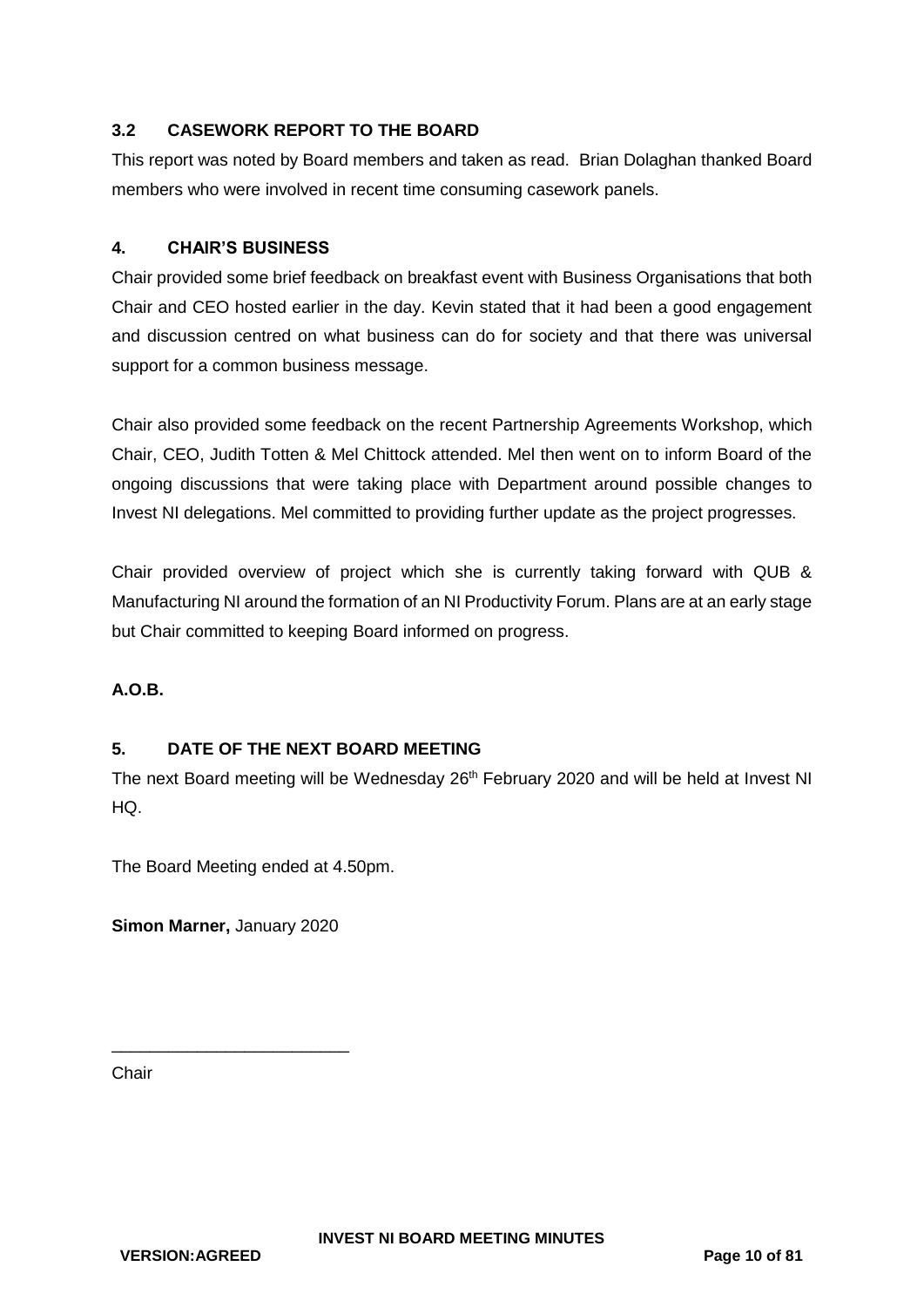# <span id="page-10-0"></span>**ONE HUNDRED AND SEVENTY SECOND MEETING OF THE INVEST NORTHERN IRELAND BOARD, 26 FEBRUARY 2020 INVEST NI HQ, BEDFORD STREET, BELFAST**

### **Present:**

### **Invest NI Board**

Rose Mary Stalker (Chair) Brian Baird Dr Gerard O'Hare **Judith Totten** Padraig Canavan **Deborah Lange** Ken Nelson **Dr Mark Sweeney** Mark Nodder

**In Attendance:** Kevin Holland, Amanda Braden, Mel Chittock, Brian Dolaghan, Donal Durkan, Jeremy Fitch, Peter Harbinson, Steve Harper, Alan McKeown

**Apologies:** Scott Rutherford **Minute Taker:** Simon Marner

The meeting commenced at 9.00am.

## **1 Declaration of Conflicts of Interest**

No Conflicts of Interest were declared

### **1.1 MINUTES**

The minutes of the January Board meeting were agreed as a full and true record of the meeting.

### **1.2 MATTERS ARISING**

The Action table was reviewed and addressed.

Mel Chittock provided an update in regards to Action 1 and advised that, as part of the induction process for new Board members, he planned to include an exercise on conflicts of interest, which will also be rolled out to existing Board members. Chair supported by Secretariat plans to have a CoI review with all new and continuing Board Members.

Additionally, Mel reminded the Board, should any real or perceived conflicts of interest arise for Board members, specifically in regard to their interactions with Invest NI, then individual

**VERSION:AGREED Page 11 of 81**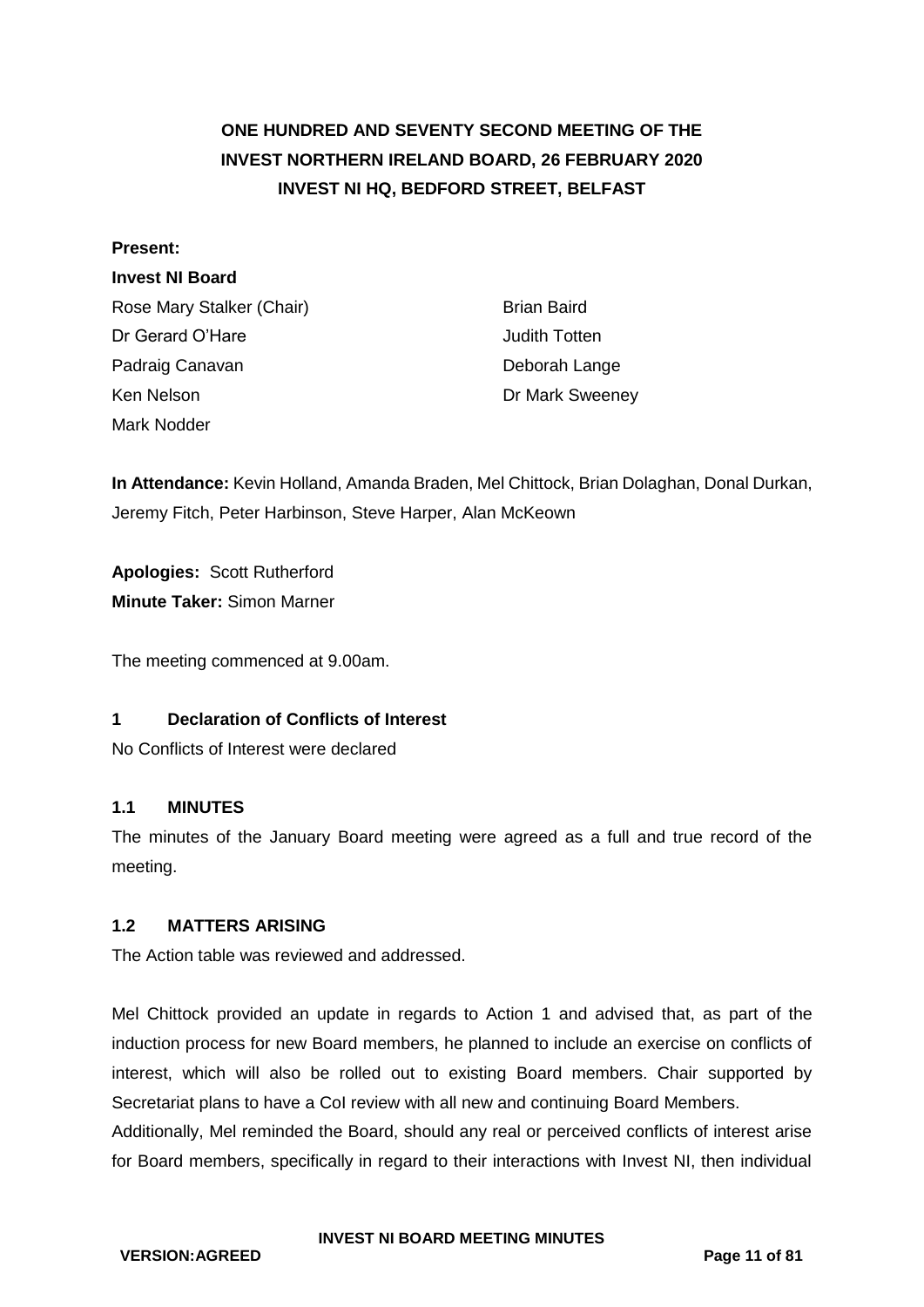Board members should direct their enquiries to the relevant ELT member to avoid any risk of conflict arising.

Deborah Lange requested that specific training for ARC members be factored into the forward planning.

Board indicted that, on review of the paper provided by Jeremy Fitch, they were content to close off the specific action in regard to family run businesses. However, the Board asked that the subject be added to the rolling topic list for future review

Alan McKeown advised that work is ongoing in regard to developing a strategic approach to engagement with key partners and stakeholders and that he will bring an updated proposal to Board in April.

Steve Harper provided verbal update on Action 6 and analysis he had undertaken to assess any correlation between jobs above the NI PSM and wage inflation. Steve's analysis was focused on 5 job roles and used information from a number of sources. Steve compared growth rates in Northern Ireland to those in the US, RoI and the rest of the UK and found that NI was lower than the US, similar to RoI and somewhere in the middle, when comparing to the rest of the UK. Over the 5 year period assessed it was shown that the NI roles have the lowest compound inflation in comparison to London, Manchester & Dublin. Salaries in NI were found to be lower than the other regions mentioned. A study, by Bond, found that NI has better control of all salaries and, unlike other regions, it is not over-paying for certain job roles. Steve concluded that there is currently no cause for alarm but that he will continue with his analysis and provide a further update to Board.

## *Action: Steve Harper to provide update at April Board.*

Remaining actions from January Board meeting were noted and agreed.

## **2. ITEMS FOR DISCUSSION**

## **2.1 CEO REPORT TO BOARD**

The CEO provided an overview of the meeting he, and the Chair, had with the Minister on Tuesday 25<sup>th</sup> February to provide a briefing on Invest NI actions and priorities. The meeting had been very positive and there would be an opportunity for Board members to meet Minister, at the Board Strategy Dinner, later in the day.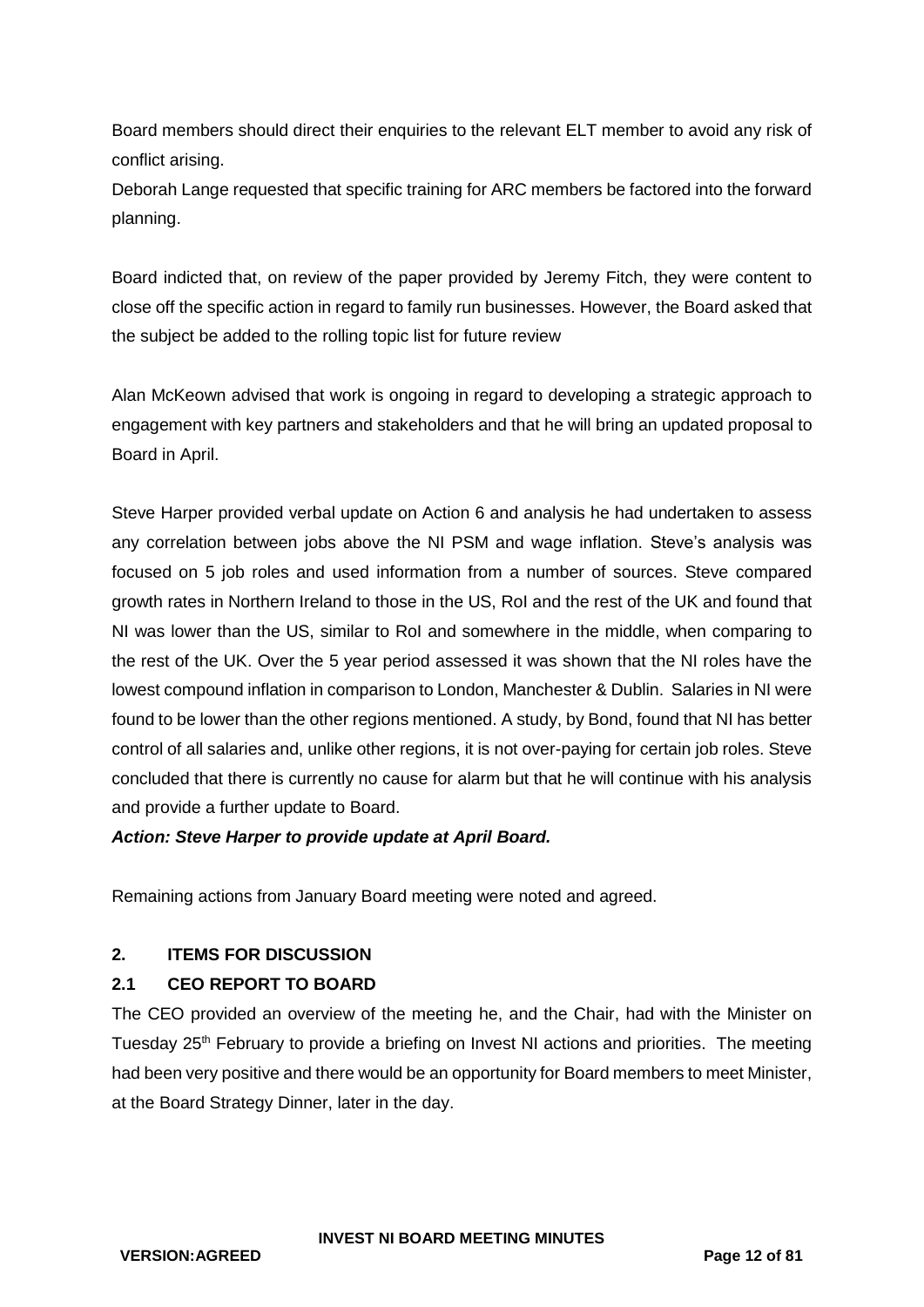The CEO provided an update on the ongoing Coronavirus outbreak and the work the organisation is doing to mitigate any impact on operations.

Kevin reflected on the CEO Report itself and went on to address a few of his highlights throughout the month of January. He noted that the Leadership for Growth programme had now commenced and that we hosted the Journey to Business Excellence Conference at the Titanic Belfast, which was attended by approximately 350 companies. There were also two very positive inward visits, with delegations from Qatar and Cambodia.

Kevin confirmed that there will be a Ministerial visit to the US in March, to include FM, dFM and Economy Minister. Interviews for post of Executive Director, HR, will commence week commencing Monday 2nd March.

## **2.2 FINANCE REPORT TO BOARD**

Mel Chittock asked the Board to note the Finance Report and stated that the report shows that we are broadly in line with the final allocated budget, post monitoring rounds, although we were reporting pressure in both Resource and Capital.

To bring the Report up to date Mel highlighted that this is in relation to a small element of Resource and Capital pressure of £1.5M and £1.0M respectively. Some element of pressure was within the Regional Team but, with easement in other Divisions, we have been able to allocate budget cover to the Regional Team and the overall organisation wide pressure has largely dissipated over the last few days. In relation to Capital we have some additional clawback and therefore anticipating an outturn close to the budget allocation.

With respect to future year allocations, we have not yet had confirmation of future years. The pressure facing Invest NI has been clearly articulated and was discussed directly with the Minister.

Mel provided feedback on recent discussions, with both the Dept and Minister, in respect of recent budget discussions and advised that it may be some weeks before the outcome on future allocations is known. In the meantime, Invest NI was continuing to progress active projects from WIP. The Chair reminded ELT that the Board were keen to receive a presentation on Board approved/completed projects and this would be scheduled for a future meeting. It was also agreed that the Finance Report to Board would incorporate information on current WIP to provide a snapshot of future levels of anticipated demand.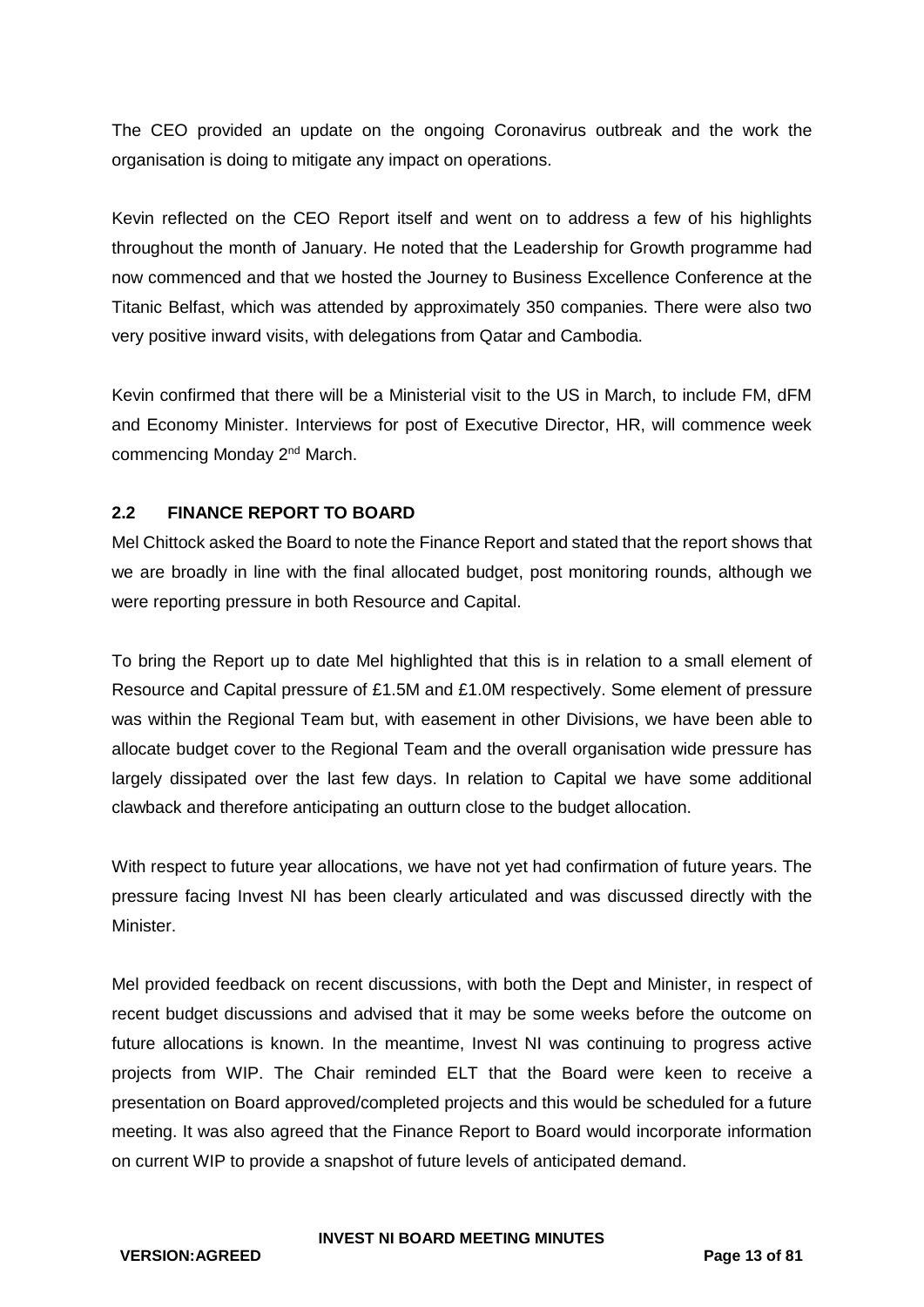## **2.3 ARC MINUTES NOVEMBER 2019 & VERBAL UPDATE FEBRUARY 2020**

Deborah Lange, ARC Chair, presented minutes of November ARC meeting, which were noted by Board members.

Deborah also provided a verbal update in regards to discussions that took place at the February ARC meeting. Deborah began by thanking Gerard O'Hare and Scott Rutherford, whose term as Board members ends in March, for their service to ARC.

Deborah noted that ARC had received a presentation from Mel Chittock on PPEs and that, with Stephen Wightman will present to Board in the near future.

With regards to Internal Audit Service, Deborah confirmed that the Internal Audit plan 2020- 21 was agreed but that the Competence Centre audit would be deferred to the new year.

Deborah advised that the NIAO will report on the Wrighbus loan and Competence Centres and that they also have a report forthcoming about Promoting an Entrepreneurial Culture which will, in all likelihood, look at the role played by Invest NI as part of that ecosystem. Deborah discussed the December 2019 Risk Register and advised that there are currently two risks rated as Very High, in regards to Budget & Skills, and that one new risk had been added, in relation to City Deals. The December 2019 Corporate Risk Register was endorsed by ARC.

Finally, Deborah highlighted a paper provided to ARC which showed that, to December 2019, only 21% of overall 2019/20 spend, on projects, was reviewed by Board. This prompted much discussion by Board and Mel Chittock indicated that he is currently progressing a paper which will give Board a greater visibility of Casework approvals; approved projects with a tail of spend; Work in Progress and details of drawdown against projects (PPEs).

## **3. MONTHLY REPORTING TO BOARD BY EXCEPTION**

### **3.1 MARKETING AND COMMUNICATIONS REPORT**

This report was noted by Board members and the Customer Satisfaction score of 89%, from the broad business base, was highlighted as excellent

### **3.2 CASEWORK REPORT TO THE BOARD**

This report was noted by Board members and taken as read.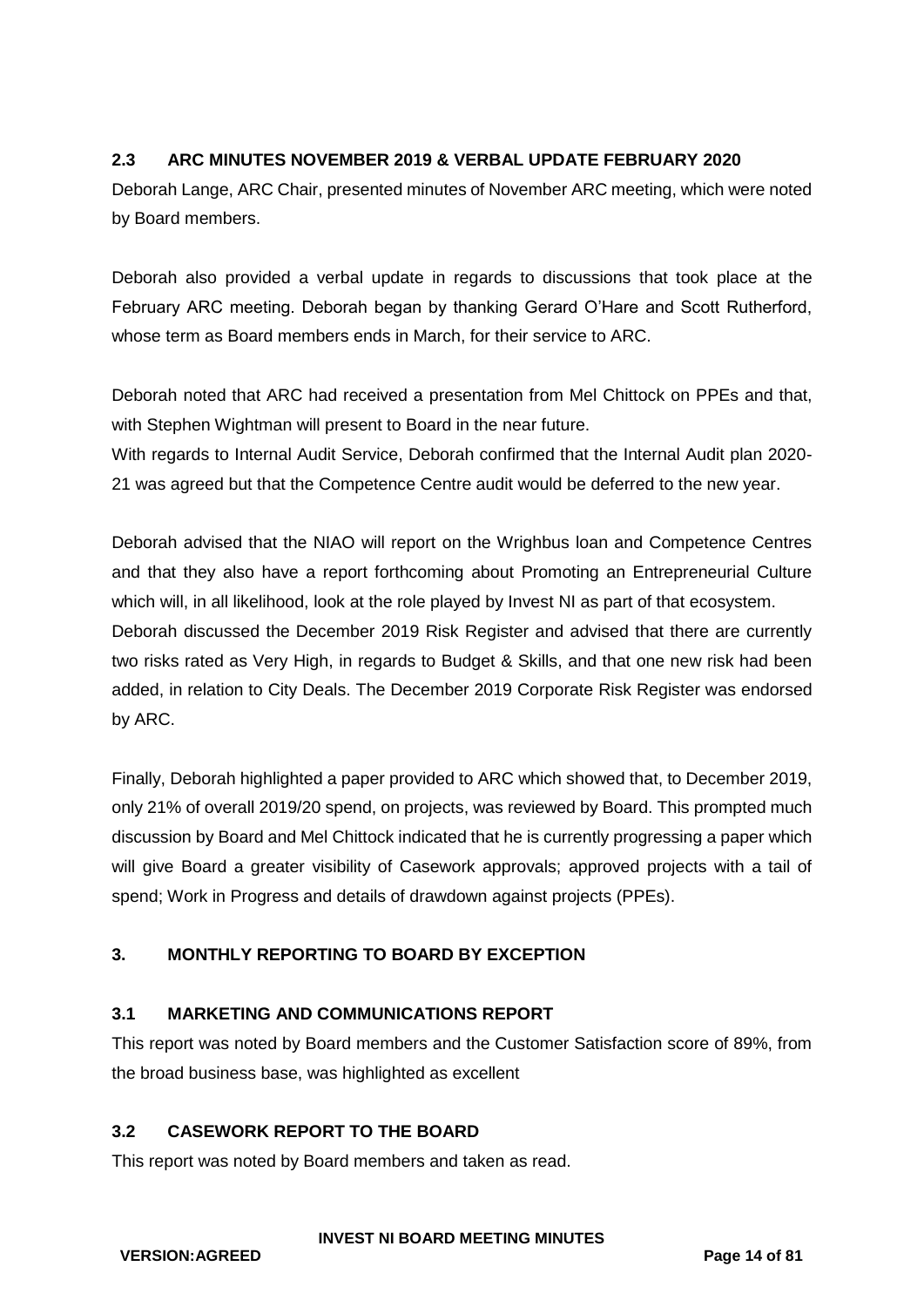## <span id="page-14-0"></span>**4. CHAIR'S BUSINESS**

Chair provided some brief feedback on recent and very positive meetings that Chair and CEO had had with Enterprise NI and Enterprise Ireland.

## **A.O.B.**

Gerard O'Hare provided commentary on a recent Irish News article, which highlighted disparity on the number of Invest NI hosted FDI visits to Belfast compared to other regions of Invest NI. Gerard noted his disappointment in the spread of these figures and, as Chair of the Board sub regional group, requested that Invest NI do more to ensure a better sub regional split. It was acknowledged that a large number of inward visits (741) had taken place, although this was only one element of work with Councils and more needed to be done.

Following an extensive discussion the Chair concluded that the Board needed more time to discuss and review data and planned regional activities on a more regular basis and were keen for the Executive to continue to develop regional strategies for Board discussion.

## **5. DATE OF THE NEXT BOARD MEETING**

The next Board meeting will be Wednesday 25<sup>th</sup> March 2020 and will be held at Invest NI HQ.

The Board Meeting ended at 10.40am.

**Simon Marner,** February 2020

\_\_\_\_\_\_\_\_\_\_\_\_\_\_\_\_\_\_\_\_\_\_\_\_\_

Chair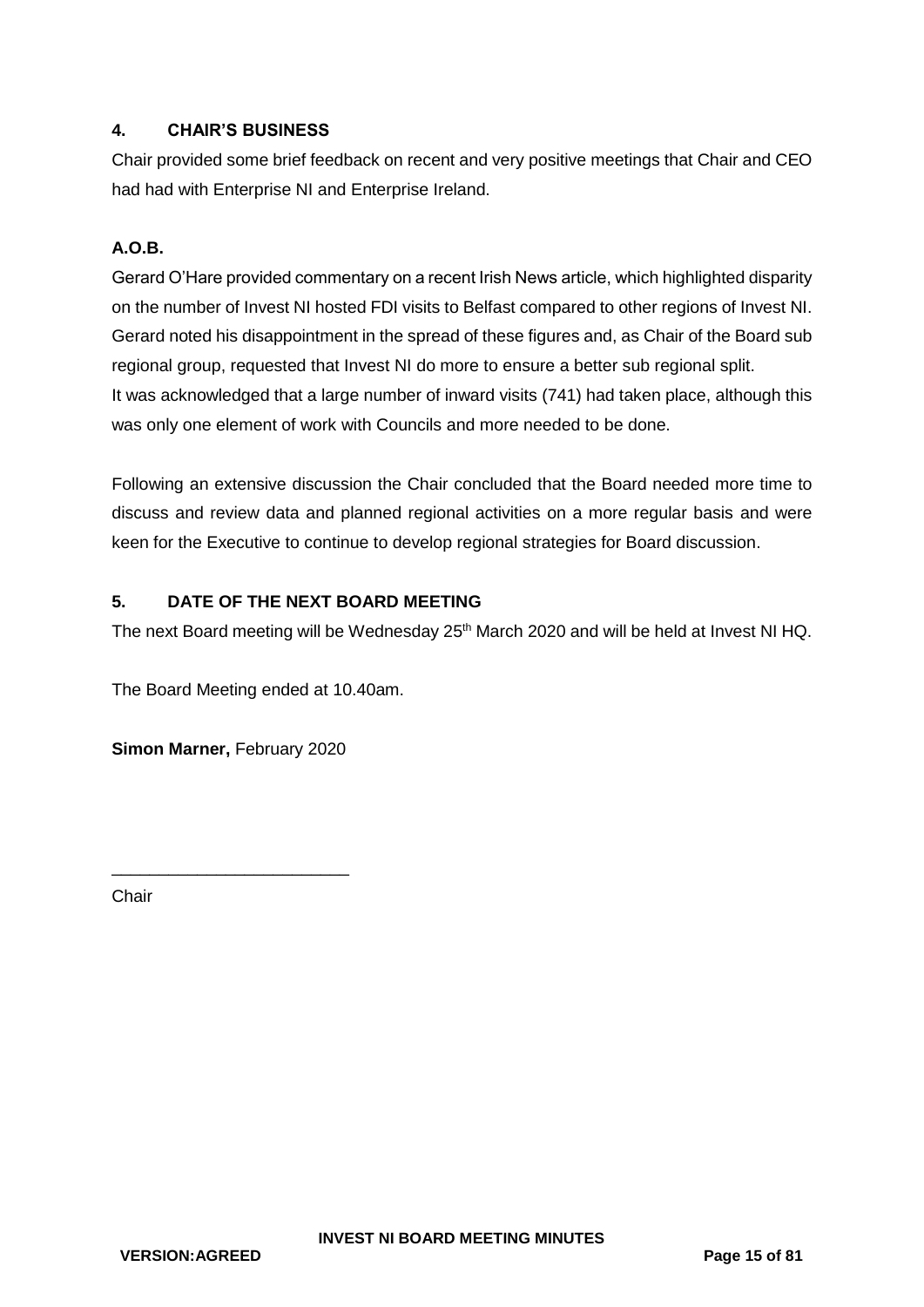# **ONE HUNDRED AND SEVENTY THIRD MEETING OF THE INVEST NORTHERN IRELAND BOARD, 25 MARCH 2020 MEETING HELD VIA SKYPE FOR BUSINESS**

### **Present:**

## **Invest NI Board**

| Rose Mary Stalker (Chair) | <b>Brian Baird</b>      |
|---------------------------|-------------------------|
| Dr Gerard O'Hare          | Judith Totten           |
| Padraig Canavan           | Deborah Lange           |
| Ken Nelson                | Dr Mark Sweeney         |
| Mark Nodder               | <b>Scott Rutherford</b> |

**In Attendance:** Kevin Holland, Amanda Braden, Mel Chittock, Brian Dolaghan, Donal Durkan, Jeremy Fitch, Peter Harbinson, Steve Harper, Alan McKeown

**Minute Taker:** Simon Marner

The meeting commenced at 1.00pm.

## **1 Declaration of Conflicts of Interest**

No Conflicts of Interest were declared

## **1.1 MINUTES**

The minutes of the February Board meeting were agreed as a full and true record of the meeting. Mark Nodder proposed and Judith Totten seconded. The Chair reminded ELT that the Board are keen to receive a presentation on approved/completed projects and Mel Chittock advised that this would be scheduled for a future meeting.

## **1.2 MATTERS ARISING**

The Action table was reviewed and addressed and it was agreed that updates, for both outstanding Actions, would be brought to the April Board meeting.

## **2. ITEMS FOR DISCUSSION**

## **2.1 CEO REPORT TO BOARD**

The CEO began his update with giving brief details on the Invest NI response to the ongoing Covid-19 pandemic; Kevin put on record how proud he is to lead the organisation at this time and thanked the team for their continued efforts.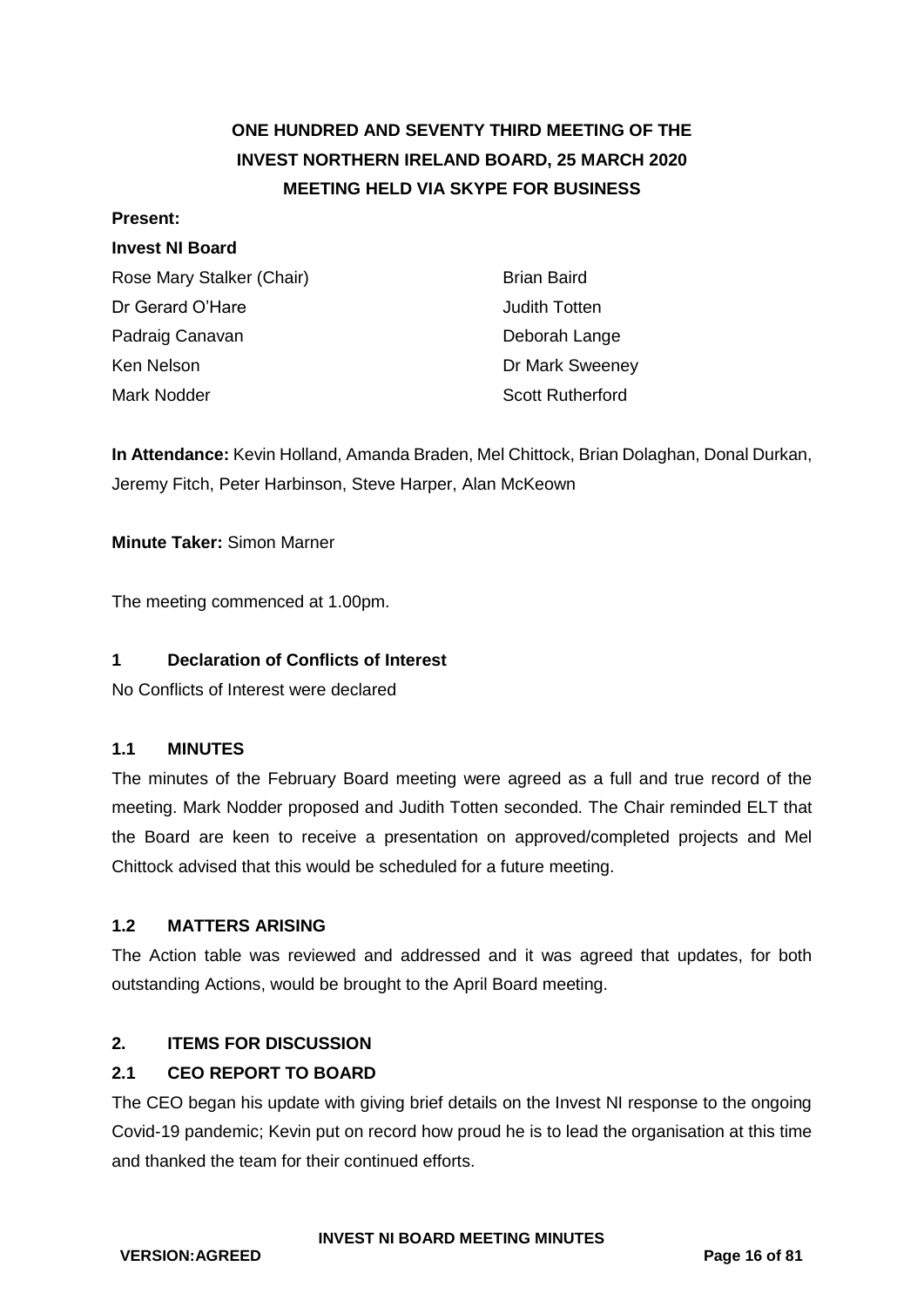Kevin reviewed the CEO Report itself and began by referring to the Economic Paper, which detailed the global response to Covid-19 and how the impact to the economy will be huge and long term, with many job losses expected.

Within the following Sections of the Report, the CEO noted that, in February, they were offers made to business at a total value of £5m, directed toward 257 projects. Kevin also reflected on the hugely positive NI visit by the Aerospace Growth Partnership in February, and how important it will now be for Invest NI to work with them, in order to assist the Aerospace sector, post Covid-19.

Kevin provided some feedback on his recent trip to the US, where he and Minister Dodds met several companies and made some positive announcements. It also gave them both the opportunity to meet with the East Coast Advisory Council and Kevin emphasised how impressed he was with the NI connections contained therein.

Kevin concluded by assuring Board that, although the current Covid-19 challenge and response is moving at a rapid pace, Invest NI would not lose sight of its Governance responsibilities. Chair thanked Kevin for his Report and applauded his leadership in current environment, noting positive feedback she has received from high levels of Government on the work of Invest NI.

### **2.2 FINANCE REPORT TO BOARD**

Mel Chittock asked the Board to note the Finance Report

Mel highlighted that; as at two weeks ago, the organisation was forecasting an outturn close to budget, although there was still a significant amount of work to be completed in order to manage both the outturn and cash utilisation. He then explained the variances YTD, in respect of both timing and split between capital and revenue.

Mel then detailed the Finance Group's response in reacting to the Covid-19 impact. The initial response was to ensure that payments continued to be made to both clients and suppliers, recognising that cash flow was a significant issue. In respect of the forecast outturn the position was moving rapidly and there was a very high number of changes to Divisional activities and forecasts. Whilst it was difficult to predict the outturn, the Finance Team were working hard to continue to track movements, adjust controls appropriately and still seek to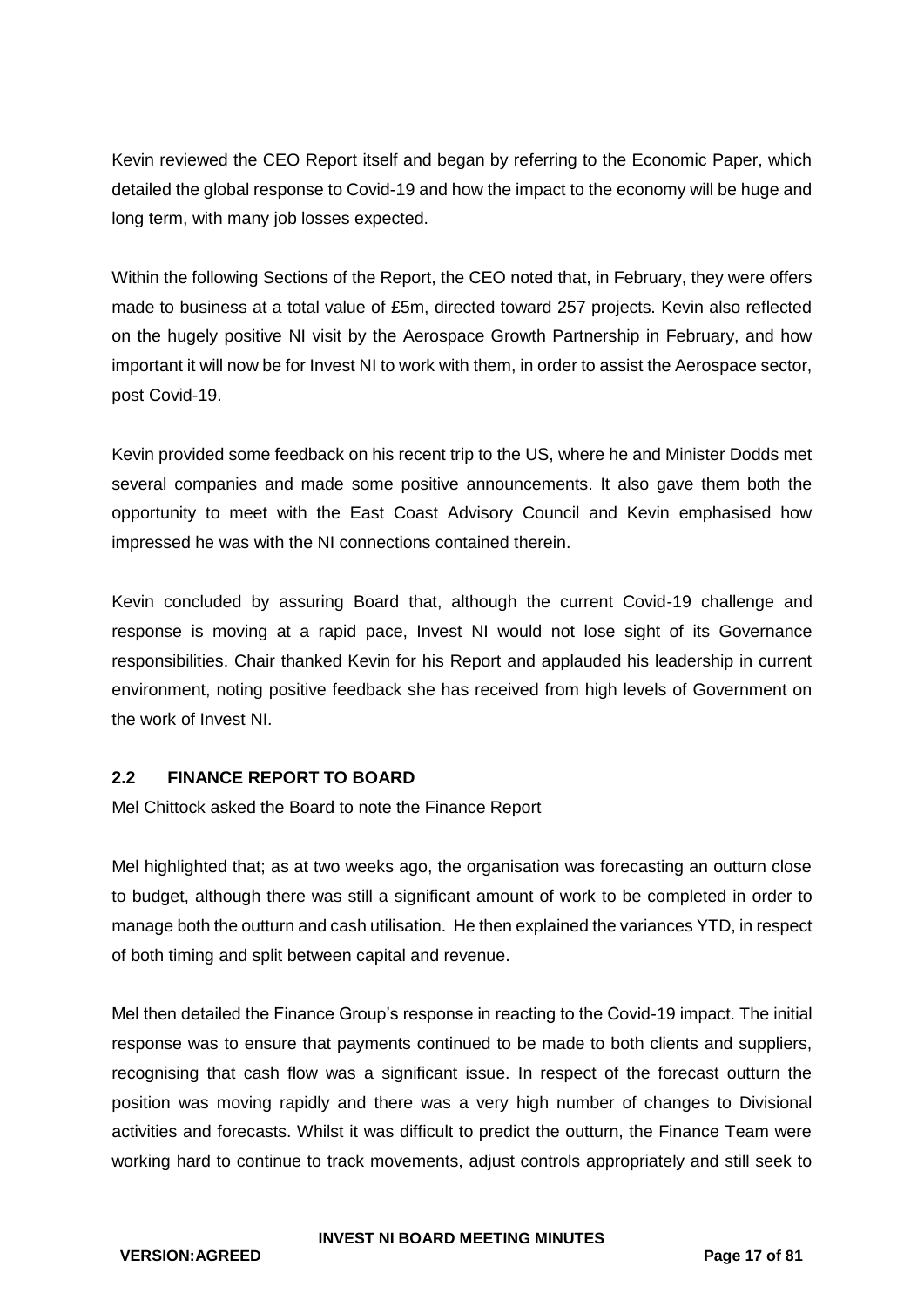land the outturn close to budget category. Plans were still to close the books at end of play on 27<sup>th</sup> March. The Team were still planning to complete the Annual Report and Accounts in line with the original timetable.

20/21 Budgets - Whilst initial verbal indications from the Department were for a flat cash budget allocation it was important to receive formal confirmation of control totals across all categories as there remained an outstanding issue in relation to expenditure from previous ERDF projects.

Finally, Mel explained how the Department was proposing to implement the Minister's announcement of grant support to small companies eligible for Small Business Rate Relief, a grant of £10,000 plus support of £25,000 for companies in the hotel, leisure and retail sectors. The Department had proposed channelling support through Invest NI, as it did not have direct grant giving powers. Whilst there was an urgency on this intervention, there was an ongoing discussion as to the appropriate legislative framework. If the funding is to flow through the INI Accounts, this would lead to an excess vote and a qualification of the Accounts. Discussions with the Department were continuing.

## **3. MONTHLY REPORTING TO BOARD BY EXCEPTION**

## **3.1 MARKETING AND COMMUNICATIONS REPORT**

This report was noted by Board members and taken as read.

## **3.2 CASEWORK REPORT TO THE BOARD**

This report was noted by Board members and taken as read.

## **4. CHAIR'S BUSINESS**

The Chair took the opportunity to thank the departing Board Members, Gerard O'Hare, Ken Nelson and Scott Rutherford for their service to Invest NI and noted that the new appointees to the Board would be in place in time to attend the April 2020 Board meeting.

## **6. DATE OF THE NEXT BOARD MEETING**

The next Board meeting will be on Wednesday 29<sup>th</sup> April 2020 and will be held at Invest NI HQ.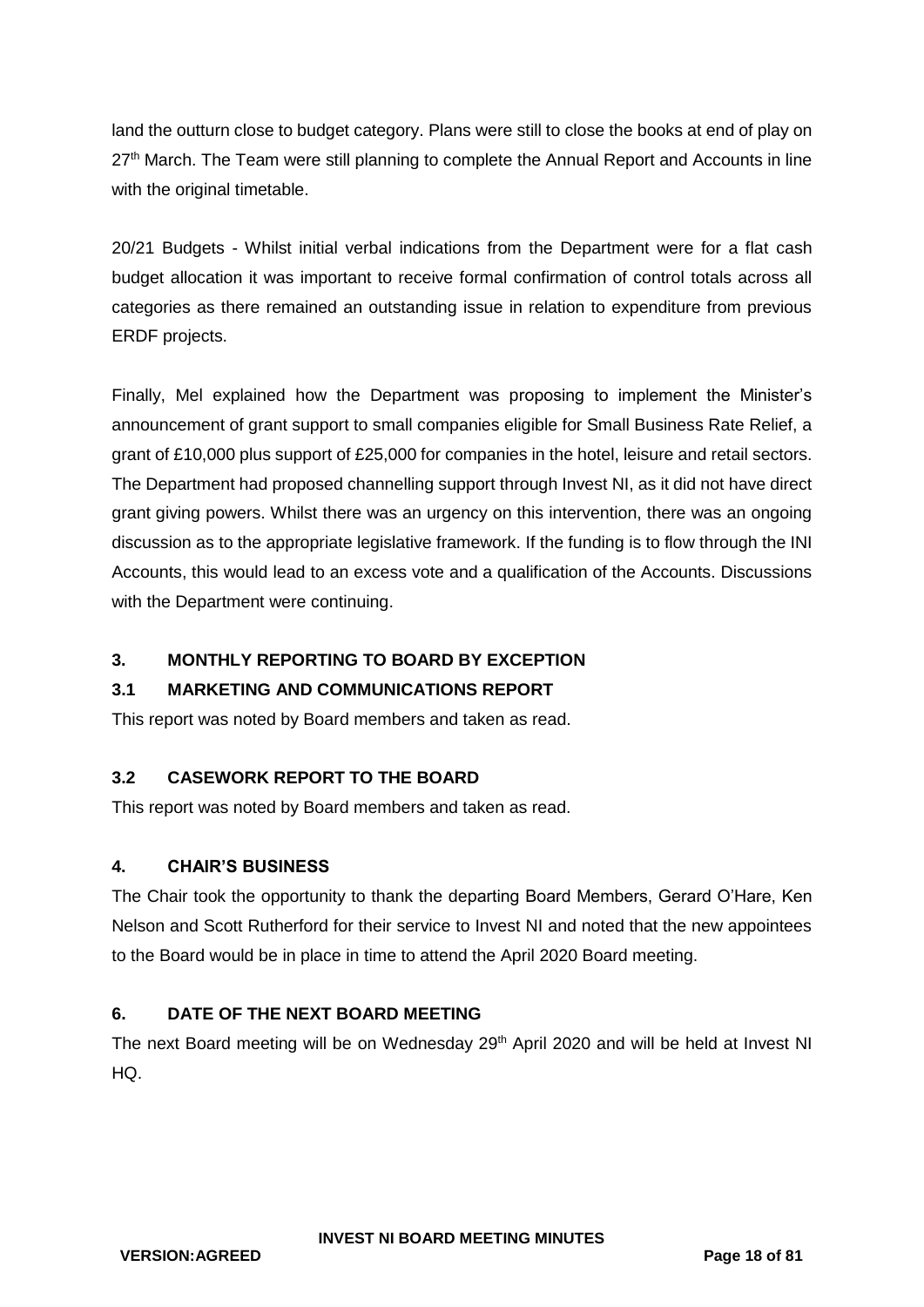The Board Meeting ended at 2:15pm

**Simon Marner,** March 2020

\_\_\_\_\_\_\_\_\_\_\_\_\_\_\_\_\_\_\_\_\_\_\_\_\_

Chair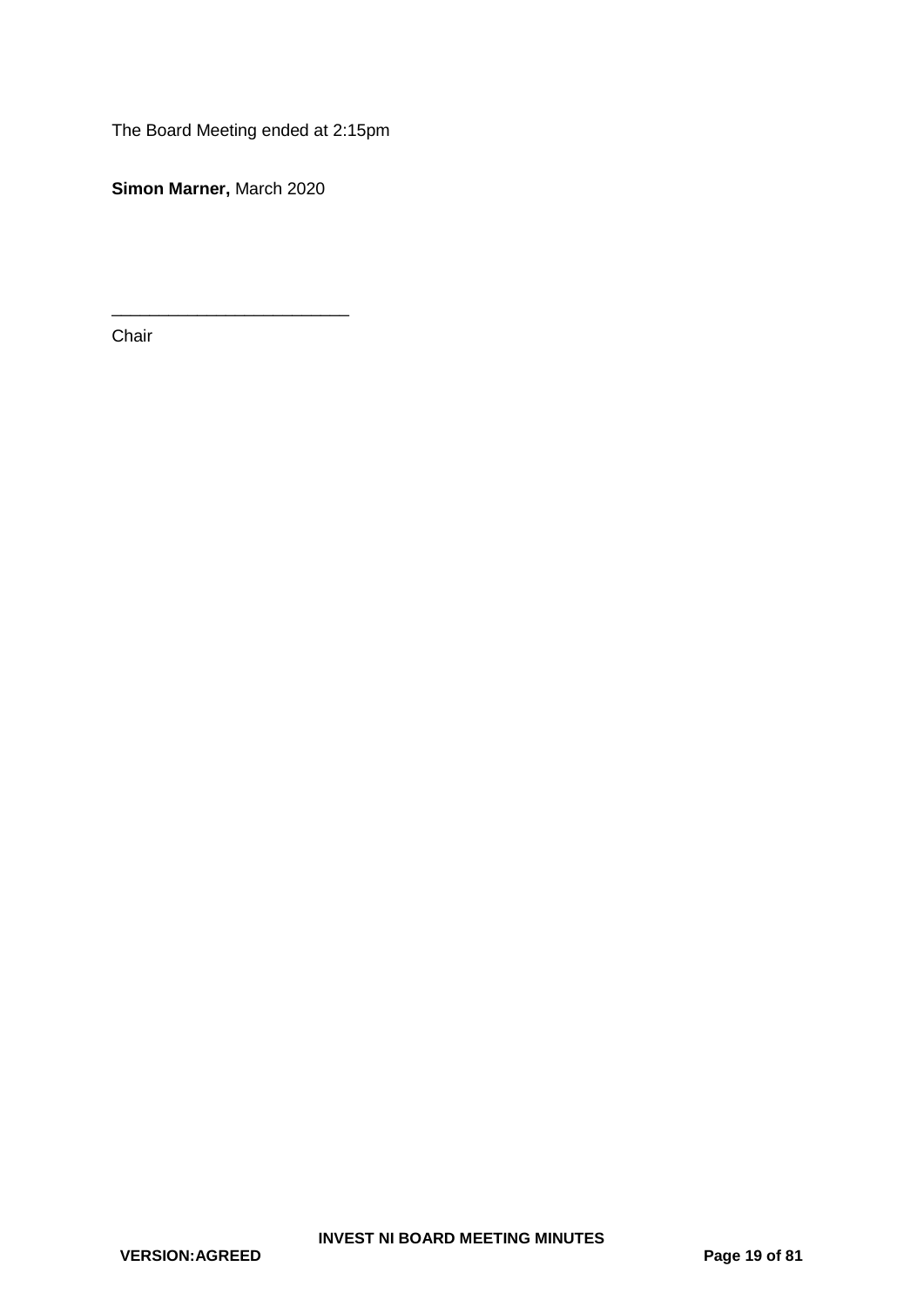# <span id="page-19-0"></span>**ONE HUNDRED AND SEVENTY FOURTH MEETING OF THE INVEST NORTHERN IRELAND BOARD, 29 APRIL 2020 VIA SKYPE**

#### **Present:**

### **Invest NI Board**

| Rose Mary Stalker (Chair) | <b>Brian Baird</b>  |
|---------------------------|---------------------|
| Judith Totten             | Deborah Lange       |
| Padraig Canavan           | Kieran Kennedy      |
| Dr Mark Sweeney           | Michael McQuillan   |
| Mark Nodder               | Kevin Kingston      |
| Marie-Therese McGivern    | <b>Colin Coffey</b> |

**In Attendance:** Kevin Holland, Amanda Braden, Mel Chittock, Brian Dolaghan, Donal Durkan, Jeremy Fitch, Peter Harbinson, Steve Harper, Alan McKeown, Denise Black, Ian Maxwell

**Minute Taker:** Simon Marner

The meeting commenced at 12.30pm.

### **1 Declaration of Conflicts of Interest**

Chair welcomed all attendees to the meeting and highlighted that it was the first Invest NI Board meeting for the newly appointed Board Members. Chair handed over to Ian Maxwell who provided details in regards to the management of Conflicts of Interest. It was confirmed that each Board Member would write to the Board Secretary on their respective Interests, and how they plan to manage any real or perceived conflicts. The Chair & Board Secretary will then meet with individual Board members to discuss.

Colin Coffey, Padraig Canavan, Brian Baird, Judith Totten, Michael McQuillan, Kevin Kingston and Deborah Lange provided detail in regards to their other interests and how their customers may have previously received Invest NI support or may indeed seek to secure future support. All aforementioned members assured the Board that they will handle materials provided sensitively and recuse themselves from any discussions where they see a Conflict arising.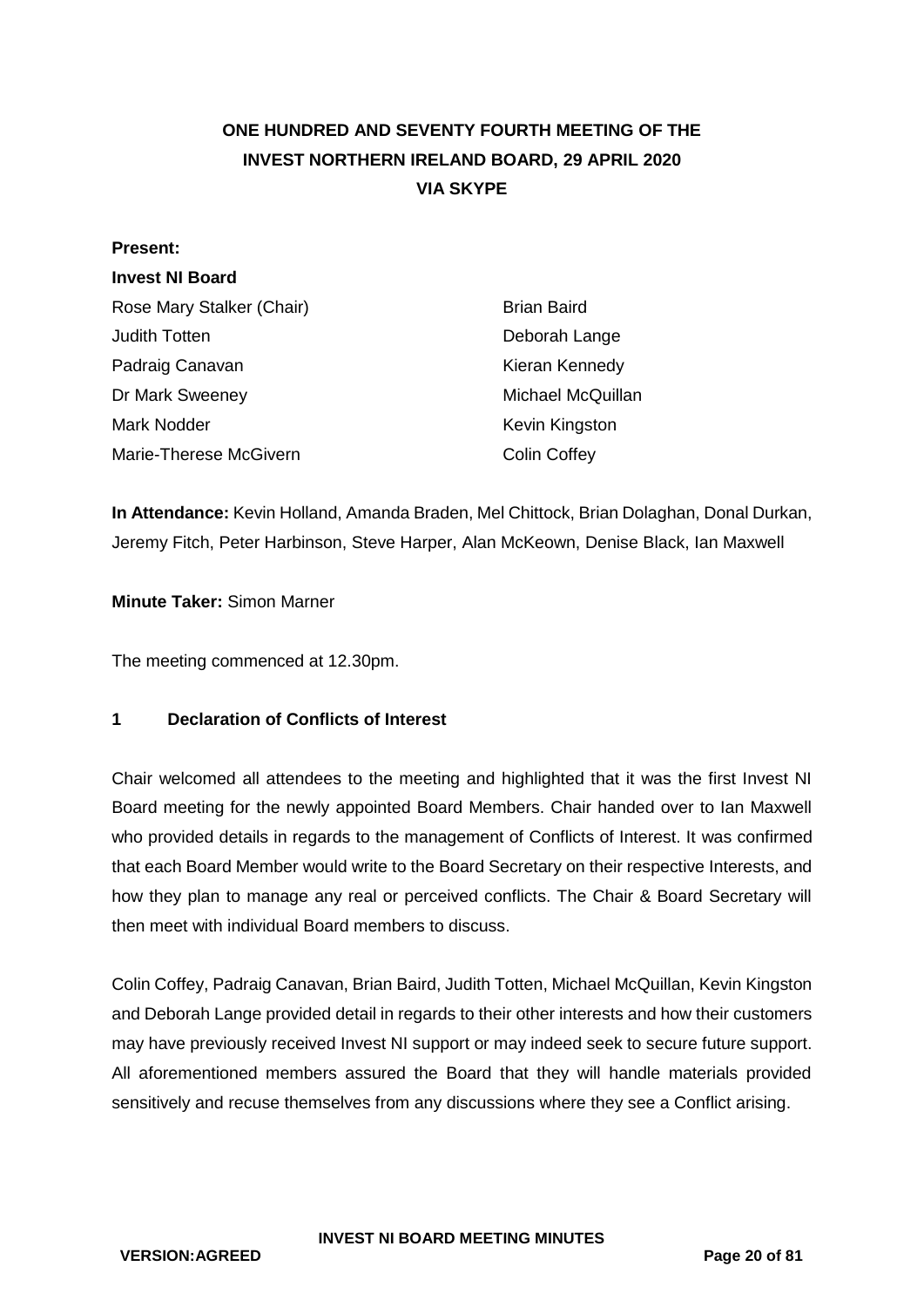Chair declared her interest in 4 C UR Future and how several Invest NI customers would support the initiative but confirmed that there are no Conflicts to manage.

Kevin Kingston declared that Invest NI is a customer of Danske Bank, and the bank has received financial assistance from Invest NI. Mark Nodder, Mark Sweeney, Kieran Kennedy & Marie-Therese had no Conflicts of Interest to declare but confirmed that all material would be handled sensitively.

## **1.1 MINUTES**

The minutes of the March Board meeting were agreed as a full and true record of the meeting.

### **1.2 MATTERS ARISING**

The Action table was reviewed and addressed.

Steve Harper gave an overview of the wage inflation paper. Steve's analysis concluded that wages, in NI, are not driving inflation at any greater rate than that of the other cities/regions compared, with wage inflation similar, or lower, in NI. Board thanked Steve for the update but noted the impact on smaller businesses from large FDI companies entering the market and offering larger salaries for similar roles.

Steve also addressed the paper provided in relation to the FDI Regional Plan. Steve gave an overview of the work in progress and what the organisation is doing to highlight the role FDI can play in regional economies, and the steps taken by Invest NI to showcase all regions of NI to potential investors. Board indicated that they were content with the paper,, which will be helpful in their conversations with regional stakeholders. Steve would discuss this in more detail with the Sub Regional Board working group.

## **2. ITEMS FOR DISCUSSION**

## **2.1 CEO REPORT TO BOARD**

The CEO began his report by providing a brief overview of the impact of Covid-19 and the subsequent response packages put in place by Government to support business. Kevin touched briefly on an emerging work stream within the Department of International Trade (DIT) to inform an FDI recovery plan, and how Invest NI will have a role to play in this.

Kevin noted how, in March, the organisation was very much focussed on closing out year-end and that, within the month, while dealing with the Covid-19 implications, we were able to

**VERSION:AGREED Page 21 of 81**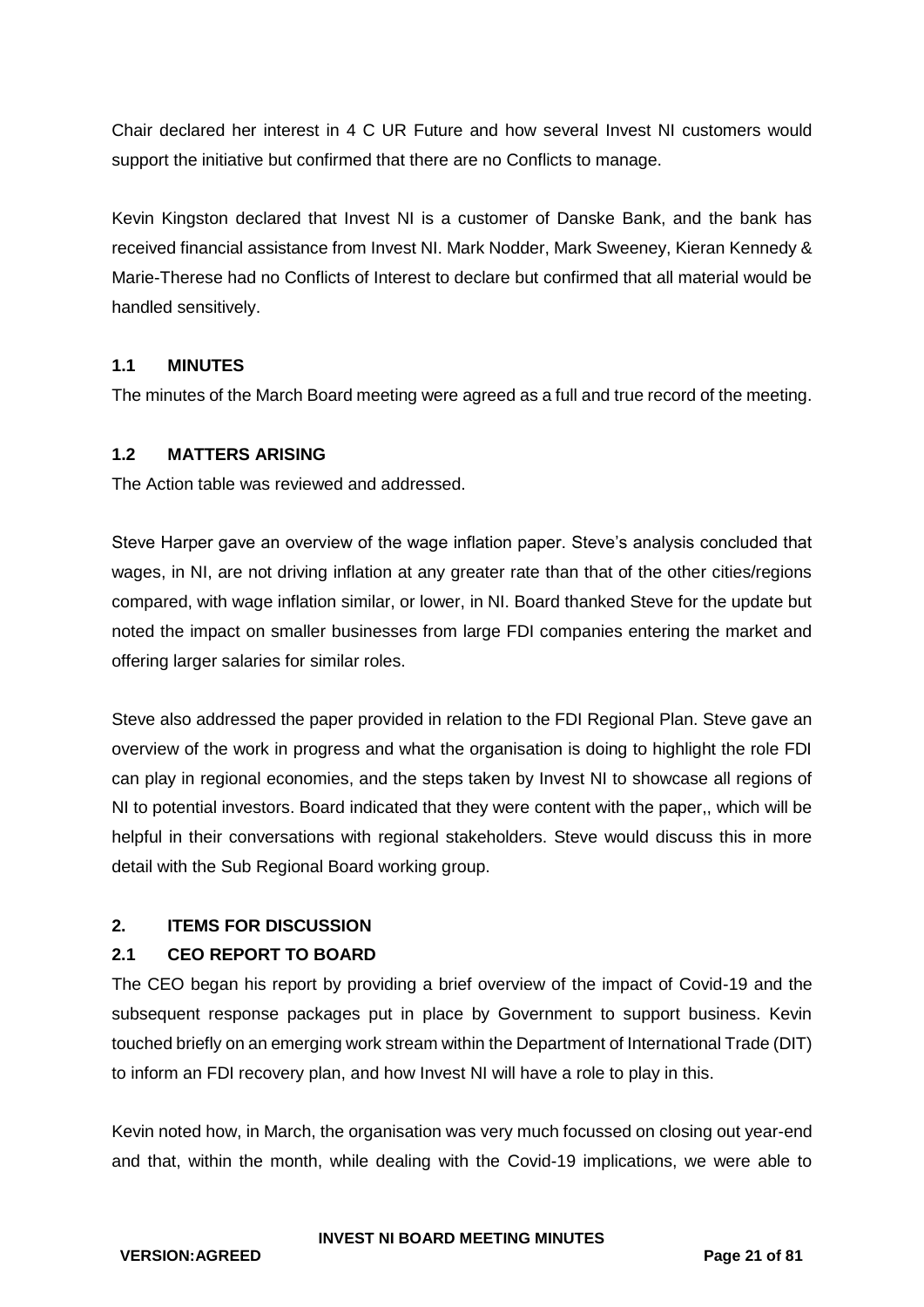deliver 172 projects with circa £11m funding committed. Kevin detailed the latest figures in relation to company furloughs/redundancies and closures but also highlighted the ability of some firms to diversify and adapt during the current crisis, to seek opportunities, and to identify alternative approaches to help them maintain business.

Kevin then provided overview on Invest NI Operational Performance, the preliminary 19/20 year-end Report, and the results in relation to the 4 quadrants of Customer; People and Culture; Processes; Performance.

Kevin concluded by requesting that, given current Covid-19 implications, the Board discussion to finalise 2020/21 objectives should be deferred to June Board. The Board were in agreement with this suggestion.

Chair thanked Kevin for his presentation and specifically highlighted the excellent results in regards to employee absenteeism.

## **2.2 FINANCE REPORT TO BOARD**

Mel Chittock asked Board to note the Finance Report and stated that his presentation would focus on the 4 areas of Draft Financial Outturn 19/20; Major Projects & Outcomes; Programme Effectiveness (Overview); and Current resource allocation (Headcount)

Mel noted that the financial outturn for 19/20 is still a provisional outturn and, whilst we do not expect any further material adjustments, it is possible given current circumstance. Mel stated that Paragraph 3 of the Finance Report details what sits behind the programme underspend and shows that the largest element is the £1m overspend on Resource, which was matched by additional receipts in year.

Mel also provided an update on ERDF, Capital and Cash positions and confirmed that the Finance Team is now focussed on completing the draft accounts and submitting to the NIAO for audit by 15<sup>th</sup> May and, secondly, completing the June Monitoring in which we are being asked to surrender budgets or consider if any bids should be made.

On the topic of Major Projects, Mel noted that, over the last 3 years, Invest has supported over 4,000 projects, circa 1,400 per annum. Typically, this is approx. £100m per annum in offers, with the main programmes being SFA and R&D support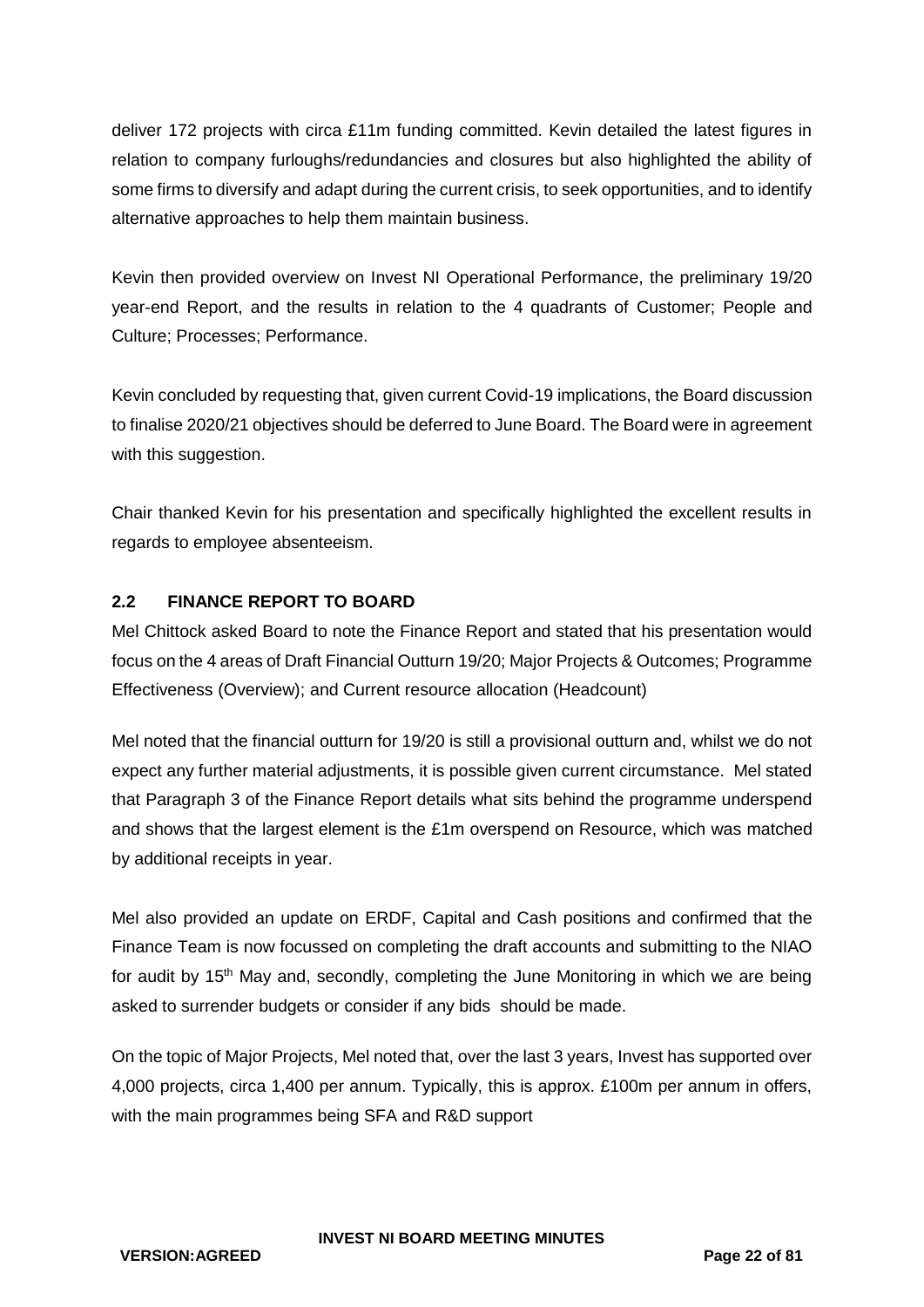The Overall the number of Projects has been consistent over last three years (+5% +1%) with the majority of Projects c. 85%, below £50k each year. Mel stated that care needs to be applied when looking at trends however, as large projects distort the value of assistance figures

Mel provided an overview, and detailed the outcomes, of the projects approved at Board level over the last six years, highlighting that the two main areas are SFA and R&D projects and how, together, these account for 87% of all projects approved.

Mel went on to provide a brief summary on Programme Effectiveness and how a Programme review took place in 2015, with some 70 interventions assessed. Since this early work, a number of our programme solutions have developed and evolved. A number of changes have resulted in funding to some sector bodies ceasing, changes in the structure of support, rationalisation of overlapping activities and simplification on schemes and finally some interventions have been terminated. A new review is currently underway with 57 programmes in scope and early indications are that the economic rate of return ranges from less than 1:1 to as high as 9 to 1, however some programmes cannot yet be fully assessed as these types of interventions are designed to have a much longer-term impact.

Mel concluded by summarising the current headcount within the organisation and how it is split across Teams, both locally and overseas.

## **3. STRATEGIC DISCUSSION**

## **3.1 BUSINESS STRATEGY AND COVID-19 RECOVERY PLAN**

The CEO began this section of the agenda by explaining that the ensuing presentation and discussion would be framed to help inform the next steps for the organisation and encourage feedback from Board members to help shape direction in determining the appropriate interventions for each sector.

Donal Durkan provided an overview of the impact Covid-19 has had on business and focussed on the furloughs/redundancies across locally and externally owned companies as well as across sectors and NI regions. Donal also gave a synopsis of the April Invest NI Purchasing Managers Index.

Kevin Holland presented Board with an outline of the emergency support interventions that have been made available to business since the beginning of the pandemic. Kevin moved on to provide a synopsis of the proposed new DfE Hardship Fund, and shared specific details of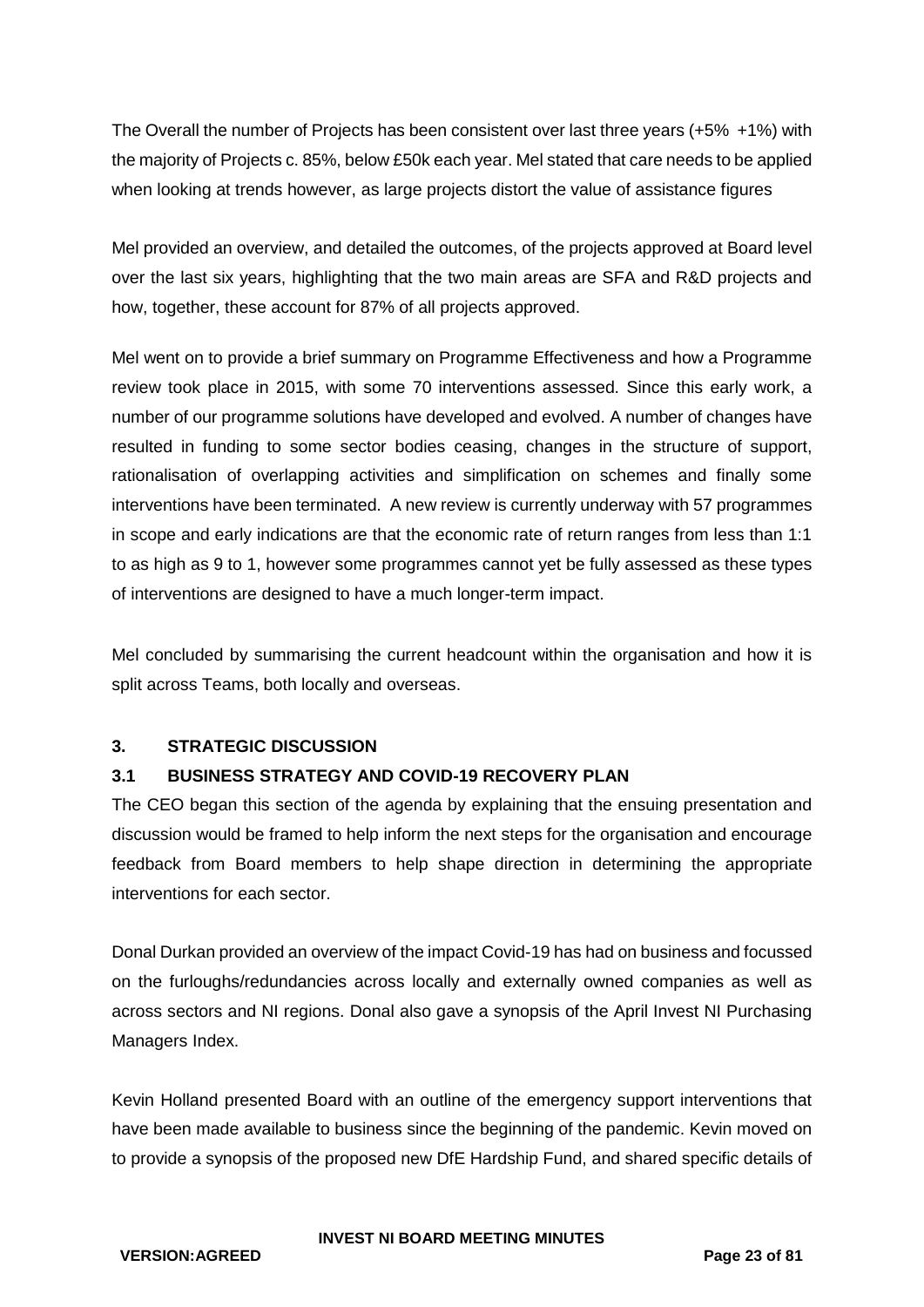the request, from DfE, that Invest NI administer the fund, but underlined that our delivery role has still to be agreed with the Department.

Kevin referenced the previous meetings of the Invest NI Board, in March and April 2020. Kevin detailed how the Executive Team have been taking forward the out-workings of those discussions and the agreements reached; that we need to move from our emergency response to developing the most appropriate recovery interventions and how and where to target those interventions, in order to simulate recovery in the most effective way. Kevin concluded this section with providing a brief overview of the 2020/21 Budget position and the potential impact of any future Resource bids.

On the Customer evidence piece, Brian Dolaghan emphasised the importance of gathering the right information from companies and the role that that information can play in helping to shape the recovery pathway and influence key decisions within central Government in terms of developing targeted interventions & altering existing interventions. Brian presented data sourced from a large pool of Invest NI customers, where we requested information on the impact to the business, the thought process behind decision-making and what support packages have been utilised; and views on future pathways when lockdown eases. Results were shared with the group on a sectoral basis.

Steve Harper provided a run through of the current activity within International Business Team and how his four Heads of Territories were working to understand the varying global market impact and the work being carried out by economic development bodies. Steve's analysis has determined that most bodies are offering similar packages to NI but that the majority are still relief focussed, and not yet looking towards stimulus and recovery. Few markets are opening up, although China is starting to slowly re-emerge.

Alan McKeown provided some detail on the Partnership discussions that have been taking place, at both the strategic and operational level. Engagement continues with Councils, Chambers of Commerce and representative bodies and has aided in gathering intelligence of industry and sector challenges and needs. Through working with Councils and Chambers on recovery plans we have received positive feedback on Invest NI actions and impact to date and there appears to be signs of a strong desire to get back to work.

Peter Harbinson concluded the Executive Team update by emphasising our focus on providing clear official information to our staff and to business and stakeholders to support their decision-

### **INVEST NI BOARD MEETING MINUTES**

**VERSION:AGREED Page 24 of 81**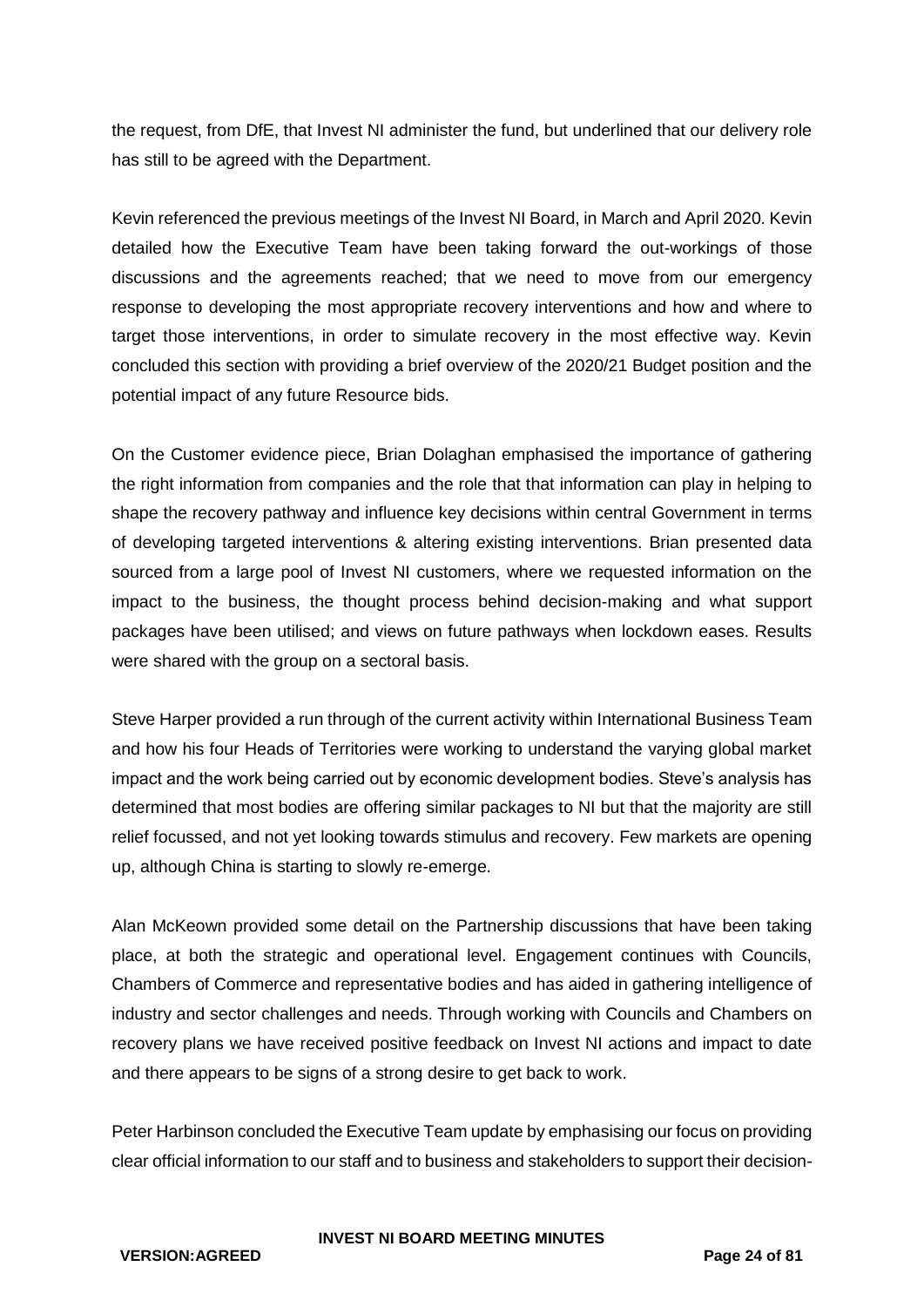making, which plays a key role in influencing public mood. Peter advised how we are moving to extensive digital delivery, which will give us a much wider reach to all businesses, especially through NIBusinessinfo. Our future focus will be to digitally promote the extensive range of advice, guidance and financial assistance that we offer to businesses to include, for example, virtual FDI visits.

The Chair thanked the Executive Team for their presentation and asked the non-executive Board members for comments.

Judith Totten provided feedback on the challenges faced by her customers and her fears that some SMEs may be falling through the cracks within the Government interventions on offer and how it will be important to bear that in mind, when developing new products. Judith also noted that they may be forthcoming opportunities for Invest NI to work with Private Funders and would encourage the leadership to consider this step, which could help provide stimulus to the economy. Judith also noted concern within the insurance industry and the potential impact of underwriters reviewing positions

Kevin Kingston noted movement, by business, to expand their suppliers and help mitigate the impact of supply chain issues and provide greater contingency options. Kevin also outlined details on the level of demand experienced, by Dankse Bank, in regards to uptake of the Government loan schemes and detailed the proposed Bounceback Scheme.

Michael McQuillan provided some detail on the level of engagement he has had with businesses through his work with Enterprise NI and gave an overview of the difficulties being experienced while attempting to meet the criteria for the £10k grant scheme. Michael committed to sharing the Enterprise NI 10 point recovery plan with Board post the meeting, and also stated that he sees Invest NI playing a key role in informing business of when their international markets will open up again. Steve Harper confirmed that his team were already engaged on activity in this area.

Marie-Therese McGivern focussed in on the potential to work in partnership with other organisations in order to maximise our offerings. Marie-Therese suggested exploring opportunities with councils to share resources and work collaboratively on aspects of the new Hardship Fund. Marie-Therese also queried the INI role with regard to City Deals and proposed that we align ourselves with the various propositions. Marie-Therese stated that she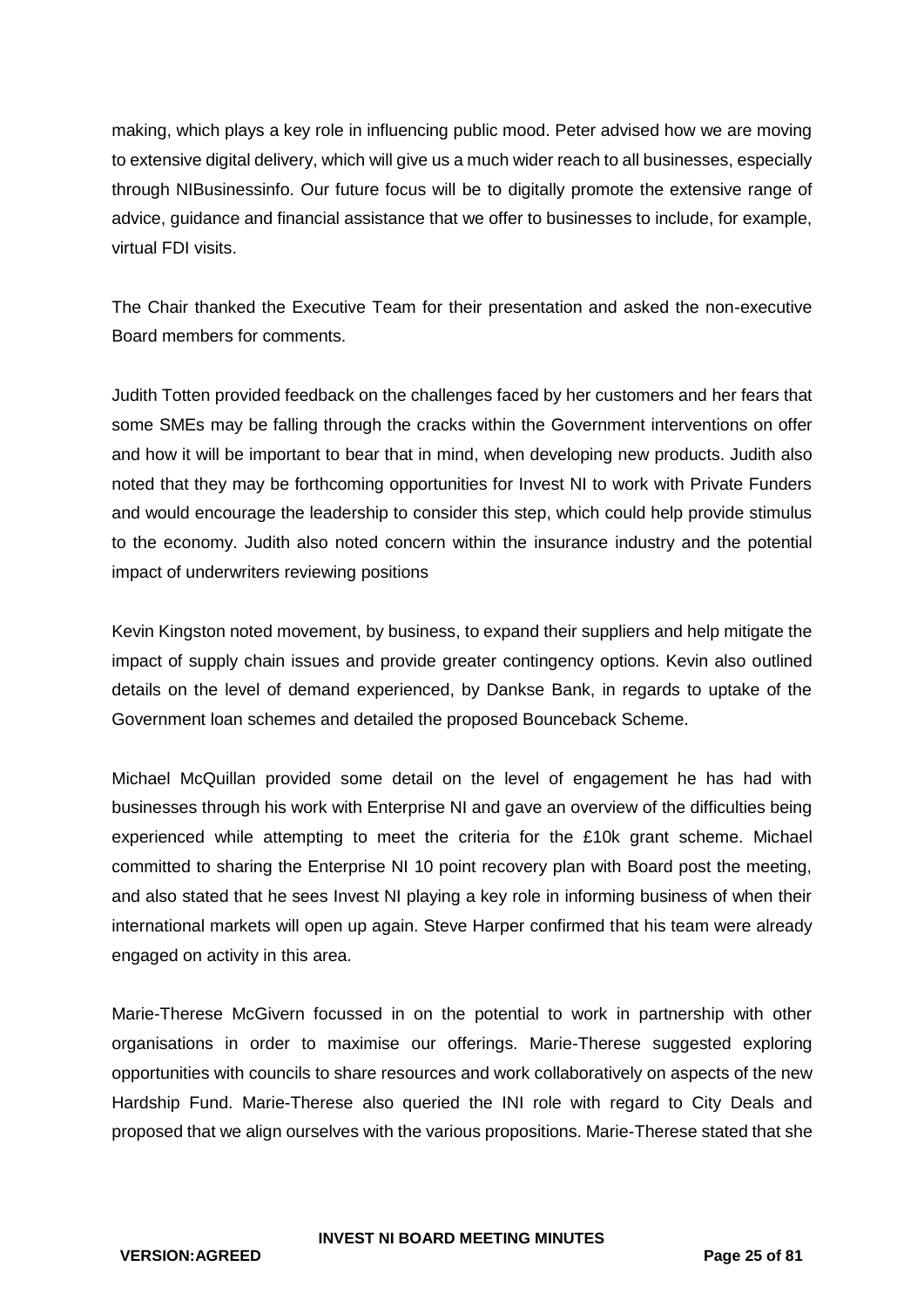believes Invest NI has the capability and is ideally placed to help shape and influence a new and improved Economic Strategy.

Brian Baird stated that he believes INI should focus on working with SMEs and locally owned business. By using the Hardship Fund to drive SME product, we can help businesses with international penetration & growth. Brian added that we also need to protect the core base of 1,500 companies that offer the greatest potential for growth, which directly influences our international competitiveness.

Mark Sweeney noted that, during last week's Covid Response Grant casework, there was an expressed desire from the feedback of a number of Board members to be more relevant to the wider business base but that Invest NI also has core responsibilities, and with limited funds, must not lose focus on those businesses best placed to help the economy grow.

Mark Nodder commented on how companies he is working with are now looking at how they can return to work and that INI need to be ready with a package of support, such as the Hardship Fund, for when that happens. Kieran Kennedy encouraged the team to promote messages to customers about exploring alternate supply chains and looking for the opportunities to diversify into new markets.

Deborah Lange provided an update in regards to the Covid-19 Risk Register. Deborah advised that the register has now been drafted and is close to finalisation but that it would need to be brought to full Board in order to secure agreement that all members are content with the identified Risk factors.

Chair closed this part of the discussion by thanking Board for their input, summarising the themes raised and confirming that Board are content with the direction of travel being proposed by the leadership team.

## **3.2 BUDGET IMPLICATIONS**

Mel Chittock presented on the Budget implications of the Covid-19 Recovery Plan and began with an overview of uncertain Invest NI Budget Position in 2020/21. Baseline Budget Allocation is a flat cash position and pre Covid crisis we were forecasting a small pressure on budgets of c. £4m on Resource.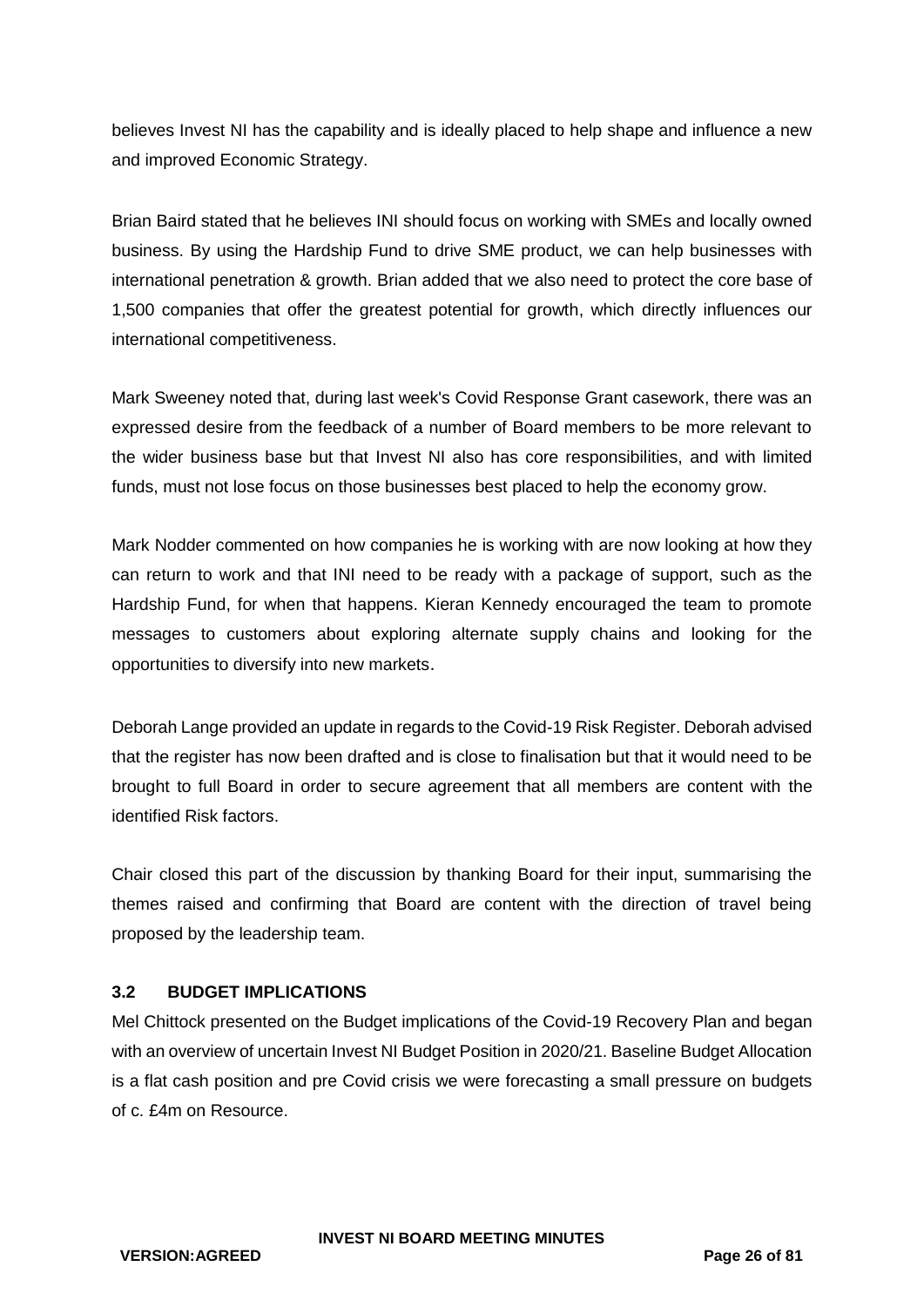Mel stated that typically we would start the year at c. 70 to 75% of our budget for the year already committed but that this year the position was slightly higher. The challenge is estimating what the demand will be as the crisis develops in the coming weeks and months.

Mel highlighted the challenging issues that we need to consider in trying to determine what the likely demand is on our normal level of business, those issues include existing projects; furloughed employees; WIP Conversion; and FDI Activity. Mel relayed communication from DfE that there will continue to be central oversight and scrutiny of everything that is Covid-19. Mel concluded by providing current state of play in regard to our Work in Progress (WIP).

Chair thanked Mel for his update and both Chair and CEO encouraged Board members to provide feedback and input in the coming days as work progresses. Kevin also committed to engaging again with Board in the near term as recovery plans develop further.

## **4. MONTHLY REPORTING TO BOARD BY EXCEPTION**

## **4.1 MARKETING AND COMMUNICATIONS REPORT**

This report was noted by Board members.

## **4.2 CASEWORK REPORT TO THE BOARD**

This report was noted by Board members and taken as read.

### **5. CHAIR'S BUSINESS**

### **5.1 A.O.B.**

Chair provided details of a Board 'Buddy' system and allocated a contact point, within existing Board members and ELT, for each of the new Board members as they adjust to their new role. Chair also provided a summary of the revised makeup of the Board sub committees and working groups.

Chair was able to confirm that, after consultation with all existing Board members, the unanimous choice to succeed Gerard O'Hare, as Deputy Chair, was Deborah Lange. Chair confirmed that necessary engagement with DfE would now take place to confirm Deborah in post.

Denise Black echoed the positive comments of the other Board members in relation to the insight and future focus thinking provided in the ELT presentations. She added that although the focus had been explicitly on Business Recovery, the People recovery piece warranted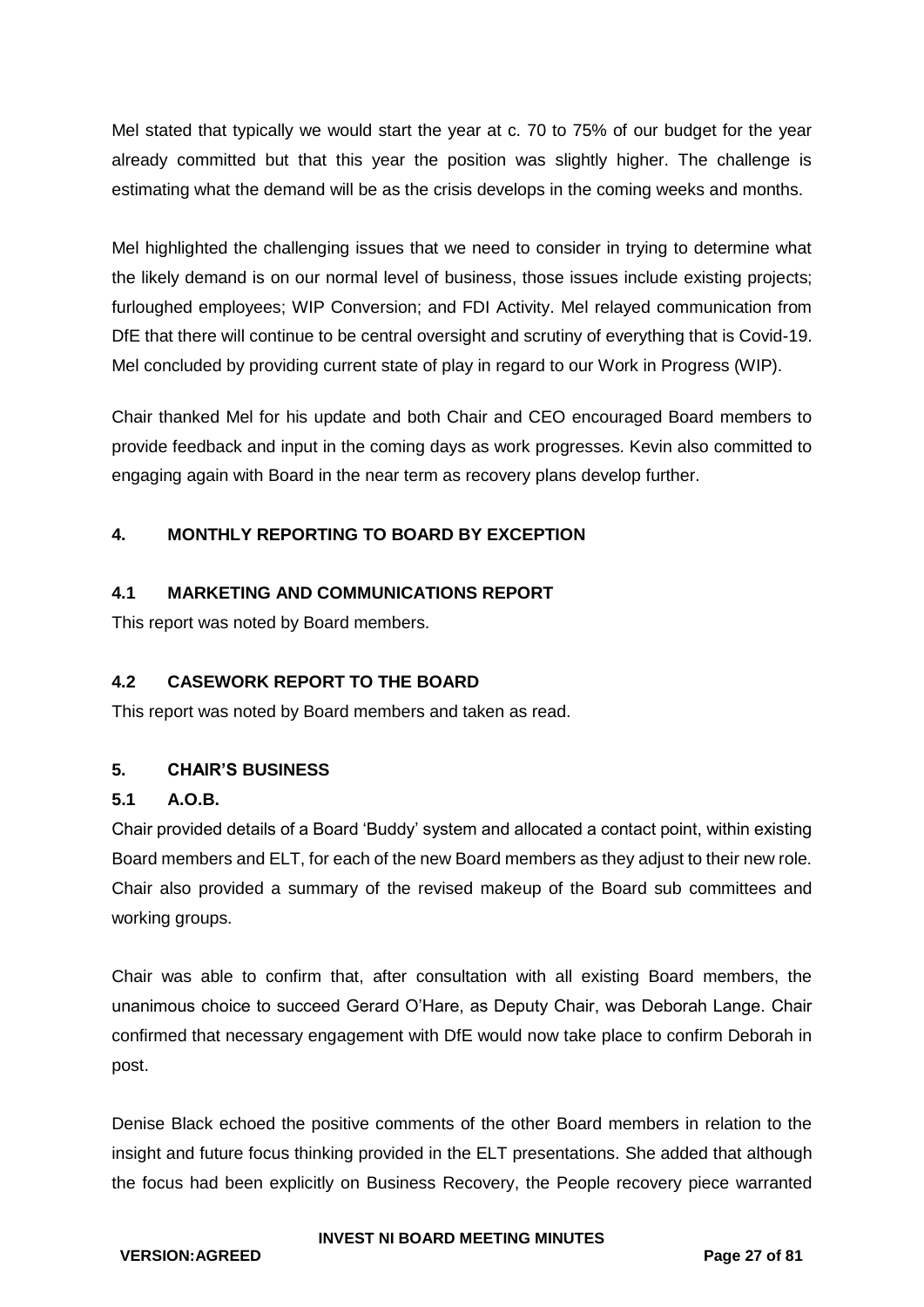equal attention. Denise commented that Invest NI are in a very positive current position of zero reported cases of Covid-19, largely due to the swift action of ELT/HR in getting everyone to work from home. However with a pending potential return to work we could have depleted numbers of staff and therefore should prioritise our focus through a "must do" lens and implement cross-skilling opportunities amongst teams. This People Contingency approach needs to align and reinforce our Business Recovery focus.

## **6. DATE OF THE NEXT BOARD MEETING**

The next Board meeting will be Wednesday 27<sup>th</sup> May 2020 and will be held via Skype.

The Board Meeting ended at 5.10pm.

**Simon Marner,** April 2020

\_\_\_\_\_\_\_\_\_\_\_\_\_\_\_\_\_\_\_\_\_\_\_\_\_

**Chair**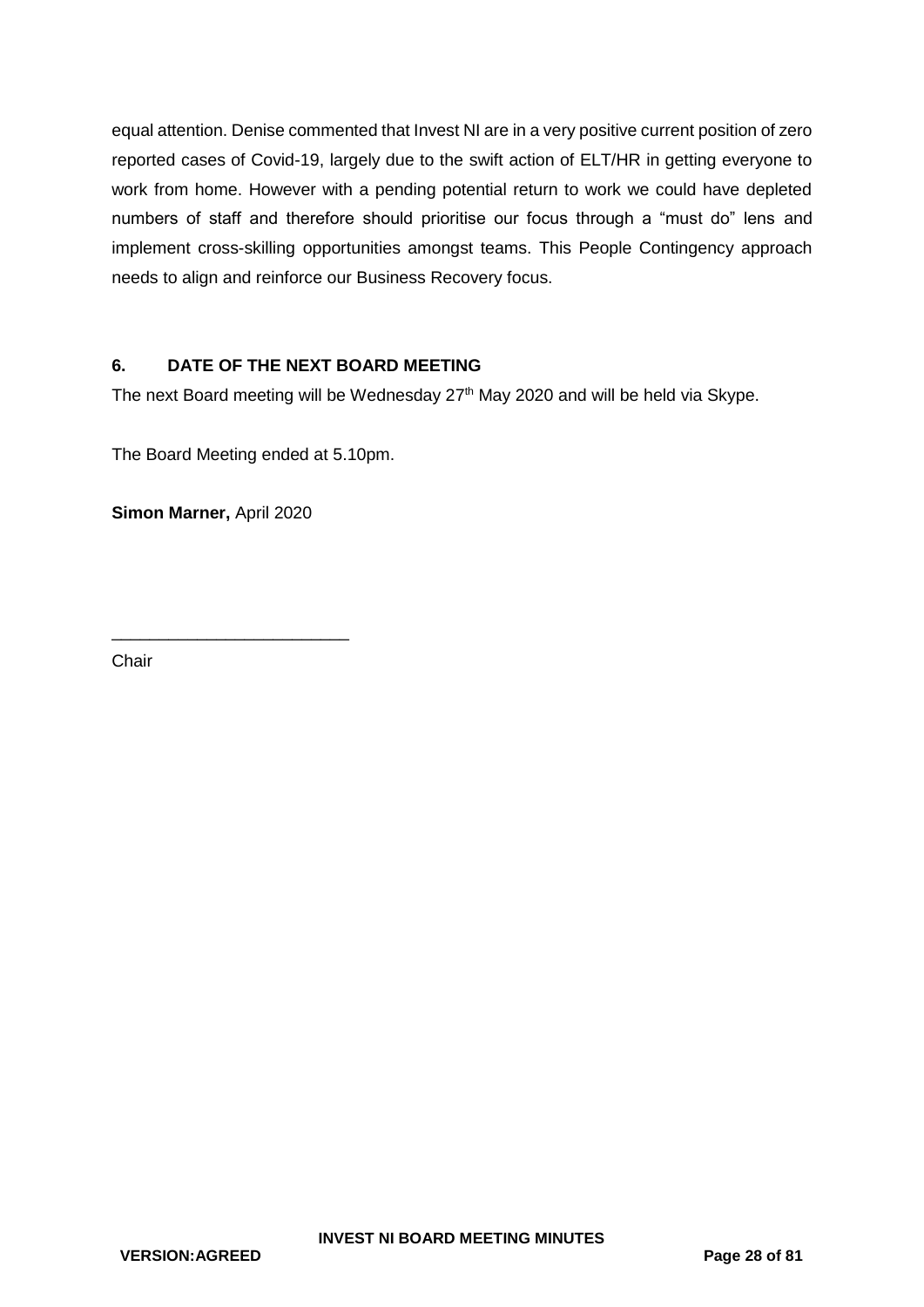# <span id="page-28-0"></span>**ONE HUNDRED AND SEVENTY FIFTH MEETING OF THE INVEST NORTHERN IRELAND BOARD, 27 MAY 2020 MEETING HELD VIA SKYPE FOR BUSINESS**

#### **Present:**

### **Invest NI Board**

| Rose Mary Stalker (Chair) | <b>Brian Baird</b>     |
|---------------------------|------------------------|
| Deborah Lange             | Judith Totten          |
| Padraig Canavan           | Kieran Kennedy         |
| Kevin Kingston            | Dr Mark Sweeney        |
| Mark Nodder               | Michael McQuillan      |
| <b>Colin Coffey</b>       | Marie-Therese McGivern |

**In Attendance:** Kevin Holland, Denise Black, Mel Chittock, Brian Dolaghan, Donal Durkan, Jeremy Fitch, Peter Harbinson, Steve Harper, Alan McKeown, Ian Maxwell

**Presenters:** Chris Conway and Graeme McCammon (NI-CO); Katrina O'Dowd, Colin Morelli

**Minute Taker:** Simon Marner

The meeting commenced at 1.00pm.

### **1 Declaration of Conflicts of Interest**

Marie-Therese McGivern noted that she sits on the City Deals Executive Board. Deborah Lange referred to her role on the Belfast Harbour Commissioners Board. Colin Coffey highlighted his role as Chair of Flint Studios. Michael McQuillan noted his role with Enterprise NI and his Chair role with INI Client Company, Snuggle. Kevin Kingston restated that Invest NI is a customer of Danske Bank, that Invest NI and Danske Bank will have customers in common, and that Danske has previously received support from Invest NI. No other Conflicts of Interest were declared.

### **1.1 MINUTES**

The minutes of the April Board meeting were discussed. Mark Sweeney requested an amendment to the wording used to capture his comments at Section 3 of the meeting and Board confirmed that, pending this change, the minutes could be agreed as a full and true record of the meeting. Mark Sweeney proposed and Mark Nodder seconded.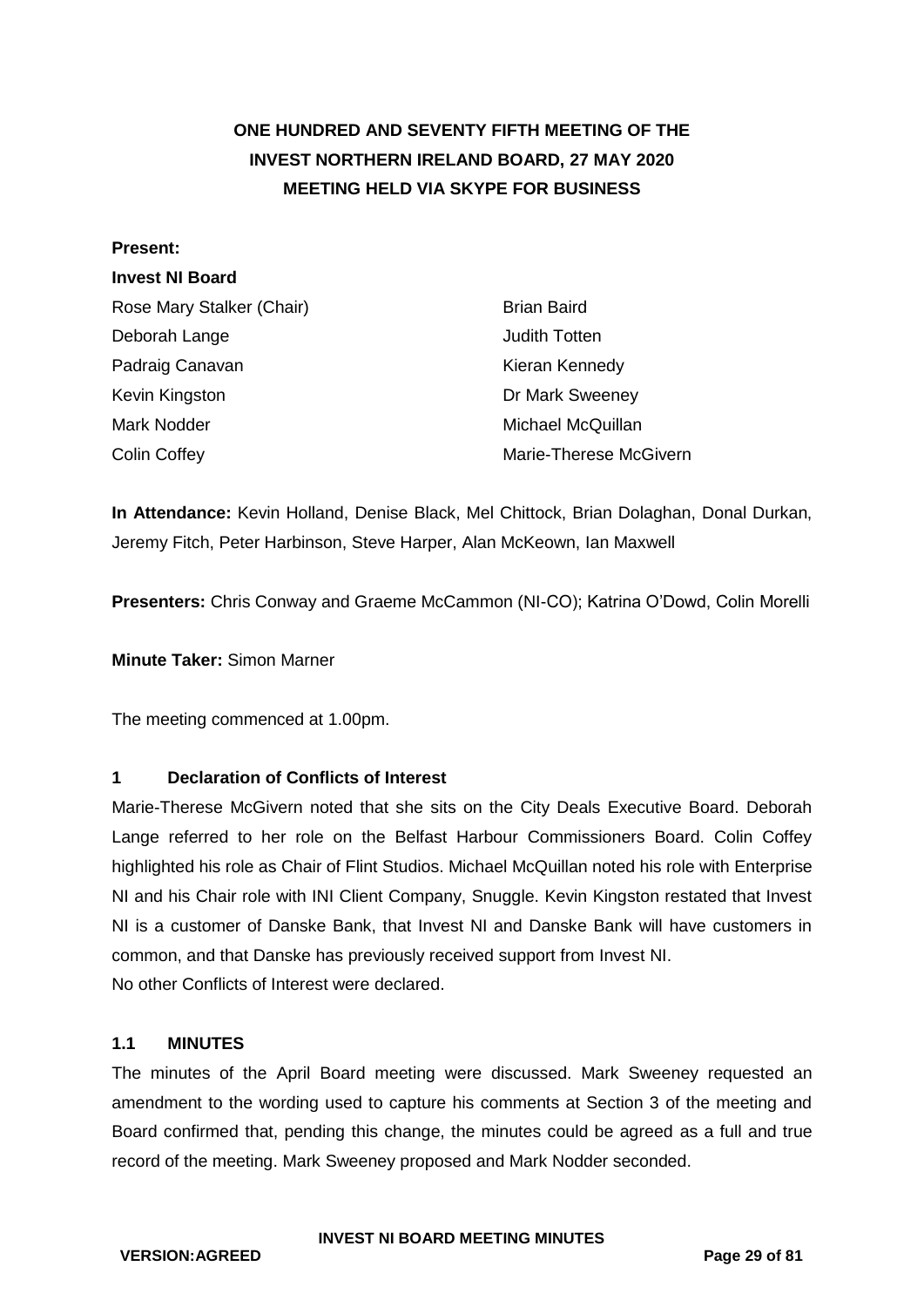### **1.2 MATTERS ARISING**

There were no formal Actions or updates required from April Board meeting. It was noted that the Board members had provided extensive feedback to the Executive Team to help inform Recovery Plan and Resource bids.

### **2. ITEMS FOR DISCUSSION**

## **2.1 CEO REPORT TO BOARD**

The CEO began this section by looking at the current economic context and the continual impact of Covid-19. Kevin noted the gradual easing of restrictions across many of the world's major economies and how they are being replicated tentatively in NI. However, it is still too early to predict the knock on effect of the health crisis on businesses and consumers. Kevin referred to the Invest NI Purchasing Managers Index, for May 20, and the dramatic decline in March and April, in the areas of output; new business; employment and new export business.

Kevin continued by detailing the key current Invest NI priorities, and the work undertaken, since the Board last met in April. He highlighted the completion of the extensive Client evidence collection exercise, the successful launch of the NI Micro-Business Hardship Fund and the task of submitting the Invest NI proposed Covid-19 Response Interventions, currently being evaluated by DfE, with the response from this being key to finalise the 20/21 organisation objectives.

In April 2020, 114 projects offered £5.3m Total Assistance. Sector Initiatives and Business Development activities also continued and the Innovation Voucher programme has been extended for a further 5 years.

Kevin also discussed Brexit and the immediate challenges for NI Businesses; how the topic had fallen off the agenda somewhat, with the Covid-19 pandemic, but is rapidly returning to prominence with the fourth round of UK/EU discussion upcoming and the NI Protocol detailed workings still to be resolved. The potential for funding gaps and the impact Covid-19 interventions will have on potentially limiting the size and scale of any ERDF replacement scheme (e.g. Shared Prosperity Fund) will place a challenge on Invest NI going forward.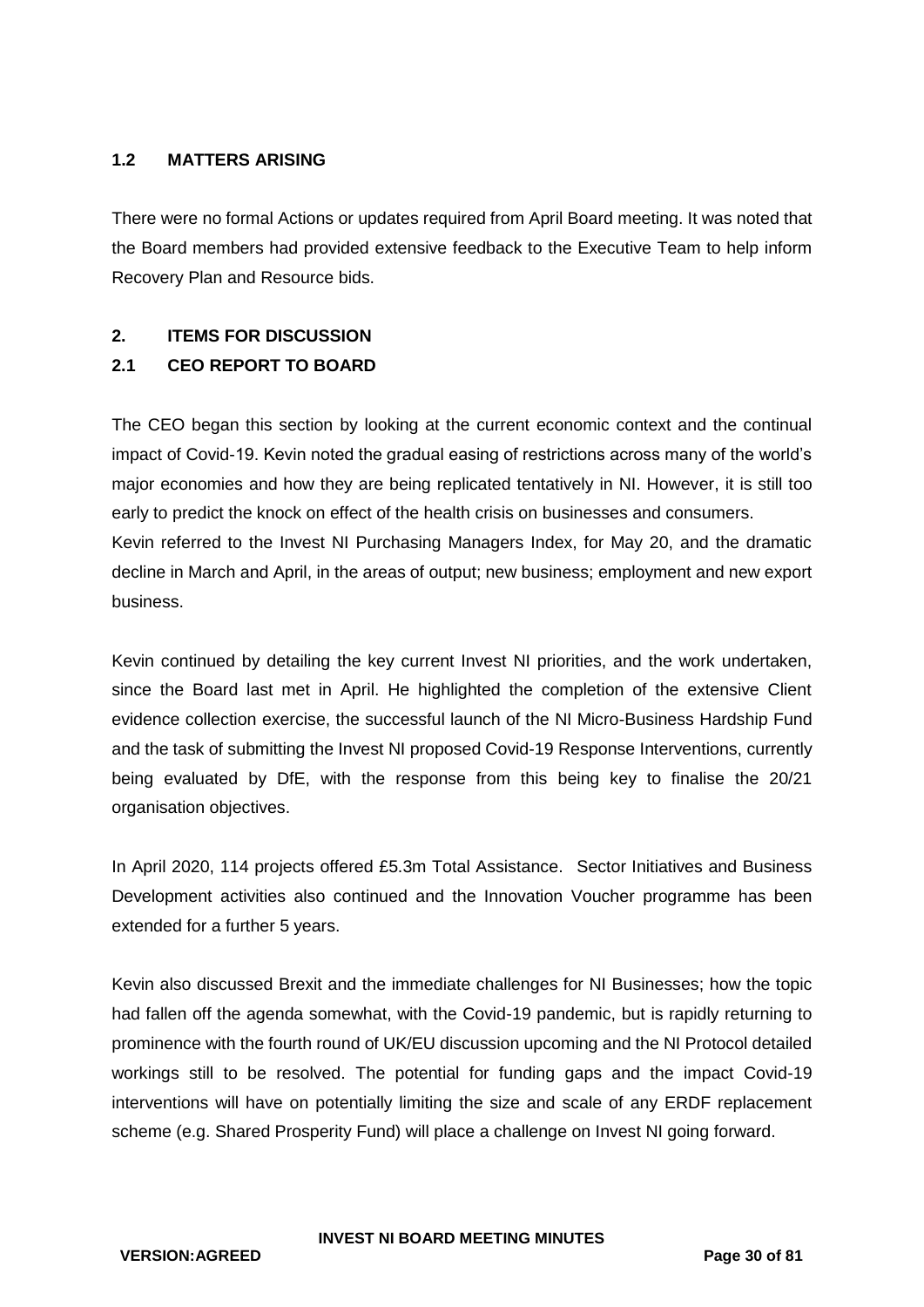Kevin provided an overview of the data compiled in regards to job losses and company closures across client customers group but also the positive indications that around 20% of furloughed workers have now returned to work, in some capacity.

Kevin noted that, on 4th May, the NI Executive announced match funding of £562m for City & Growth Deals and £55m for the Inclusive Future Fund. Discussions with DfE are ongoing to agree specifically what role Invest NI will play while it is clear we have an essential contribution to make as the Deals move forward.

Kevin concluded by advising that the Executive Team are reviewing the way forward under/post lockdown and consideration is being given to a return to limited office opening, safe travel to customers and long term home working.

The Chair thanked Kevin for his presentation and acknowledged the phenomenal effort made by Kevin, the Executive Team and the wider organisation over the last few months

Kevin Kingston queried if INI has held any discussions in regards to Project Birch, a government plan to provide funding to strategically important companies. Following comment from the CEO, the Chair requested that the Executive Team should gather data from our client base on the potential impact from this type of intervention.

### *Action: Brian Dolaghan to gather data*

Kevin Kingston also offered to engage with UK Finance, on Invest NI's behalf, should it be required on any matters.

Michael McQuillan commented that going forward our interventions must support businesses as they deal with Covid-19 and plan for EU Exit but also we should seek targeted ways to grow a greener and more sustainable economy. Kevin Holland confirmed that the bids submitted to DfE covered both Covid/Brexit but that he would be keen to incorporate Green Sustainability as we move forward and this fits with the strategy discussions we have had. Donal Durkan commented that DfE are looking at our bids through the Covid/Brexit prism, but that the newly set up Digital Innovation Board Sub-Group may provide a vehicle to identify Green and Sustainable opportunities.

Colin Coffey queried whether any sector specific interventions had been proposed, as part of the Resource bid to DfE. Kevin responded by confirming that the team would need to work to

**INVEST NI BOARD MEETING MINUTES**

**VERSION:AGREED Page 31 of 81**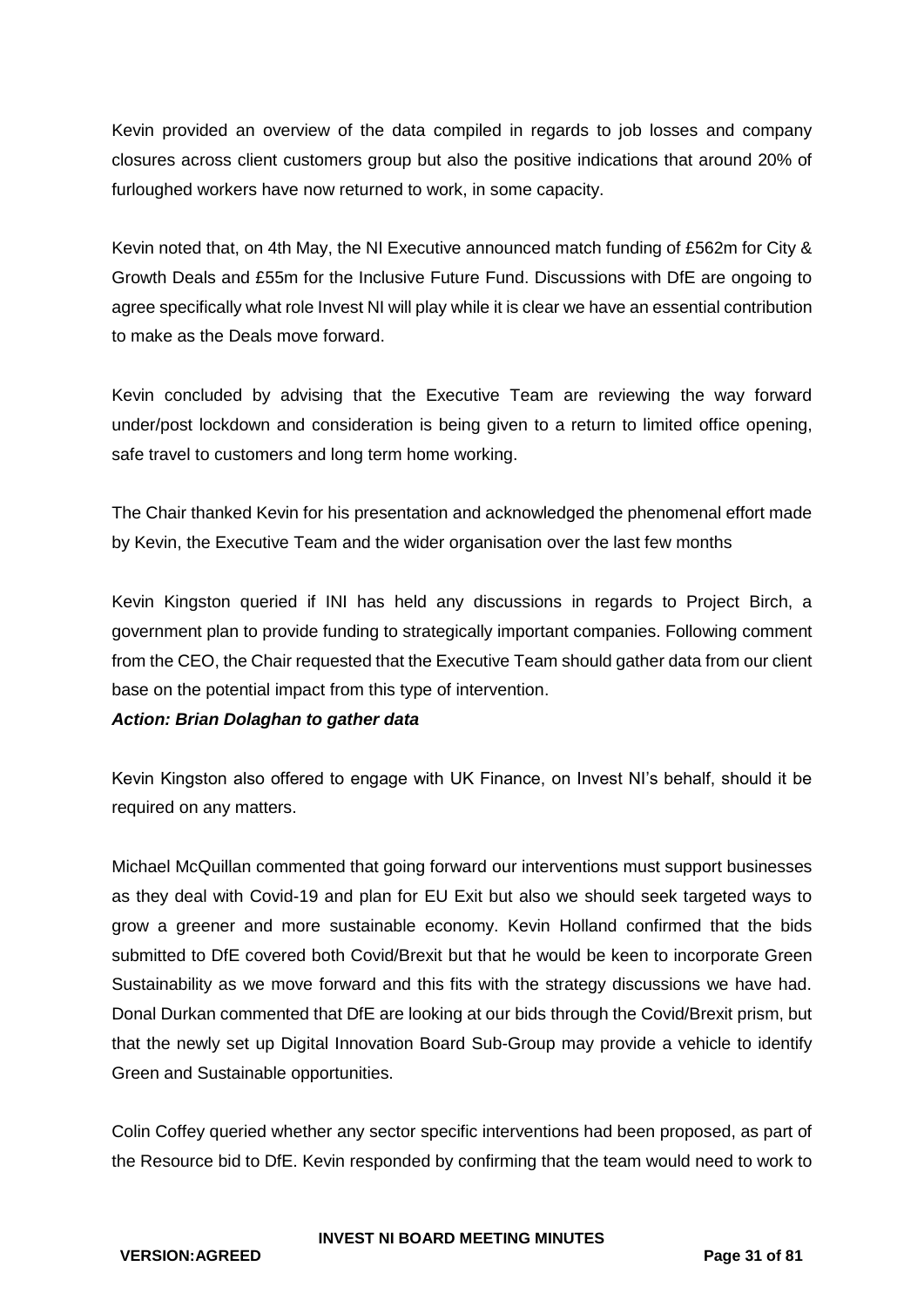get a better understanding of exactly what would be required and there will be an opportunity to place further bids at a later stage which could focus on detailed sectoral initiatives.

## **2.2 NI-CO YEAR-END RESULTS**

Chris Conway, Chair and Graeme McCammon, Chief Executive joined the call. Chris began by providing an overview of who NI-CO are, the work that they do and their relationship with Invest NI. Graeme continued by providing details of 2019/20 year-end results and noting some highlights from the year. Graeme also commented on current state of play at Quarter 1 2020/21 and NI-CO plans/projections for the remainder of the year. Chris concluded the presentation by focussing in on the key challenges NI-CO will face as they look forward beyond UK EU Exit.

Kevin Holland commented on the talent pool within the organisation and how there may be opportunities for Invest NI to use NI-CO skills in the future, should appropriate projects be forthcoming.

## **2.3 FINANCE REPORT TO BOARD**

Mel Chittock asked the Board to note the Finance Report

Mel provided an update on the 19/20 provisional outturn. Specific reference was made to Table 2 in the Report which detailed the variances against each of the main budget areas. Mel noted the under spend on ERDF expenditure which was fully matched by a corresponding under receipt of EU income. Overall the net provisional outturn shows an under spend of £0.43M against budget, which was equivalent to an outturn of 99.6%. The Resource budget was within the 1% under spend tolerance set by DfE with a 99.8% outturn. The Capital Budget was outside tolerance at 97.3%, which was largely a consequence of the very small amount of net capital budget.

Secondly Mel reported that the 20/21 budgets have now been confirmed by DfE. In summary on the Resource baseline budget a flat opening position was allocated as compared to last year. In relation to Capital the amount of the allocation has resulted in a small opening pressure of c.£2.3M.

At the same time, the June Monitoring was commissioned, with Invest NI surrendering £17m of Resource to reflect an anticipated reduction in drawdown this year and to support DfE's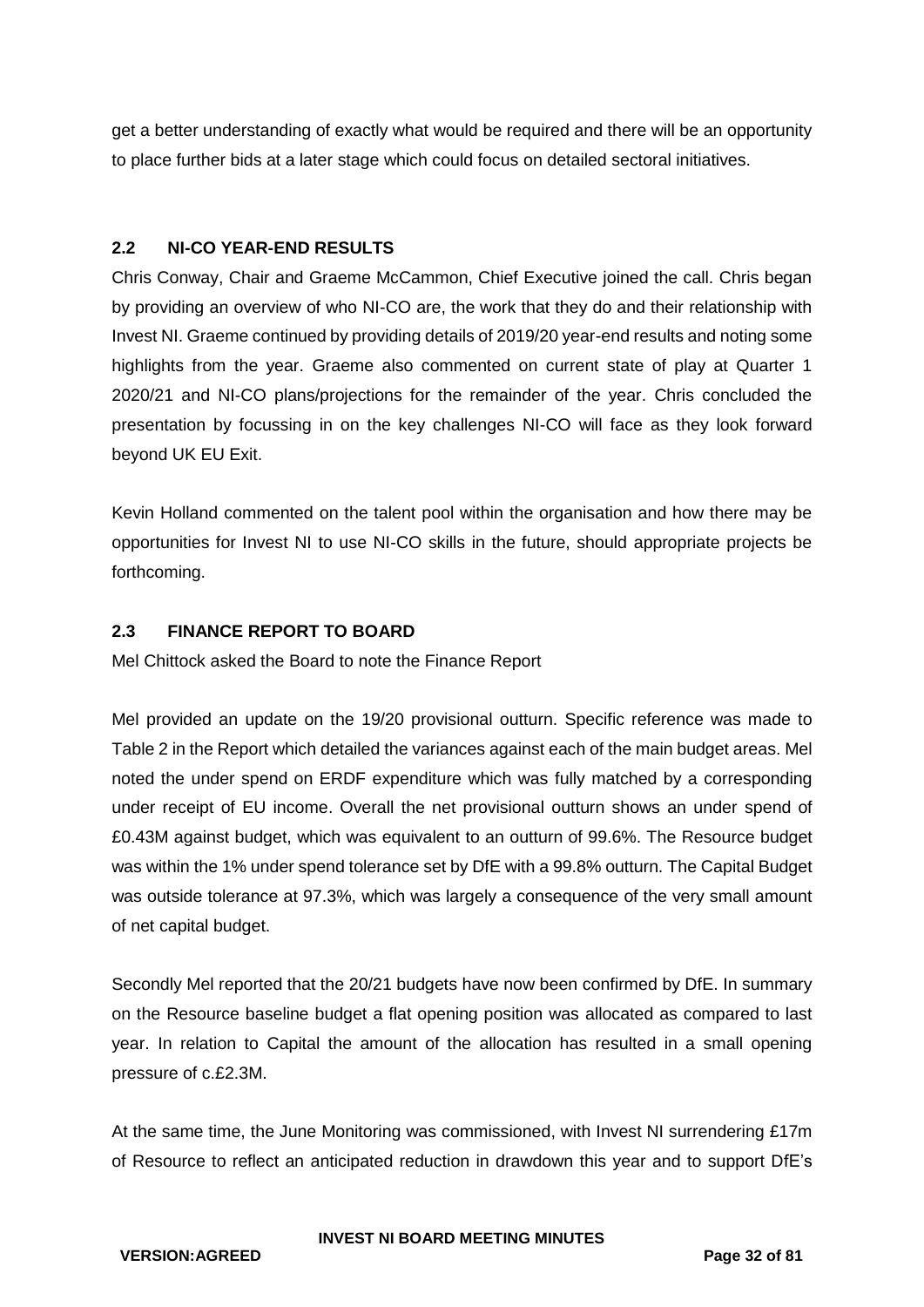priorities in response to Covid-19. In parallel Invest NI has submitted a number of Covid-19 Response bids to the Department totalling circa £125M and are awaiting approval to proceed for the selected bids.

Finally, Mel summarised progress on the Micro-Business Hardship Fund that opened on 20<sup>th</sup> May. This was the third of three DfE interventions undertaken by way of Ministerial Directions.

Brian Baird queried whether the team are in a position to track if applicants, to Hardship Fund, are Invest NI clients. Mel confirmed that he does not have that information to hand as yet, but that it was likely, given the qualifying criteria, that the majority of applicants would come from the wider business base. Alan McKeown confirmed that these checks would take place and there would be no double accounts.

Mel provided an overview of the MOUs in place to run the £10k, £25k and Hardship schemes and the Invest NI responsibilities detailed in each. In response to a query from Kevin Kingston, Mel and Alan both confirmed that a Decision Log and a Risk Register were established, for the development of the Hardship Fund.

## **2.4 ARC MAY MEETING UPDATE**

Deborah Lange, ARC Chair, provided an overview of the discussions that took place at the May ARC meeting. Deborah confirmed that the organisation received a satisfactory opinion for 19/20 from Internal Audit Service with no Limited Opinions or Priority 1 Recommendations. Deborah also advised of discussions on the Hardship Fund MOU and the procurement for a new contract to review External Delivery Organisations. ARC reviewed the draft Invest NI Annual Report and Accounts and the Corporate Assurance Statement. The external audit was progressing in line with normal timeframes, although the availability of up to date valuations for Associate companies could result in late changes to the Accounts. ARC approved the Covid-19 Risk Register, which has seven Risks in the Very High category. ARC approved the Corporate Risk Register, and agreed that the four Risks, in the Very High category, could be notified to DfE. In addition, there were two risks moved from the Corporate Register back down to the Group Registers. The Invest NI Anti-Fraud Policy and the Fraud Response Plan were also reviewed. Deborah concluded by confirming that ARC and Board Secretariat are actively seeking options for additional training for ARC members.

### **2.5 EMERGING RISKS REGISTER**

**VERSION:AGREED Page 33 of 81**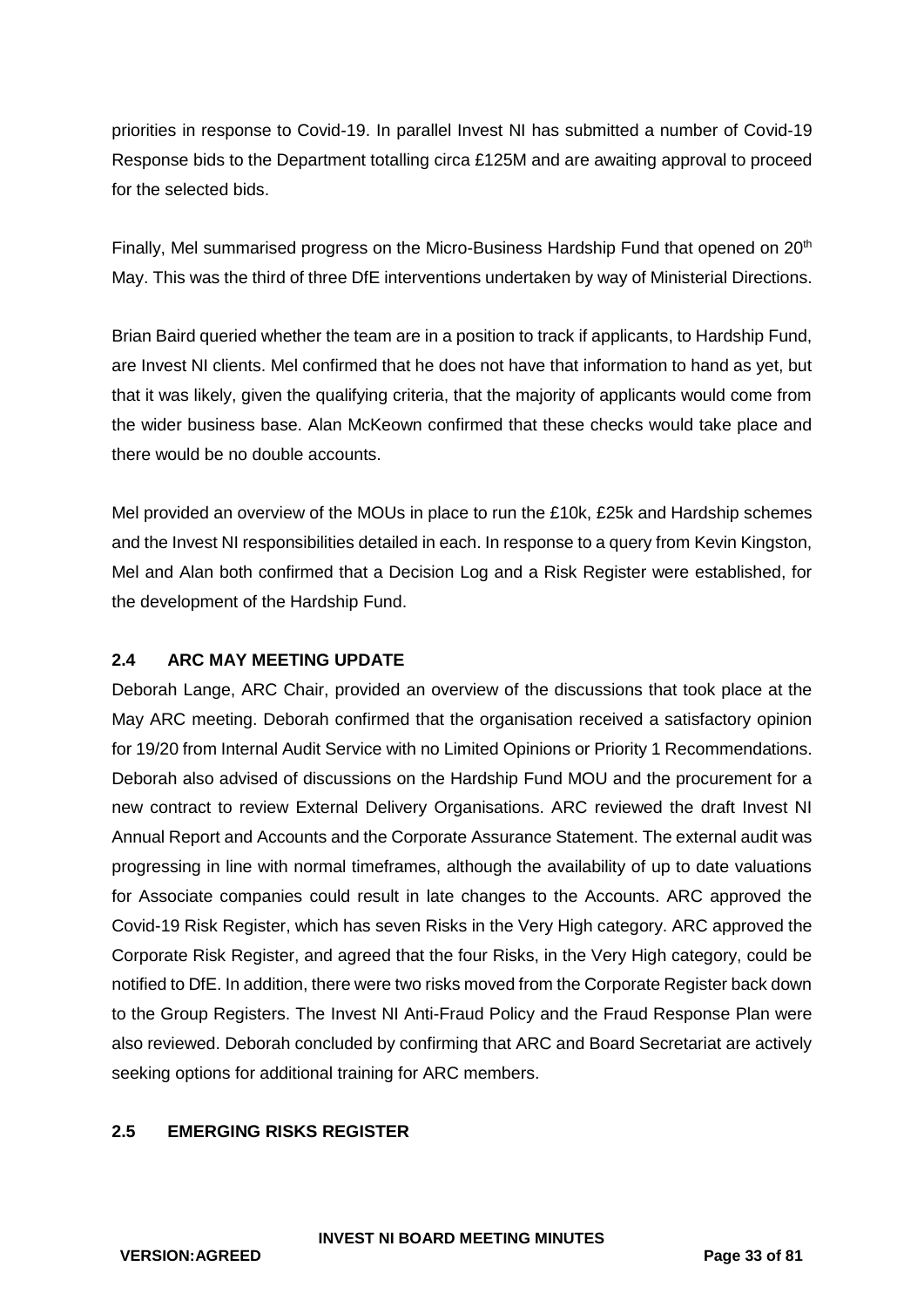Deborah Lange reviewed the Emerging Risk and provided commentary on those Risks that had been removed, added, had proximity altered or have been escalated to Corporate/Group Registers.

The Risk titled *Dilution of Focus* was discussed, with Mark Sweeney stating that this Risk has increased with the current Covid-19 crisis and expanded role Invest NI is playing. Brian Baird agreed with Mark's comments and stated that Invest NI's goal is to increase global competitiveness and the more we dilute this Risk the greater the chance of our raison d'etre becoming blurred. The Chair commented that Invest NI's objective is to grow the NI Economy for the benefit of all and that the NI Executive will ultimately dictate the role Invest NI will play in doing that. The Board agreed that ELT should consider changing the description of this risk to capture Invest NI's role going forward.

The risk titled *Higher and Further Education funding reductions* was discussed. Marie-Therese McGivern stated that this is now a real risk. With UCAS confirming that up to 100,000 students have deferred entry to university for September, incomes will be impacted and the ability to invest in other projects will be vastly reduced. Padraig Canavan and Michael McQuillan concurred with Marie-Therese on this point and Padraig noted the potential impact on Skills availability given the increase of online working and the ability to attract talent on a global level. Michael also suggested that the team keep a watching brief in regards to the impact of risks to Council funding, and give consideration to potentially adding as a separate risk.

### *Action: ELT to review for inclusion in Corporate Risk Register*

On *Bank Funding and Liquidity* Kevin Kingston queried whether this risk, in the current economic environment, would be more appropriately defined as the appetite for credit risk as opposed to liquidity. Colin Morelli would consider rewording this risk.

Denise Black commented on the People Front from an emerging risk perspective. Denise stated that the Reskilling risk, captured under category 2, might be better described with a 'People Agility' heading - agility not just in capability but also in mind-set. Going forward staff will need to be both agile and flexible in both their attitude and in being able to move different projects/pieces of work. Denise said although there is a clear need to get clarity on our objectives, as in the 'what', we should also be mindful of the "how" in the way in which we will deliver them. She said she is currently working on a proposal paper and set of initial principles, positioning with a "carpe diem' wraparound, in that we have a unique opportunity to seize the moment and look at a possible return to work in a fundamentally new way.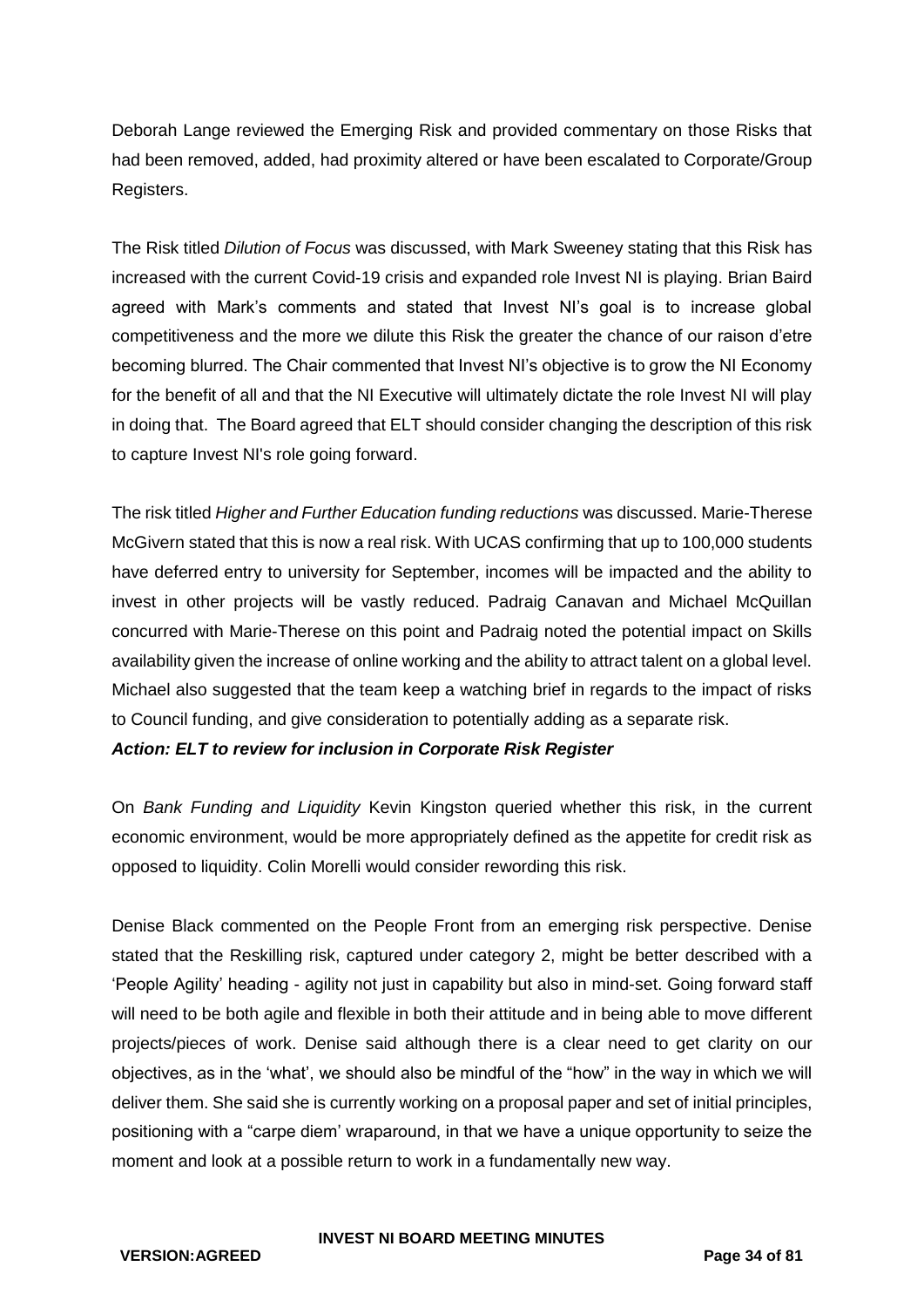Mark Nodder queried why the *FDI Flight (Brexit)* risk had been removed, and it was confirmed that as the Risk is no longer 'emerging', it has been moved to the Brexit Risk Register. Steve reported that these is a Covid-19 risk to FDI on the International Group Risk Register.

Deborah thanked Board for their feedback and emphasised that the Register is a living document and any further comments could be fed through to herself or Colin Morelli, Risk Manager.

## **3. RECOVERY PLAN DISCUSSION**

## **3.1 CUSTOMER SURVEY RESULTS AND FORWARD LOOK**

Brian Dolaghan presented data, gathered from 1650 structured customer interviews, which provided detailed analysis on the company scale of each respondent and the factors that impacted their business when lockdown commenced.

Brian also detailed the use of government schemes, broken down on a sectoral basis and specifically highlighted the uptake of the Job Retention Scheme, across the sectors and council areas. Factors likely to impact companies beyond lockdown was also analysed.

Brian continued his presentation by providing a significant level of qualitative evidence gathered through discussions with business across the sectors. This evidence summarises responses from business and captures views on changes to sector dynamics and, what types of interventions are required, to assist future growth.

Brian passed over to Kevin Holland, who concluded the presentation by detailing how the team have used the feedback received from business to inform the Invest NI Recovery bids, submitted to DfE. Kevin outlined that the Economy Minister is currently considering the bids documentation and that he will communicate Minister's funding decision to the Board, once received. Further sector by sector recovery planning will still be needed.

Colin Coffey commented in regard to the Agri-Food sector. With the impact of Covid-19 and Brexit, Farmers and Processors are developing USPs (Unique Selling Propositions), in order to reposition themselves and compete globally. However, market closures will affect product distribution and the industry may require targeted interventions.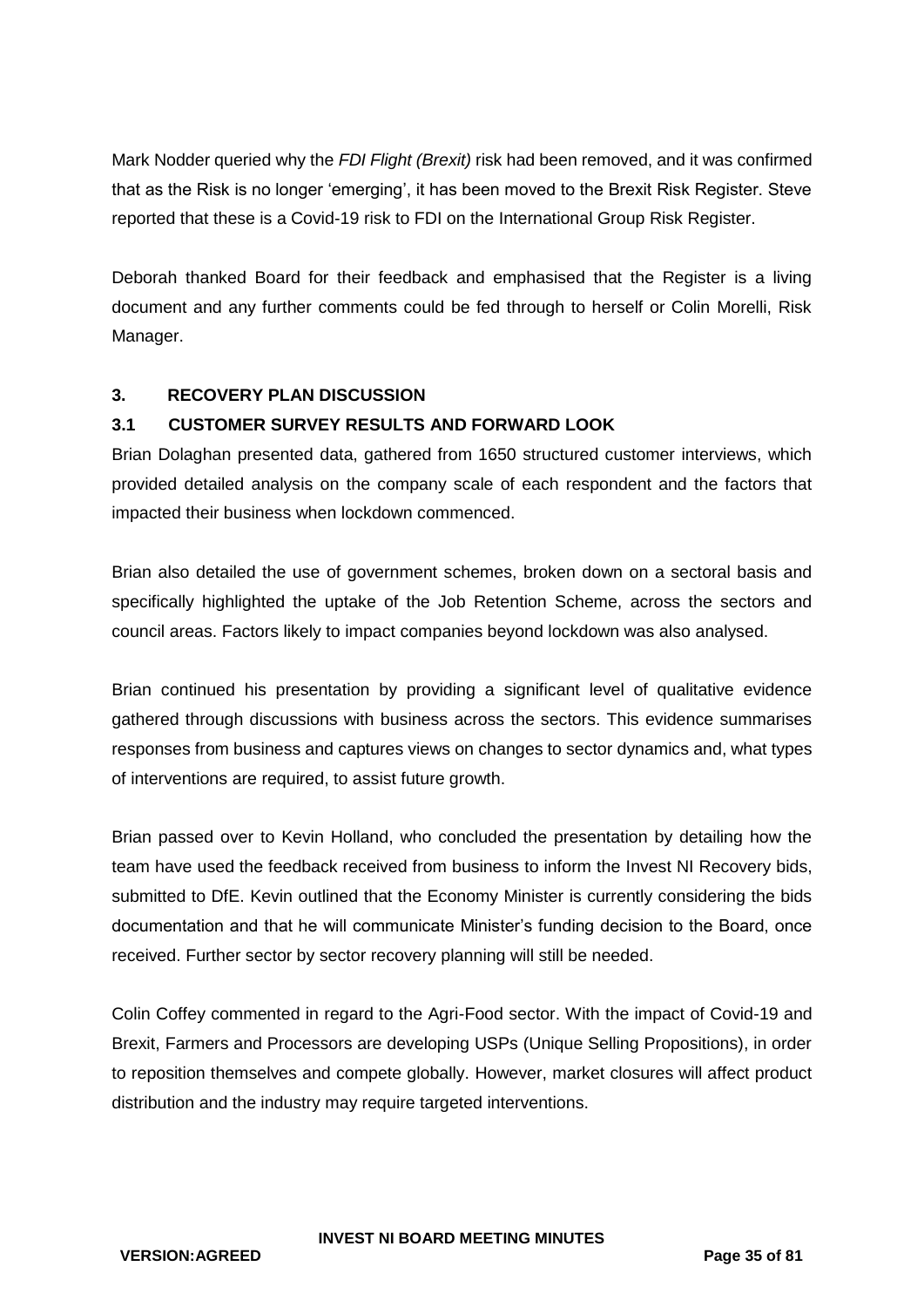Judith Totten noted that she is detecting more positivity throughout business, that order books are beginning to fill up and people are keen to get back to work; however, there is still some uncertainty, created by the differing messages of the UK and NI Governments.

Kieran Kennedy remarked on the focus to support supply chains within the Recovery Plan but also highlighted the need for companies to diversify and develop USPs and seek alternative markets. Kieran commented on how his own business has sought contracts with the NHS and Kevin Holland and Donal Durkan confirmed that Invest NI are very active in connecting other NI companies into similar opportunities. Kieran also mentioned the potential possibilities in regards to the future supply of PPE in NI. Chair agreed with Kieran on this point and highlighted the benefits to both the Economy and the Health & Social Care Sector, should appropriate measures be put in place, to develop sustainable solutions.

Chair concluded this section by thanking the team for the effort required to gather such excellent data and emphasised how vital data, such as this, will be for forward planning and recovery.

### **3.2 HARDSHIP FUND UPDATE**

Alan McKeown presented a summary on the newly launched NI Micro-Business Hardship Fund, which Invest NI administered according to DfE policy guidelines. Alan detailed the qualifying criteria, set by DfE, and how the fund is open to applicants from  $20<sup>th</sup>$  May to  $12<sup>th</sup>$ June. Alan applauded the efforts of the whole Invest NI Team who were able to develop, test and launch this national scheme in just over two weeks, a truly remarkable achievement.

Alan continued by providing an overview of the key delivery issues and the next steps within the process, which include finalising the MOU with the Department, assessing applications, HMRC data checking, validating bank & personal details and making payments. The process will be concluded by conducting an internal compliance audit and lessons learnt exercise.

Chair thanked Alan for this update and, on behalf of the Board, paid tribute to the achievement of the whole Invest NI Team.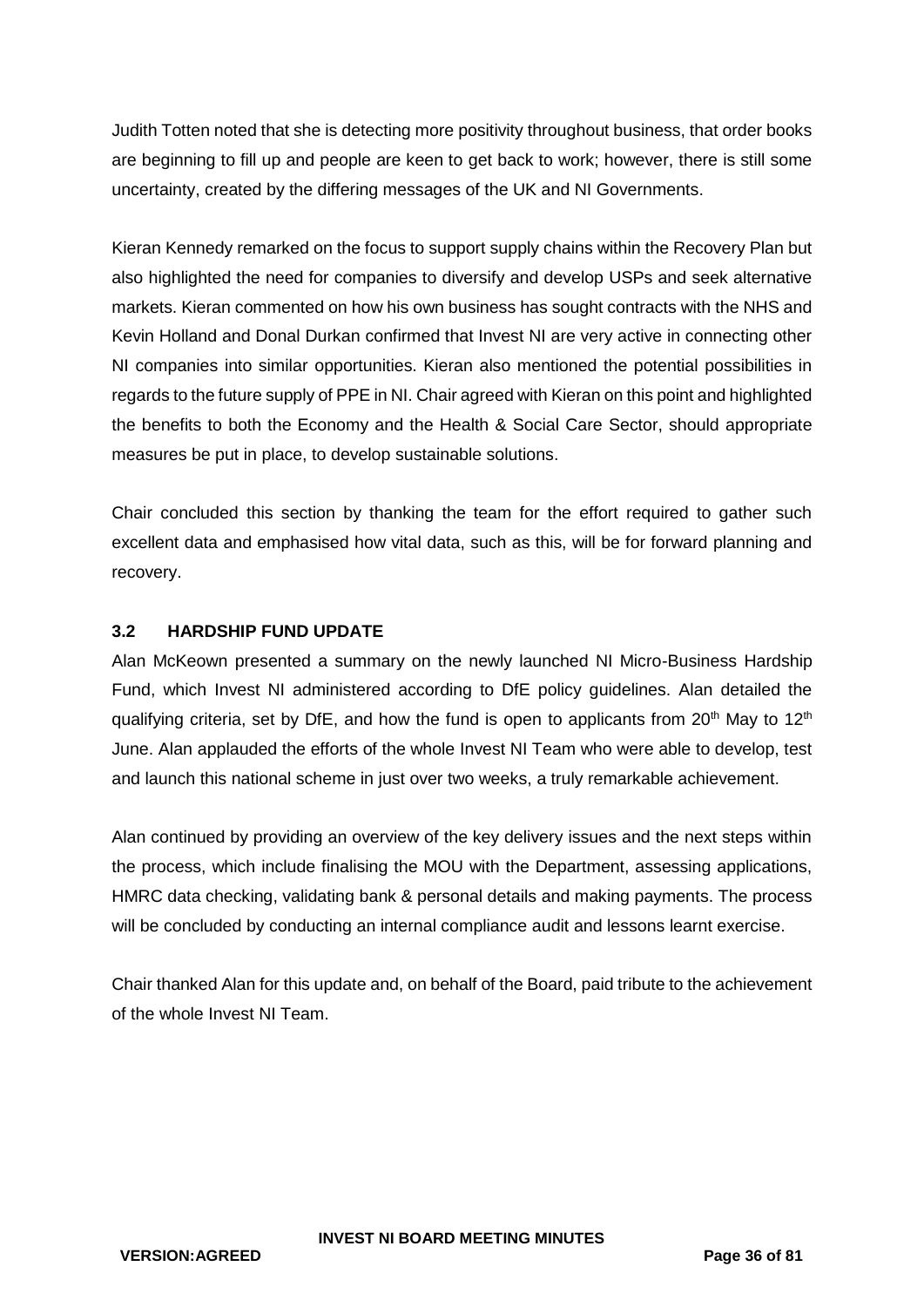## **4. MONTHLY REPORTING TO BOARD BY EXCEPTION**

## **4.1 MARKETING AND COMMUNICATIONS REPORT**

Peter Harbinson presented a Covid-19 Communications update. Peter advised how we have moved much of our communications activity to online delivery and introduced several new approaches, with one example being the first virtual ministerial investment announcement. We have been delivering the business element of The Executive Office campaign and focus has now moved to the NI Miro-Business Hardship Fund with two main aims of a) promote the fund & eligibility criteria and b) manage volumes of applications.

Peter advised that our future communications will be shaped by the organisational response to many factors, to include Covid-19, Brexit and a new Invest NI Business Strategy to name a few, and communications will be focussed on supporting businesses in line with the key themes of recovery to enable businesses and the economy to Return, Reset and Rebound. Supporting our economy to Return, Reset and Rebound will require real partnership, real collaboration and a collective focus. Peter stated that he is currently developing a briefing document on key headline points and he will share with Board & Executive Team as soon as possible.

Mark Nodder highlighted the use of Return, Reset and Rebound and encouraged Peter and his team to engage with business organisations, regarding collaboratively promoting this message. Board agreed that engagement with Business Organisations should commence as soon as possible in regards to consulting and agreeing common messaging on Return, Reset, Rebound.

## *Action: Peter Harbinson to take forward*

## **4.2 CASEWORK REPORT TO THE BOARD**

This report was noted by Board members and taken as read.

## **5. AOB**

Mark Nodder noted that, with lockdown restrictions easing, it would be important, where safe, for Invest NI officials to visit customer's premises. Kevin Holland commented that plans are being put in place to safely accommodate such visits and plan a way forward.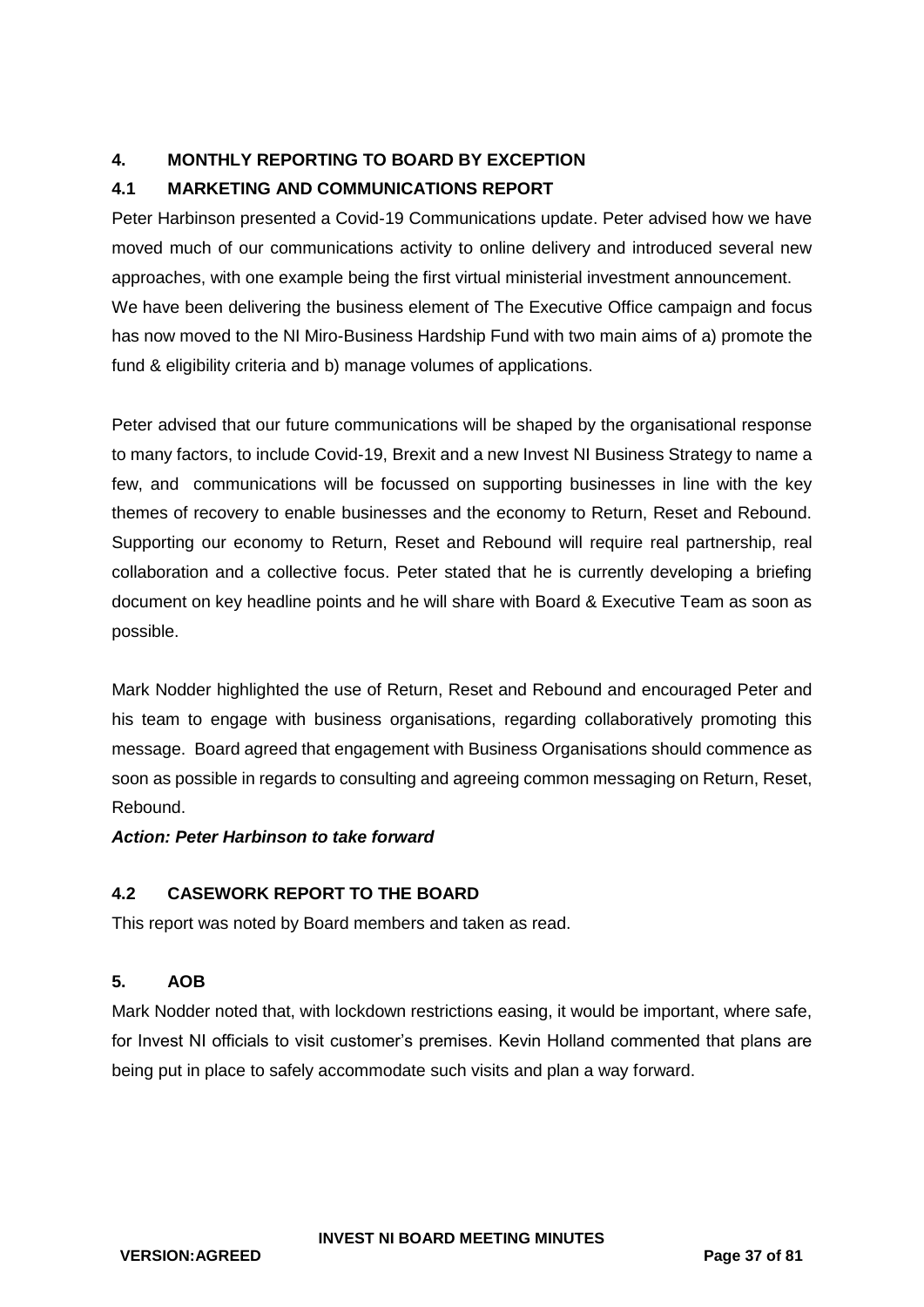Chair noted that first meeting of NI Makers Productivity Panel is scheduled for Thursday 4th June and, secondly, thanked Chairs of Board Working Groups, who have held their first meetings.

## **6. DATE OF THE NEXT BOARD MEETING**

The next Board meeting will be on Wednesday 24<sup>th</sup> June 2020.

The Board Meeting ended at 5:30pm

**Simon Marner,** May 2020

\_\_\_\_\_\_\_\_\_\_\_\_\_\_\_\_\_\_\_\_\_\_\_\_\_

Chair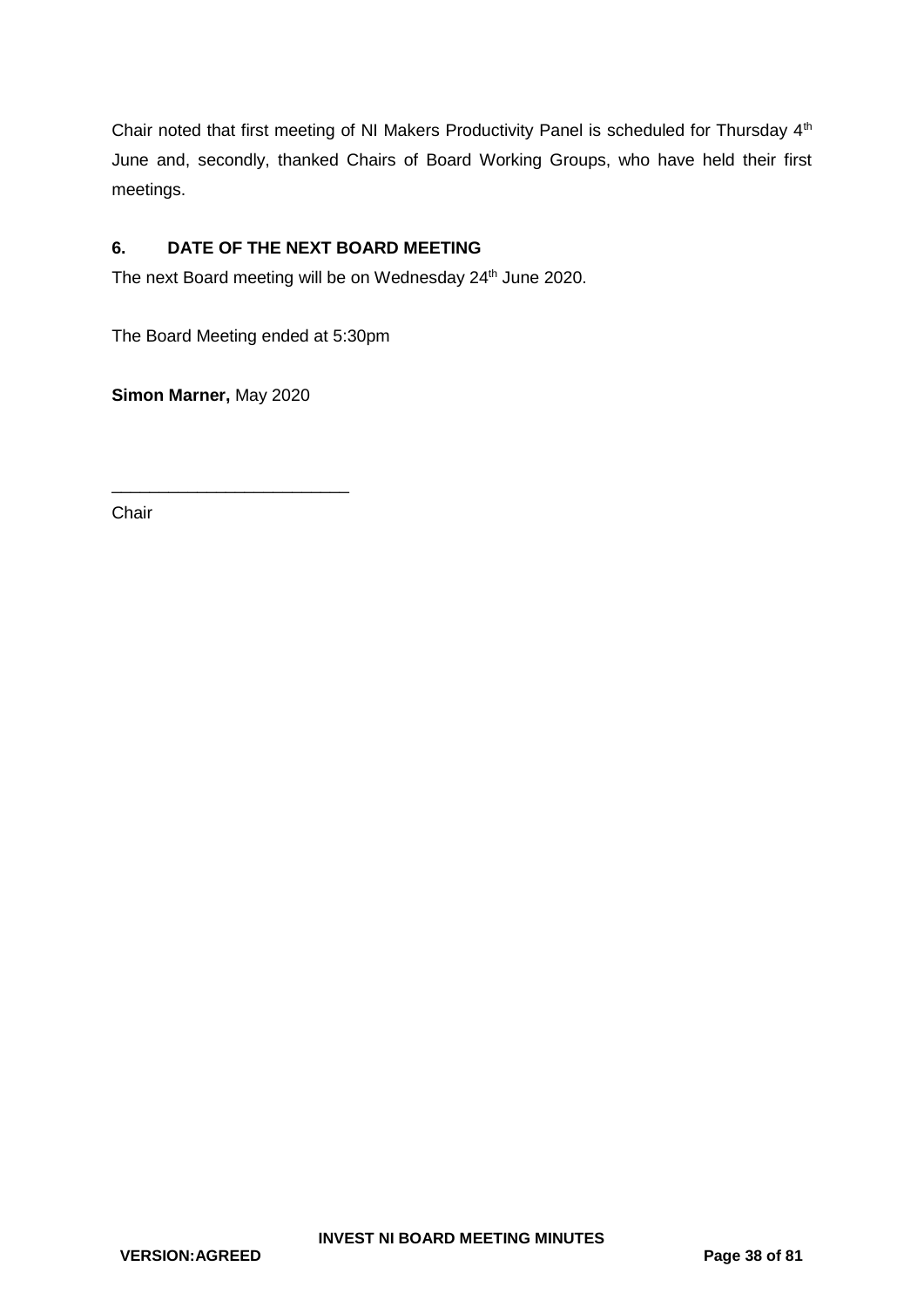# **ONE HUNDRED AND SEVENTY SIXTH MEETING OF THE INVEST NORTHERN IRELAND BOARD, 24 JUNE 2020 MEETING HELD VIA SKYPE FOR BUSINESS**

#### **Present:**

## **Invest NI Board**

| Rose Mary Stalker (Chair) | <b>Brian Baird</b>     |
|---------------------------|------------------------|
| Deborah Lange             | <b>Judith Totten</b>   |
| Padraig Canavan           | Kieran Kennedy         |
| Kevin Kingston            | Dr Mark Sweeney        |
| Mark Nodder               | Michael McQuillan      |
| <b>Colin Coffey</b>       | Marie-Therese McGivern |

**In Attendance:** Kevin Holland, Denise Black, Mel Chittock, Brian Dolaghan, Donal Durkan, Jeremy Fitch, Peter Harbinson, Steve Harper, Alan McKeown, Ian Maxwell, Katrina O'Dowd, Michelle McLoughlin

### **Minute Taker:** Simon Marner

The meeting commenced at 1.00pm and was conducted via Skype for Business. Rose Mary Stalker, Deborah Lange, Kevin Kingston, Colin Coffey, Michael McQuillan, Judith Totten, Kieran Kennedy and Marie-Therese McGivern joined as a group, from Dankse Bank Board Room.

#### **1 Declaration of Conflicts of Interest**

Marie-Therese McGivern noted that she sits on the City Deals Executive Board. Deborah Lange referred to her role on the Belfast Harbour Commissioners Board. Colin Coffey highlighted his role as Chair of Flint Studios and AFBI. Michael McQuillan noted his role with Enterprise NI and his Chair role with INI Client Company, Snuggle. Kevin Kingston restated that Invest NI is a customer of Danske Bank, that Invest NI and Danske Bank will have customers in common, and that Danske has previously received support from Invest NI. Kieran Kennedy stated that O'Neills have received support from Invest NI. No other Conflicts of Interest were declared.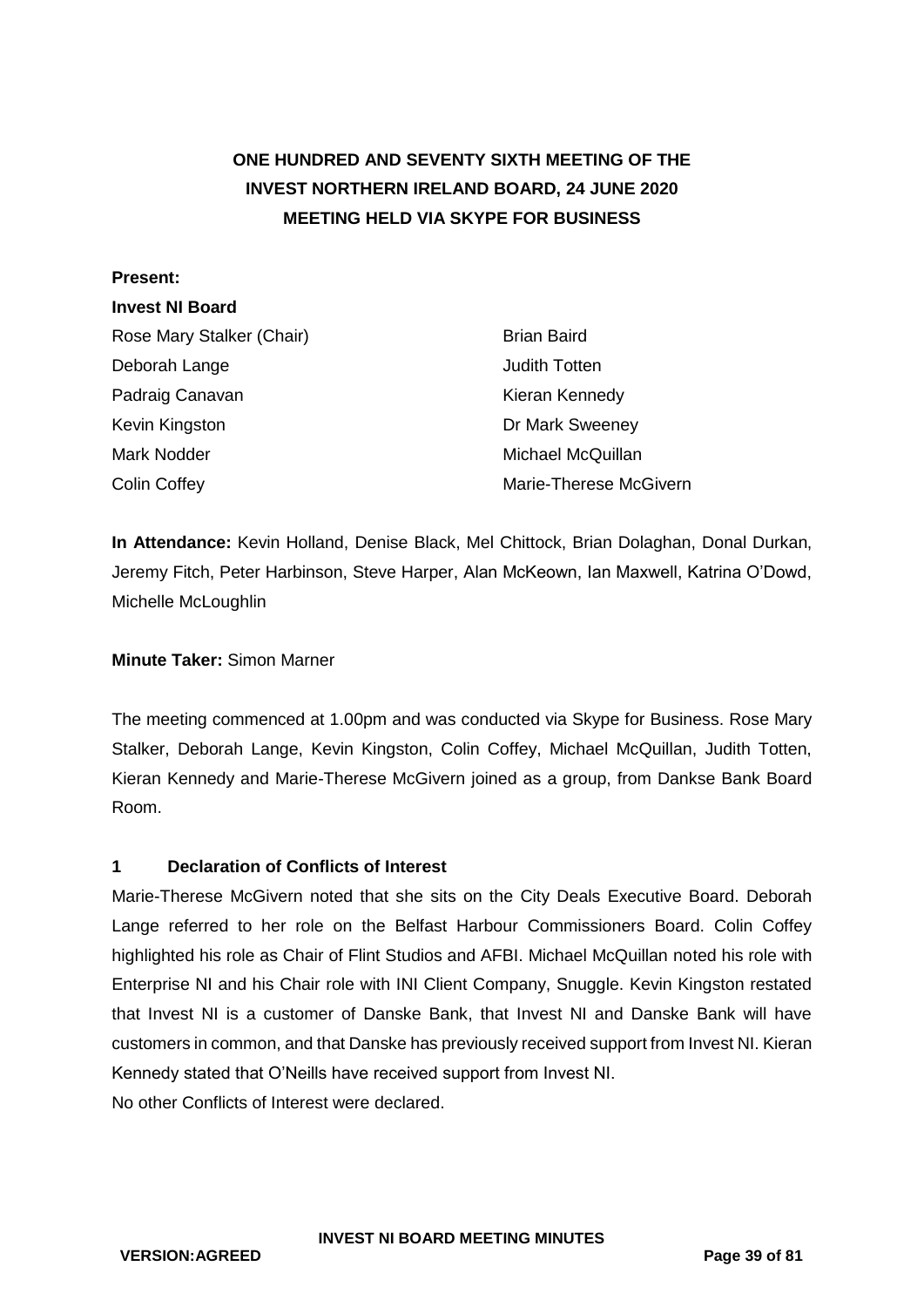#### **1.1 MINUTES**

The minutes of the May Board meeting were discussed. Deborah Lange requested an amendment to the wording, so that the discussion on the Emerging Risks Register would be better captured. It was confirmed that, pending this change, the minutes could be agreed as a full and true record of the meeting. Judith Totten proposed and Marie-Therese McGivern seconded.

#### **1.2 MATTERS ARISING**

The Actions table was reviewed.

Brian Dolaghan commented on the high-level analysis that has been undertaken to understand the impact of business failure and significant reduction of activity on the NI Economy. While only a very small number of companies would have such a material impact on their own, the majority of those that do, are not under UK ownership and therefore would fall outside the scope of Project Birch, as currently designed. UK Government retains discretion to expand the scope for Project Birch companies and ELT will engage with BEIS if they do this. ELT will also continue to monitor the significant NI companies relative to this area. Kevin Kingston referred to a meeting INI was due to have with the Recapitalisation Group and an EY Financial Services Partner and Brian Dolaghan undertook to join that meeting.

Peter Harbinson provided an update on engagement sessions with key business organisations and Councils, on Recovery Planning and messaging and that these messages will be reiterated in any future Invest NI participation at NI Executive daily press briefings and the forthcoming update to Economy Committee. Key underlying messages have also incorporated in to CEO interview in Ambition (NICCI magazine) June edition.

It was noted that an update for Action 2 in regards to the addition of a Risk, to Corporate Risk Register, would be provided at August 2020 Board Meeting.

#### **2. ITEMS FOR DISCUSSION**

## **2.1 CEO REPORT TO BOARD**

The CEO referred to his Report to Board.

Kevin noted that the impact of the Covid-19 has gradually worsened and that the Economy is now a quarter smaller than it was in February. However, with the growth of digital technologies, home-working and on-line retail, the downturn has been less severe. As we help support the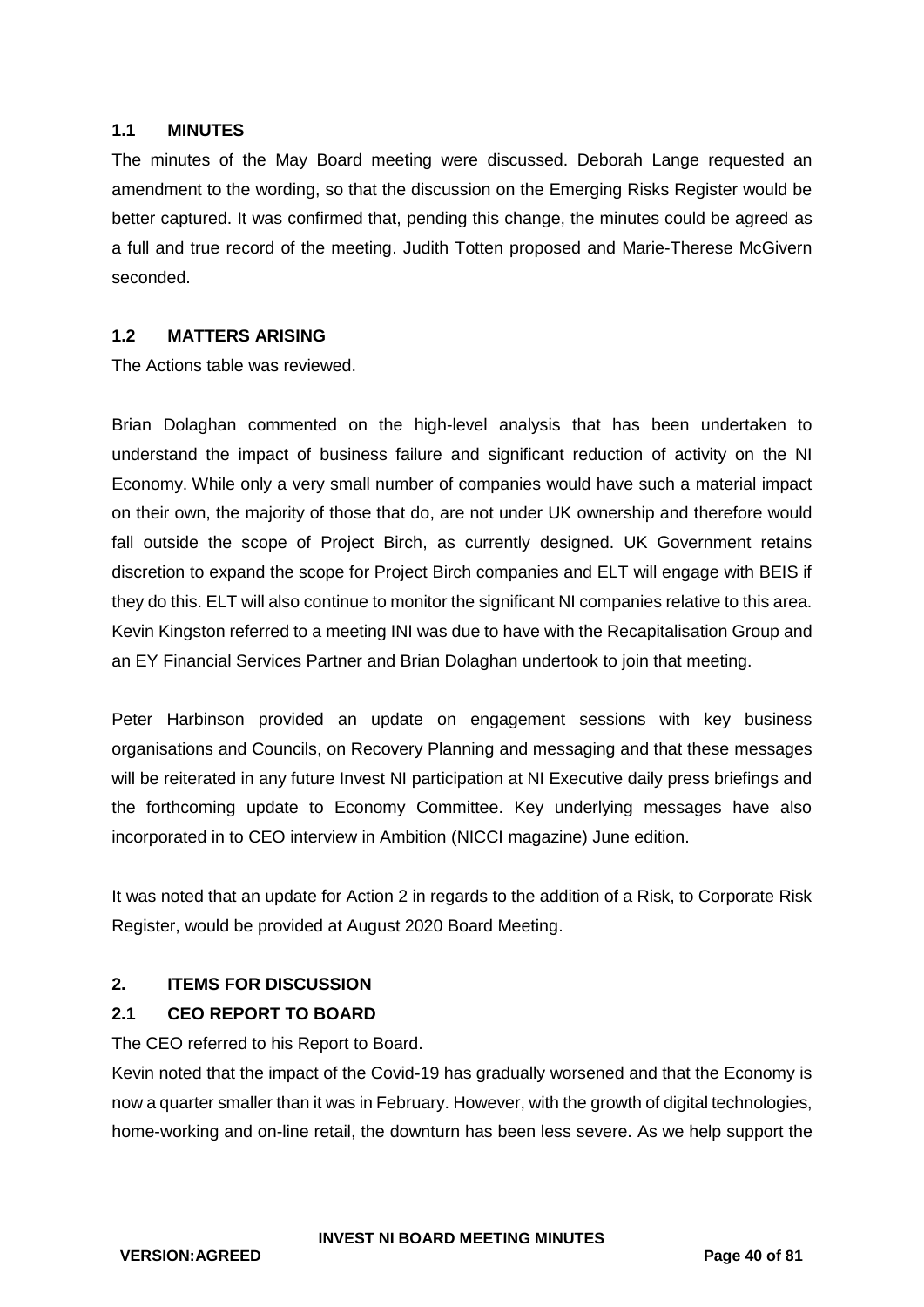NI recovery from COVID-19, we also have a key role to equip businesses for post-EU Exit trading and operating environment.

Kevin referred to the key Invest NI priorities since previous Board meeting, in May, and highlighted the NI Micro Business Hardship Fund project; significant online comms activity in response to Covid-19; his press conference with Minister and his upcoming appearance at the Economy Committee. Kevin also referred to a Freedom of Information request, which was submitted, and reminded the Board of the need to undertake the online FOI training available to them.

Kevin provided an overview of the first Recovery bids that have been awarded to Invest NI, at a quantum of £9m, and noted that there would be further opportunities to bid at a later stage, for proposals not awarded at this round or, indeed, for new proposals. Further recovery activities are needed and Invest NI has recently engaged with Secretary of State for BEIS to highlight leveling up needs, including replacement for ERDF funding for R+D/innovation.

Kevin highlighted that, in May 2020, 127 Invest NI projects were approved which offered companies expertise and £4.1m total assistance, bringing the combined April and May approved projects to 239 providing business expertise and £9.4m total assistance. A variety of sector initiatives are also taking place with a focus being placed on Aerospace and Defence. Invest NI is also actively engaged in PPE sourcing and work by the Beijing and Tokyo offices is ongoing, with the first China PPE landed in NI.

An overview of job losses and company closures was provided and Kevin noted that, although the furlough/redundancy numbers are unprecedented (41,000 workers in the Invest NI target client pool), approximately 25% are on a pathway back to work and, while this is good news, we would like to see it increasing at a more rapid pace. 280,000 workers in NI ended May on Furlough or SEISS which, with 56,000 claimants, indicates 340,000 workers are directly affected, so a substantive recovery effort is needed. Kevin commented how he was pleased to see the launch of the DfE Recovery Plan, which Invest NI provided input to, but cautioned that, as Government support schemes move towards an end, the Economy is facing a near term cliff edge, where companies need to decide whether they will return to work or move to a redundancy position.

Kevin concluded by taking a look at upcoming activities and the key role Invest NI will play in bringing City & Growth Deals to life and driving the Economic Recovery pathway. Invest NI

#### **INVEST NI BOARD MEETING MINUTES**

**VERSION:AGREED Page 41 of 81**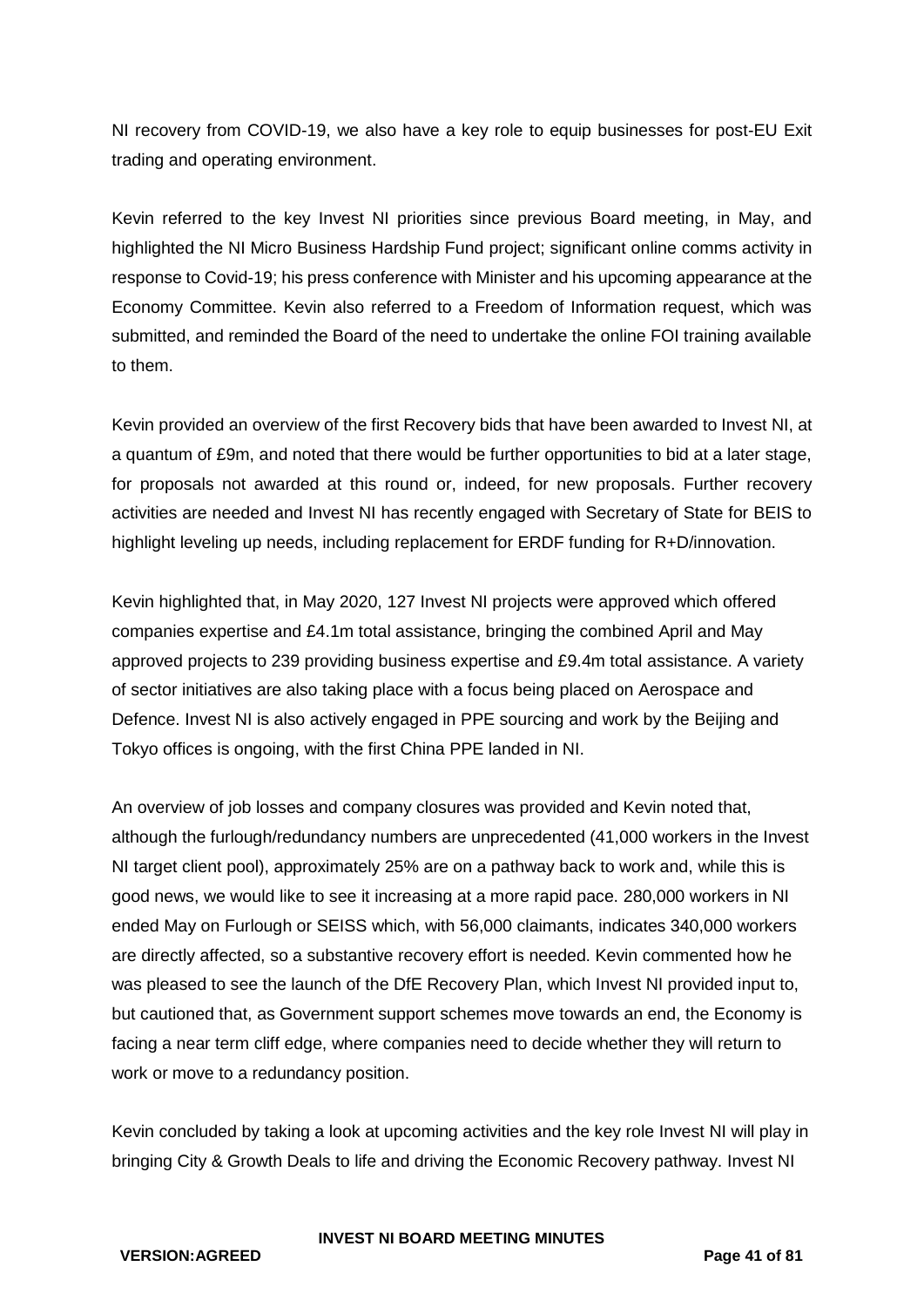will introduce a new senior leadership position to drive this program and ensure close commercial output ownership with DfE. Kevin also put on record his thanks to the Invest NI team for the work done, so far, on the Hardship Fund.

Michael McQuillan queried what Invest NI support is in place for post redundancy and back to work programmes. The Chair followed up by stating that Invest NI is uniquely placed to proactively look at the redundancy ecosystem to determine what gaps exist.

*Action: Alan McKeown to provide an update paper to Board which sets out the collective response to Bad News and Redundancy Notices. Paper will articulate the Invest NI role in the redundancy and recovery system.*

## **2.2 FINANCE REPORT TO BOARD**

Mel Chittock asked the Board to note the Finance Report

Mel provided an update on the end of year Accounts process and current position in respect of 20/21 budget allocations. In recent weeks, the focus has been on closing the 19/20 Annual Report and Accounts.

In respect of 20/21 the Board were previously aware of the £17M surrender of Resource to assist in the response to the impact of Covid-19. In addition, the organisation had submitted a number of bids for specific Covid-19 interventions. Following these actions, a budget exercise has now been commissioned to identify requirements across all divisions for the next three years. In addition, we are seeking input on Operating Plan forecasts for the final year. Finally, Mel noted that work continues on the Hardship Fund and that the first payments have now been issued.

## **2.3 MAY ARC MINUTES AND JUNE ORAL UPDATE**

Deborah Lange, ARC Chair, referred to the draft minutes of the May ARC meeting and advised that an update, on discussions at the June ARC meeting, would be provided under the Annual Report and Accounts item of this agenda. Deborah highlighted an action, allocated to Mel Chittock, within the draft May ARC minutes, which stated that an update on the Post Project Evaluation (PPE) Action Plan would be provided to September ARC meeting. Chair commented that, whilst she is pleased to see progress in this area, it is critically important for the Board to be provided with an update in regard to Programme effectiveness and Project outcomes. Chair emphasised the significance of analysing this information as we continue to develop new products to assist the Recovery Plan.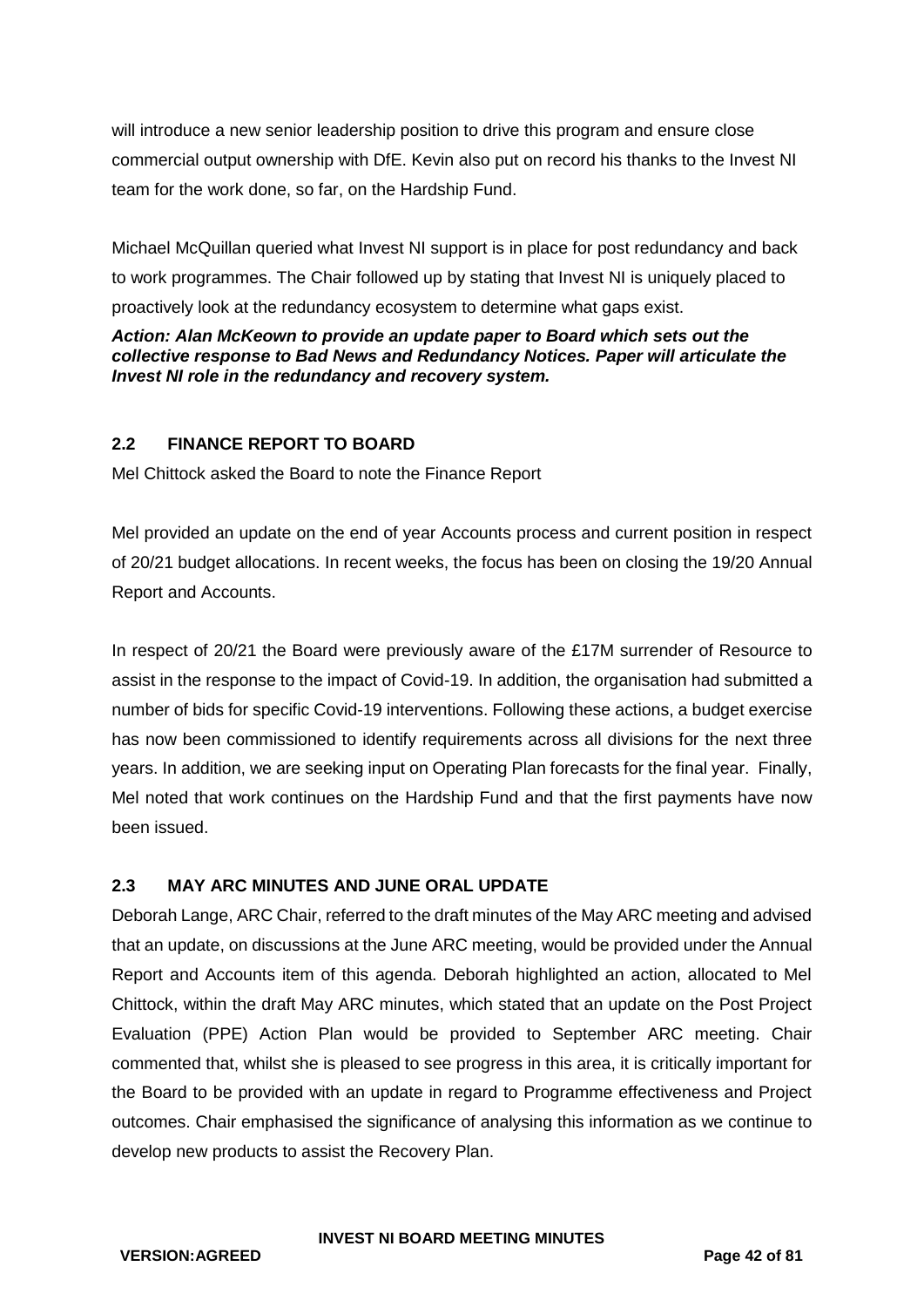## *Action: ELT to provide paper on Programme Effectiveness, Large Project Outcomes (Board approved) & Overall Project Outcomes to August Board*

Deborah concluded by stating that the Covid-19 Risk Register is now available to Board Members, through Decision Time, and encouraged Board to review and provide any comments to ARC Chair or Invest NI Risk Manager.

#### **2.4 KPI PRESENTATION 2019/20**

Brian Dolaghan presented on 2019/20 Key Performance Indicators which detail where we are, in terms of performance, after the close of the third year of our four year Business Strategy. Brian confirmed that the data is sourced from our export focussed Account Managed customers, which is approx. 1700 businesses. Brian's presentation showed that, in the first 3 years (2016-19) of the 4 year plan, **29,113 additional jobs were created**, against a 4-year target of 30,000 - 40,000 jobs; **£4.5bn growth in all sales was achieved**, against a 4-year target of £3.2bn - £4.2bn; **£3.5bn growth in external sales (outside NI) was achieved**, against a 4-year target of £2.4bn - £3.1bn; and **£2.0bn growth in export sales** (outside UK) was achieved, against a 4-year target of £0.8 - £1.2bn. The strong business results have not been widely communicated externally, due to the Covid challenges and change in the environment since the results were generated. Brian also provided an overview of the changes, performance and impact of customers within the Invest NI Portfolio.

Padraig Canavan asked Brian for his views on any potential impact to the Financial and Business Services sector in regards to the changed landscape, in light of Covid-19, and the increase of people working from home and the drive for digitisation. Brian stated that some smaller companies have fed back fears about winning new business. Brian also noted that the NI Economy could be impacted as companies use the global market to secure employment, however this opportunity can work both ways and NI based companies will have the ability to source employees on a global level also.

Denise Black and Marie-Therese McGivern commented that, whilst people are now embracing the benefits of home working and the positive impact on productivity/efficiency, there is evidence to suggest that, particularly for those under 40, they would prefer to return to normal practices.

Chair closed this section by thanking Brian for his presentation and commending the team for an excellent set of results.

**INVEST NI BOARD MEETING MINUTES**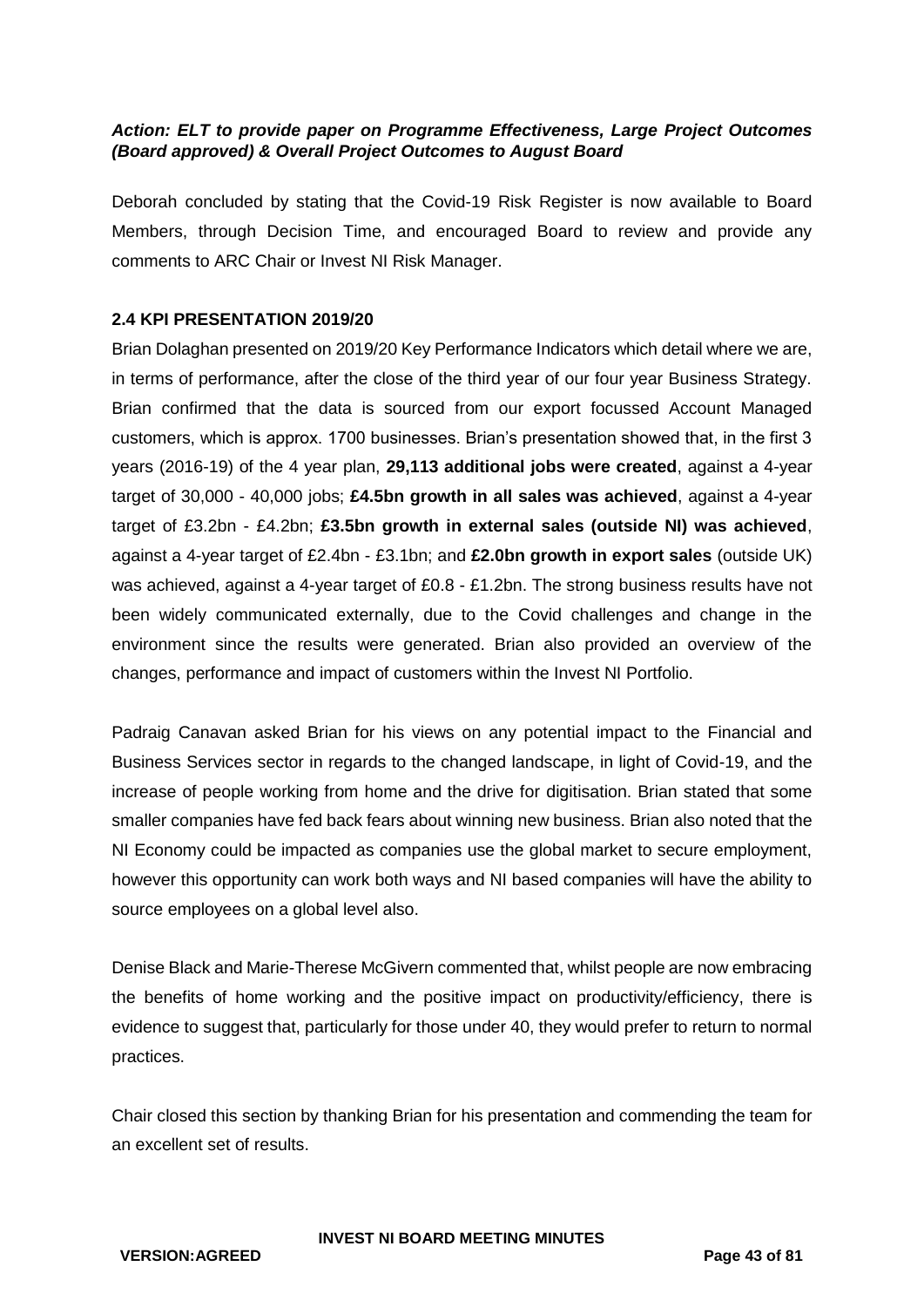### **2.5 ANNUAL REPORT AND ACCOUNTS**

Katrina O'Dowd and Michelle McLoughlin joined the meeting to present the Annual Report and Accounts. Katrina detailed how the Draft Accounts moved forward in an iterative process and, throughout that process; detailed feedback was received from ARC and ELT. Ahead of submission to NIAO, the team were satisfied that key officials had adequately reviewed the Accounts.

ARC Chair continued by indicating that, through their sampling review of the payments under the small business grant scheme, which had been delivered by DfE and LPS but accounted for through Invest NI accounts, NIAO have communicated that they had discovered erroneous payments to some companies, who had successfully applied to the Small Business Grant Scheme but, who may have been ineligible for the scheme. NIAO are therefore in the process of determining the scale of this and whether a Qualification is required on the Invest NI accounts in respect of payments under this scheme.

Deborah clarified that the Small Business Grant Scheme was designed and managed by the Department for the Economy (DfE) and, that eligibility and payments were processed, using data sourced from Land and Property Services (LPS). Invest NI's only responsibility was to account for the scheme.

Deborah advised on the discussions that have taken place between ARC, DfE and NIAO and the agreement that there is no fault attributed to Invest NI, however, should a Qualification be deemed necessary, it will be recorded on the Invest NI Accounts, as well as the DfE accounts. In the event of a Qualification, ARC will insist on the inclusion of a strongly worded paragraph, within the Governance Statement, which clearly absolves Invest NI of any failure of governance.

Deborah continued by providing detail on the next steps within the process, agreed at ARC. Should there be no Qualification; the Accounts will be presented to Board Chair for signature as they are, with a recommendation from ARC to approve. However, in the event that a Qualification is confirmed, prior to ARC recommending the accounts to the Board Chair for signature, the C&AG report will be shared with all Board members by email, together with the revised draft accounts, which will include the agreed insertion for the Governance Statement. The ARC Chair will also confirm to the Board Chair that ARC members have agreed the final version of the Governance Statement, are content with the additional disclosures added, and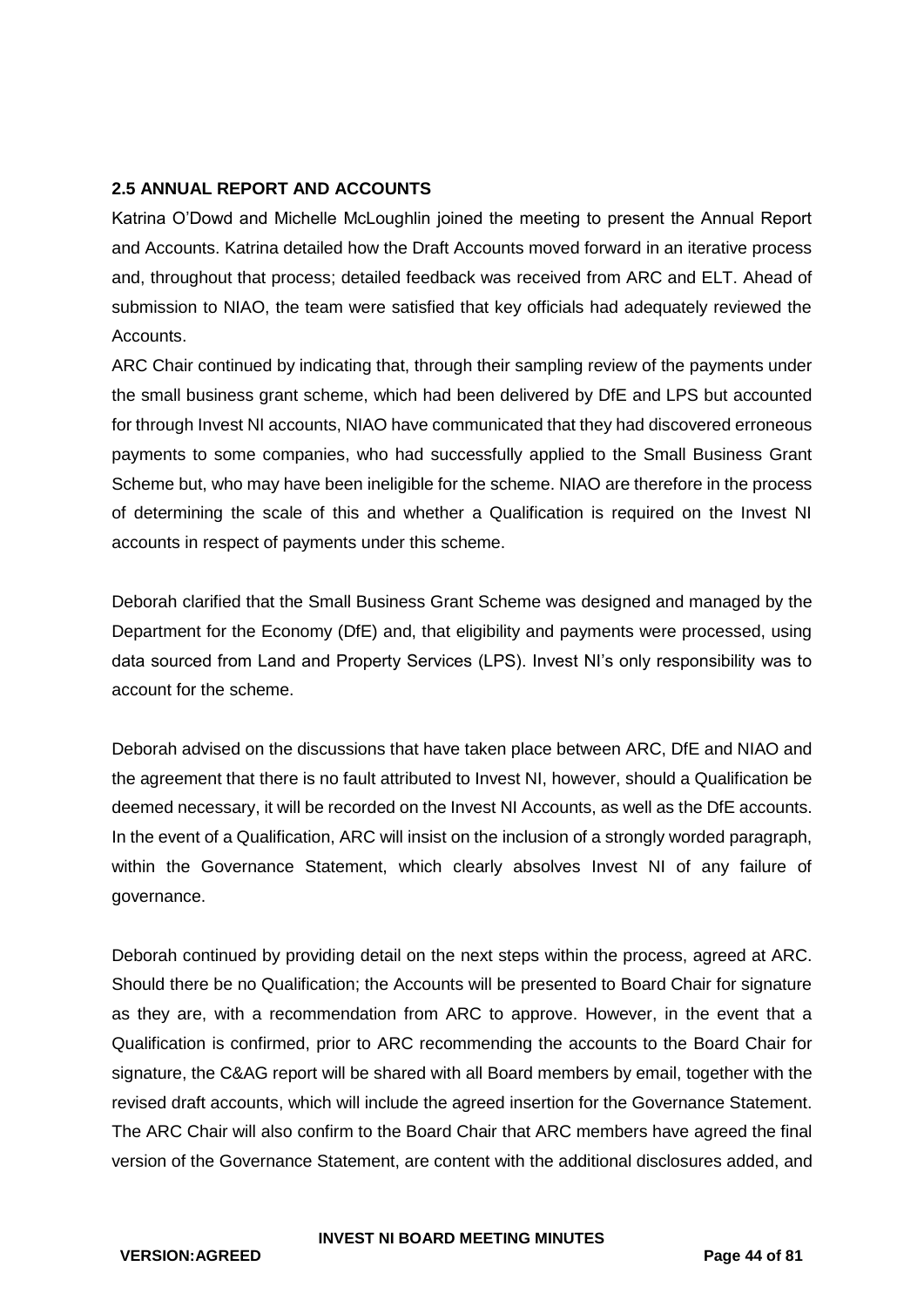have had an opportunity to review the draft Report To Those Charged With Governance.

As NIAO consider what action they will take, the ARC Chair asked the Board to agree the next steps, as set out above. Agreement was unanimous to proceed on the basis set out by Deborah and that, in the event of a Qualification, the Governance Statement clearly sets out that there was no Invest NI failure of governance and the Accounts are not misstated.

Deborah referred to the Report To Those Charged With Governance (RTTCWG) and noted that the report has not yet been received but that the NIAO has indicated that they are content with the Competence Centre review and that Competence Centre Board Working Group will continue to monitor the Action Pan. Deborah noted a comment in relation to Anaerobic Digester Loans and the need to monitor large projects and, how it is essential that Board are doing likewise. Deborah indicated that the C&AG will likely comment in his report on the Wrightbus Buying Time Loan, to confirm that NIAO have reviewed and are content that everything is in order. Deborah concluded by confirming that a paper will be submitted to ARC to provide clarity around the ownership of an, ROI based, NI-CO entity.

## **3. COVID / BREXIT UPDATES**

## **3.2 HARDSHIP FUND UPDATE**

Alan McKeown presented an update on the NI Micro-Business Hardship Fund (HSF), which closed to applications on 12<sup>th</sup> June 2020. Alan provided detail on the level of applications and the quantum of payments processed in the first tranche. Alan praised the Invest NI team for successfully delivering this project, in conjunction with others, during lockdown and noted that it evidenced the agility, flexibility and dedication of staff.

Padraig Canavan and Michael McQuillan both thanked Alan and the team for their work on HSF but queried which businesses have fallen through the cracks in systems and if there are any plans afoot to help such businesses. Alan indicated that help for sole traders; charities & social enterprise may need to be considered but, to date, there is no movement on new schemes by DfE.

Mark Sweeney thanked the team for their effort on the scheme and queried, as we move towards Recovery, if Invest NI will be given a greater role in shaping Programmes as opposed to being a delivery body. CEO responded by confirming that, whilst we are a delivery body for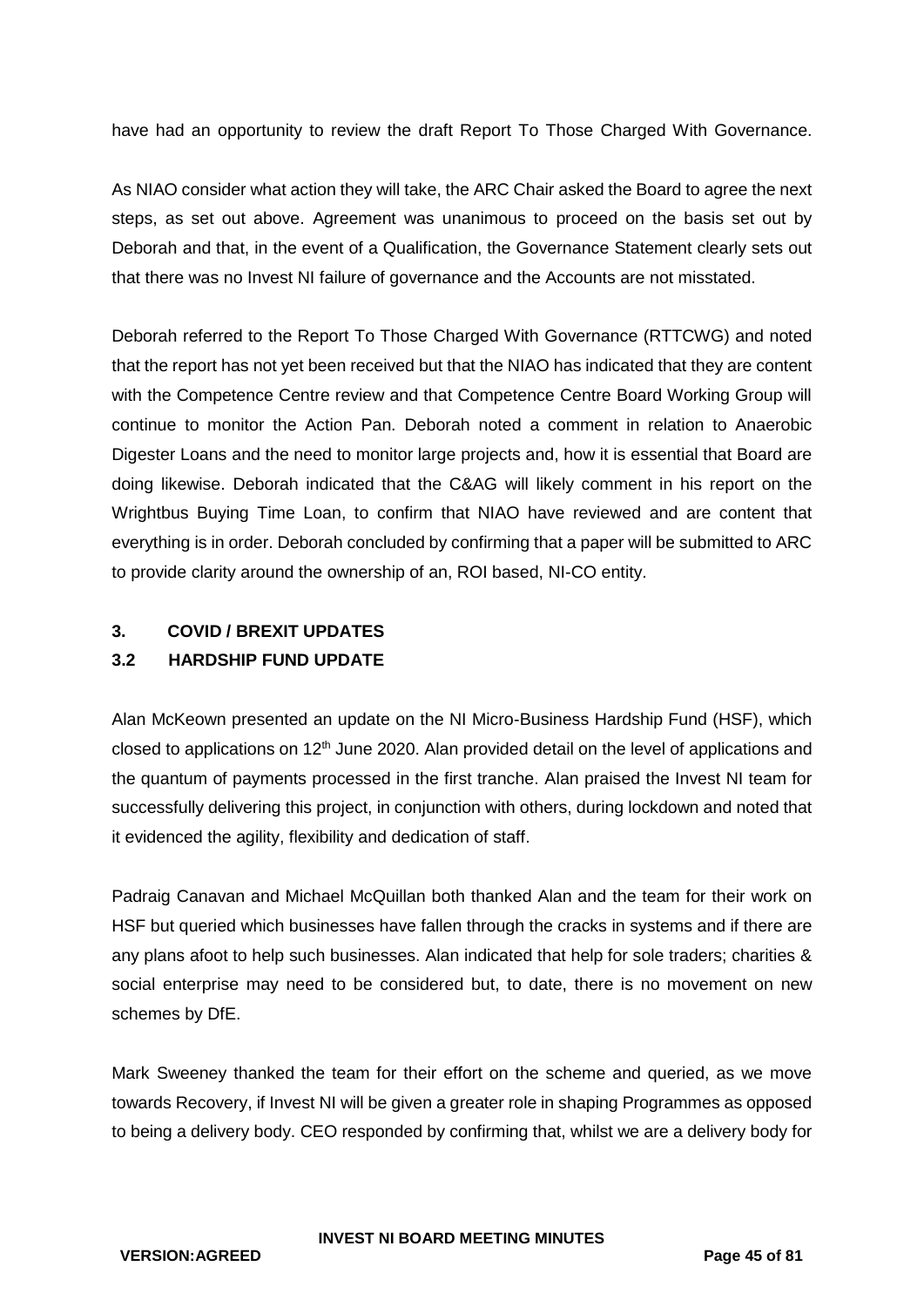the Emergency support we will play a much greater role, and have a stronger voice, in shaping Recovery support.

Chair thanked Alan for his presentation and noted that, in light of the NI Audit Office investigations on the Small Business Grant Scheme, we need to ensure we maintain an accurate audit trail of decisions and capture lessons learned. Chair also queried what action the team were taking to ensure accuracy of LPS data, in light of the aforementioned issues with Small Business Grant Scheme.

*Action: Alan McKeown to set out the lessons learned, and implemented, in the operation of the delivery of the Hardship Fund following NIAO feedback on the 10k Small Business Support Grant Scheme accounted through Invest NI.*

## **3.2 COVID-19 PROPOSALS**

Jeremy Fitch presented on the Covid-19 Programme Bids, which focussed on supporting business in line with the key themes of safe working, digital solutions, supply chains, growth and competitiveness and the NI grand challenge. Jeremy detailed the criteria used by DfE to select programmes and, of the seventeen bids submitted; eight have now been selected to move forward. Six of these programmes will be open to the wider business base and two will be targeted. Teams will now work on preparing business cases with the aim to move toward casework approval in July/August and launch in September/October. Jeremy also noted that, although the bids are for multi-year programmes, budget approval has only been secured for single year and, with no current confirmation on Shared Prosperity Fund, baseline budget cover may be required. Jeremy highlighted broader work that is currently ongoing in regards to safe working, going digital, supply chains and NI grand challenge and highlighted that ELT will continue to push for approval on those programmes not selected at this stage. ELT will also review the need to refresh with new bids as the market environment changes.

#### **3.3 UPDATE ON EU EXIT**

Donal Durkan presented an update on current state of play in regards to EU Exit. Donal noted that the team were engaging with businesses to prepare for EU Exit in advance of the Covid pandemic and, although focus moved to emergency and recovery, EU exit preparedness support has continued. Donal confirmed that the UK intends to implement the Northern Ireland Protocol with effect from  $1<sup>st</sup>$  January 2021 and that new customs & regulatory obligations will arise as a result of the Protocol. It is envisaged that there will be a number of new responsibilities and requirements for both importers from, and exporters to, GB. Trials of the new arrangements are planned for the autumn with the details still to be developed and agreed with the FU.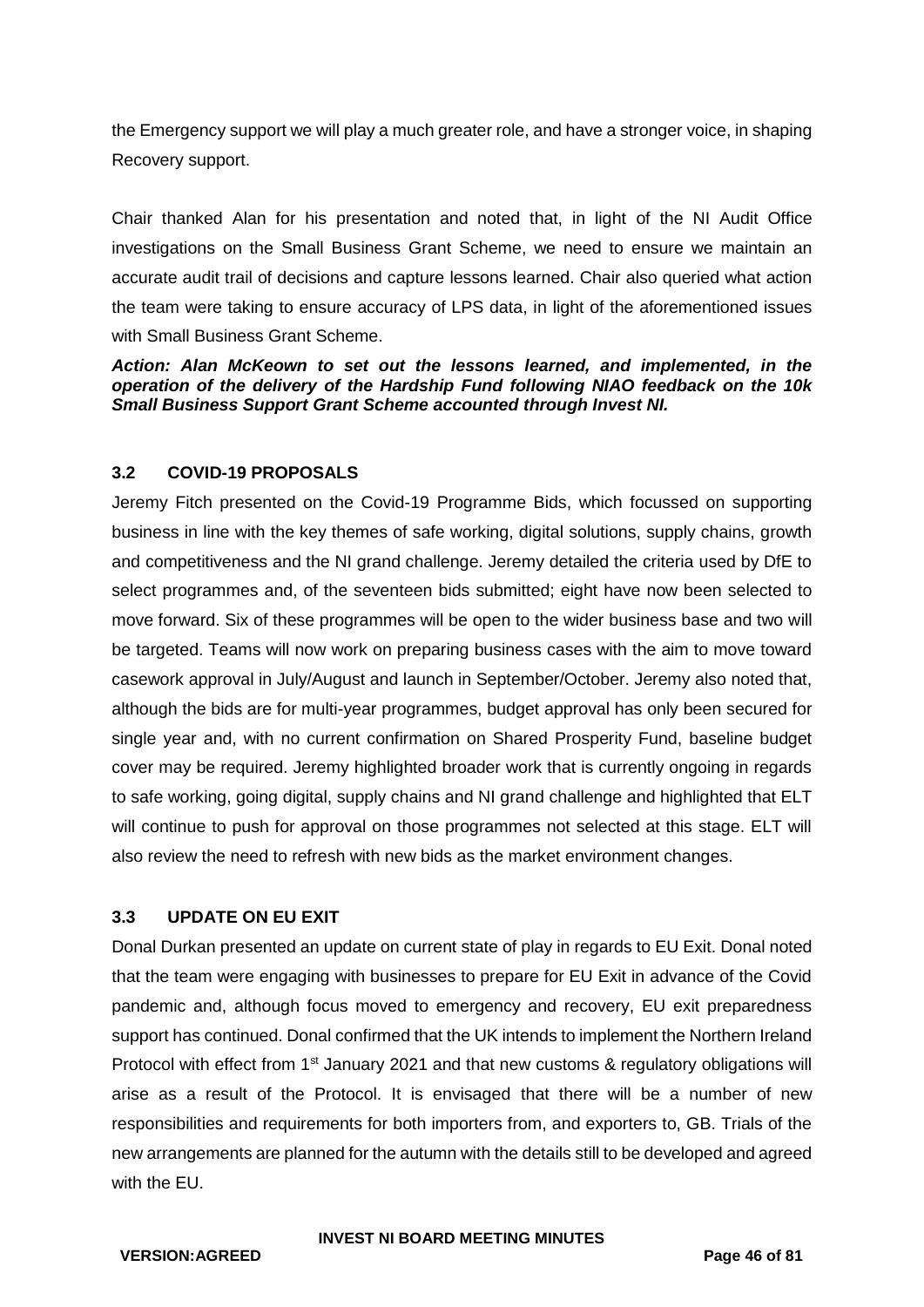Donal outlined impact of NI-GB and GB-NI trade and the actions required to meet the needs of business to prepare. Donal concluded by providing detail on the awareness raising activities taking place and the organisation's dual focus, to support Covid-19 recovery and to fully support businesses in the transition to any new regime.

### **4. INVEST NI GOAL / ROLE**

## **4.1 20/22 OBJECTIVE SETTING PROCESS**

The CEO presented on the Invest NI objectives, goals and role for 2020/21. Kevin began by detailing how the team have prioritised the safety and welfare of our staff and maintaining business continuity through the Covid-19 pandemic. Quarter 1 has been fast paced with achievements presented in each of the 4 goals for the quarter. As we move from Emergency to Recovery and look at our objectives for the remaining 9 months of the year, we will focus 70-80% of activity on the 4<sup>th</sup> year of our Business Strategy; with 20-30% of activity focused on being agile and flexible, in response to Covid, Brexit and Green New deal activities.

Kevin outlined the timeline to the proposed launch of a new 2022-26 Business Strategy and how, in the intervening period, we will need to develop a new mid-term recovery plan and adapt to new challenges and opportunities. Strong guidance and leadership will be required as we refocus INI expertise and experience to deliver Year 4 programmes; combat the 340k non-working NI employees and 12% shrinkage in the NI economy; define and implement midterm recovery plan to address Covid crash, post Brexit global opportunities and steps towards sustainable future and try to maintain 4 year outcomes targets.

Kevin continued by stating that with the year 4 actions and forecasts being updated and the approved recovery bids moving to implementation, it is now important for the Executive Leadership Team and Board to come together to identify the other "big ticket" priorities, as a group, and combine these with year 4 to complete a set of ambitions and attainable 20/21 objectives and targets. Kevin identified a series of key projects and asked Board to provide feedback and input on the potential to explore opportunities in each.

Mark Sweeney thanked Kevin for his presentation and noted the potential opportunities. Mark referred to the DfE Recovery Plan and the possibility for Invest NI to play a key bridging role on connecting public and private sector on large-scale initiatives. Padraig Canavan concurred with Mark on this point and emphasized the need for Invest NI involvement in these initiatives.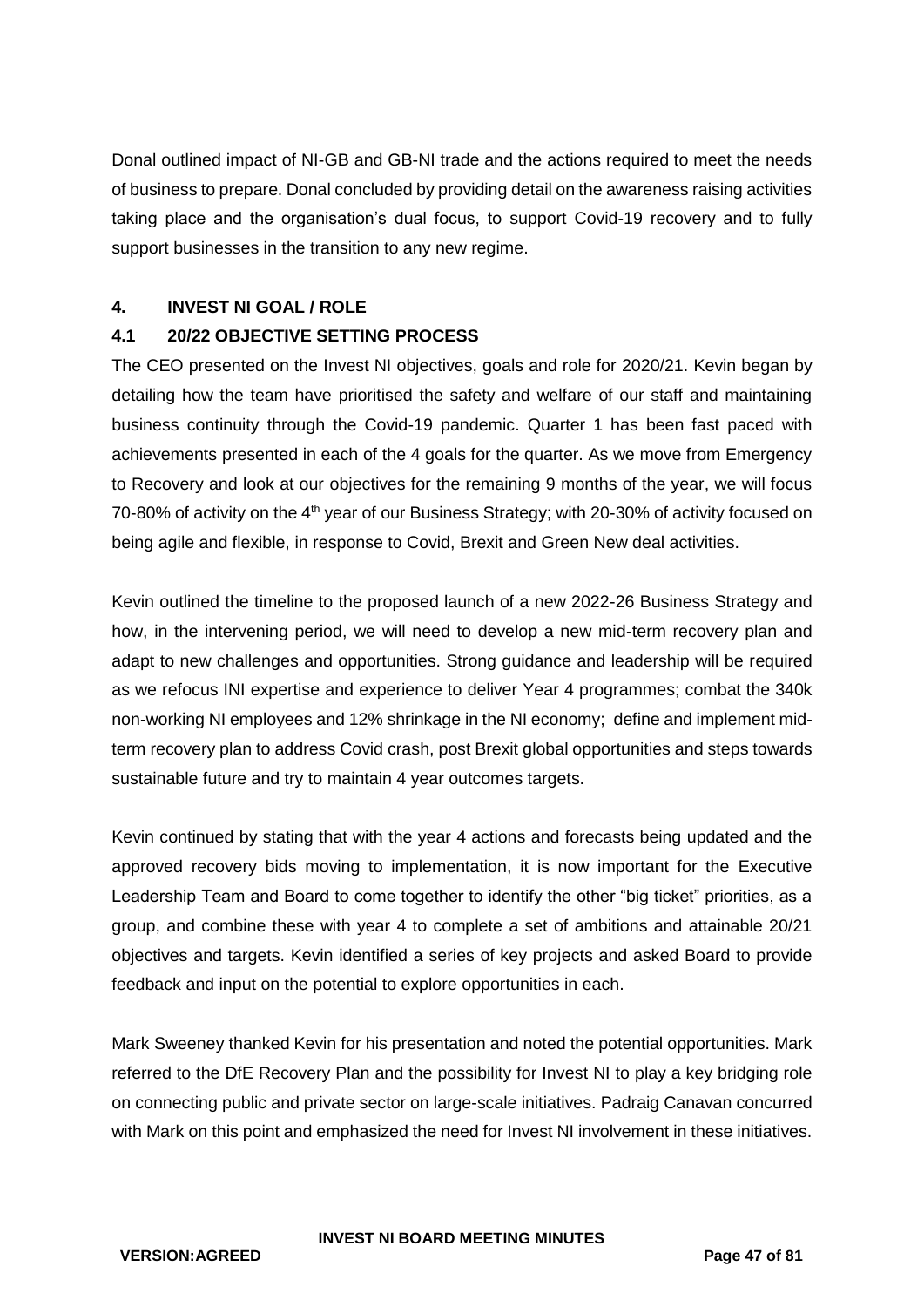Brian Baird was supportive of CEO's direction of travel and championed the importance of working in partnership with wider government, councils and universities; however, it is important that INI is clear on its role and objectives, within the team.

Mark Nodder noted his agreement on objectives, that they are strong and aspirational and he congratulated the team on recognising the need to development the organisations talents and skills as we move forward into a volatile environment.

Judith Totten and Marie-Therese McGivern encouraged the team to seize the opportunity to become an honest broker between parties, how there is great potential to play a bridging role to help bring coherence and encourage engagement within ecosystems. Marie-Therese stated that INI should use its platform to inject Skills onto the agenda for the future of NI. Marie-Therese also praised the ability of Invest NI to produce quality data and how that data could be used to provide an evidential base, for NI Government, to make effective decisions.

Kieran Kennedy encouraged the team to continue to promote the opportunities that exist for NI companies to trade north/south and east/west and Kevin Kingston welcomed the clarity provided as we move from the next number of months into the 2022-26 Business Strategy.

Michael McQuillan and Colin Coffey agreed on the need for Invest NI to develop its role as an honest broker and work in partnership, with other bodies, to help grow the economy. Michael continued by stressing how important it is for the organisation to be agile and flexible to adapt to opportunities as they arise. INI needs to align with the DfE Recovery plan, 99% of businesses in NI are micro/small and therefore enterprise and entrepreneurship should be front and centre in recovery planning.

Deborah Lange was supportive of the proposals put forward and the call for Invest NI to become a key partner and play a bridging role in connecting ecosystems and initiatives to achieve the best outcomes for NI, as a whole.

Chair thanked Kevin for his presentation and the Board for their respective inputs and indicated that she too envisages the organisation playing a fuller role in connecting organisations and identifying the benefits of collaborative working. Chair also indicated that it will be important for Board members to play a key role as we move forward, to engage with organisations and highlight the benefits of working together to achieve common goals.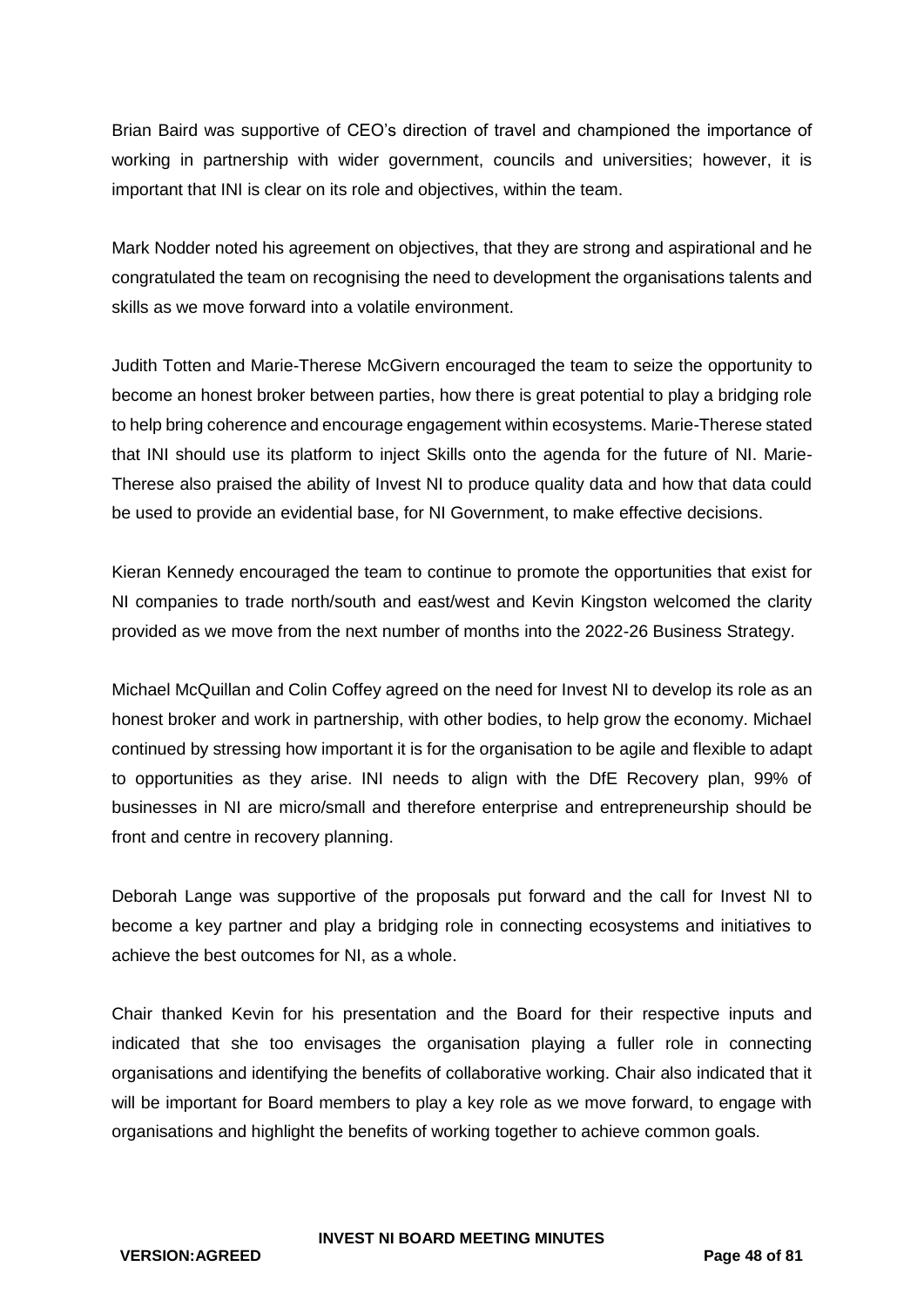## **5. MONTHLY REPORTING TO BOARD BY EXCEPTION**

## **5.1 MARKETING AND COMMUNICATIONS REPORT**

Paper was noted

### **5.2 CASEWORK REPORT TO THE BOARD**

Paper was noted.

## **6. DATE OF THE NEXT BOARD MEETING**

The next Board meeting will be on Wednesday 26<sup>th</sup> August 2020.

The Board Meeting ended at 5:50pm

**Simon Marner,** June 2020

\_\_\_\_\_\_\_\_\_\_\_\_\_\_\_\_\_\_\_\_\_\_\_\_\_

**Chair**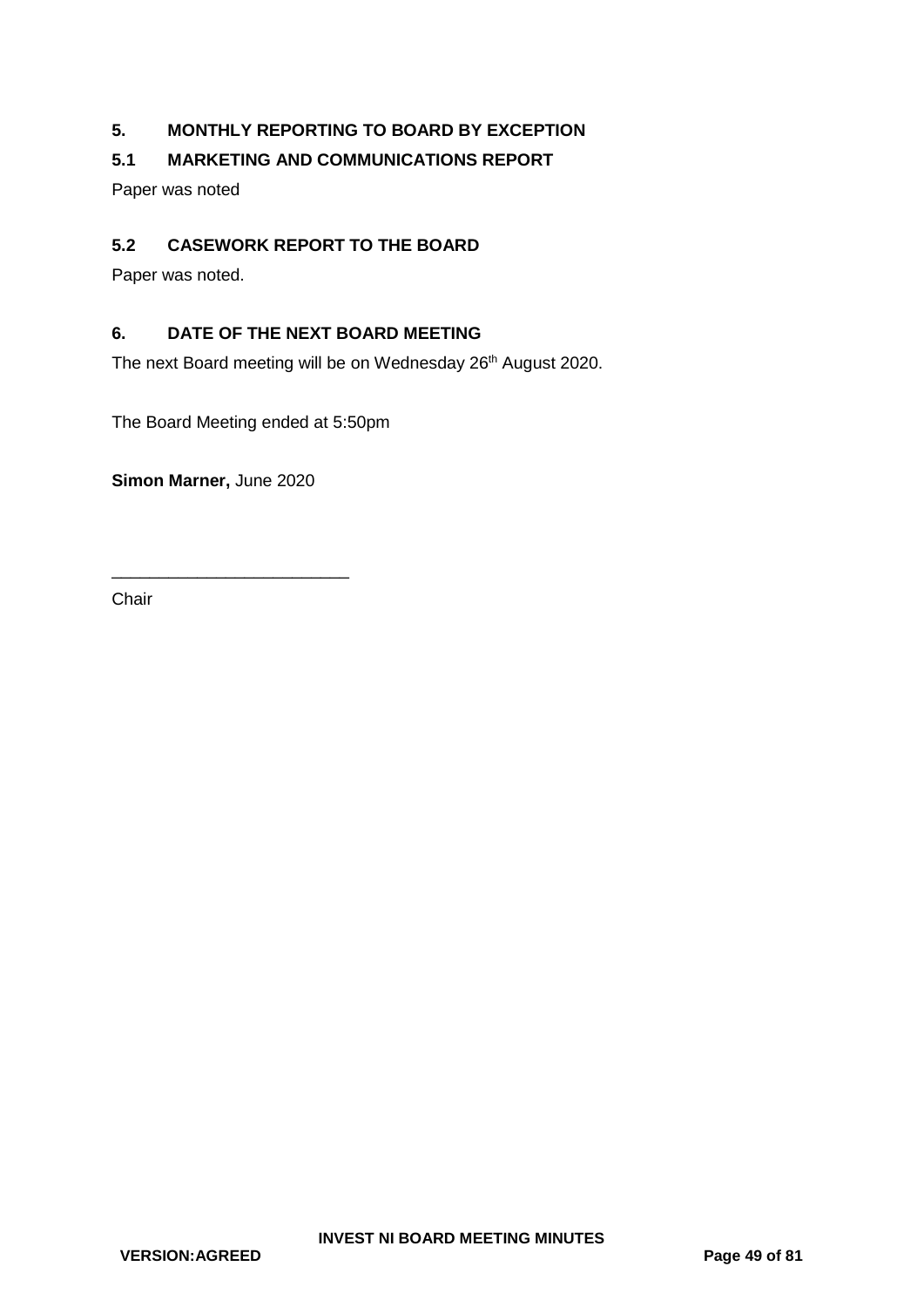# **ONE HUNDRED AND SEVENTY SEVENTH MEETING OF THE INVEST NORTHERN IRELAND BOARD, 26 AUGUST 2020 MEETING HELD AT INVEST NI HQ & VIA SKYPE FOR BUSINESS**

#### **Present:**

## **Invest NI Board**

| Rose Mary Stalker (Chair) | <b>Brian Baird</b>     |
|---------------------------|------------------------|
| Deborah Lange             | Judith Totten          |
| Padraig Canavan           | Kieran Kennedy         |
| Kevin Kingston            | Dr Mark Sweeney        |
| Mark Nodder               | Michael McQuillan      |
| <b>Colin Coffey</b>       | Marie-Therese McGivern |

**In Attendance:** Kevin Holland, Denise Black, Mel Chittock, Brian Dolaghan, Donal Durkan, Jeremy Fitch, Steve Harper, Alan McKeown, Ian Maxwell,

**Apologies:** Peter Harbinson

#### **Minute Taker:** Simon Marner

The meeting commenced at 1.00pm. Rose Mary Stalker, Kevin Kingston, Colin Coffey, Michael McQuillan, Kieran Kennedy, Mark Nodder, Kevin Holland, Jeremy Fitch, Denise Black, Brian Dolaghan and Steve Harper met at Invest NI HQ, with the remainder of the participants joining via Skype for Business.

#### **1 Declaration of Conflicts of Interest**

No Conflicts of Interest were declared.

#### **1.1 MINUTES**

The minutes of the June Board meeting were agreed. Kevin Kingston proposed and Kieran Kennedy seconded.

#### **1.2 MATTERS ARISING**

The Actions table was reviewed.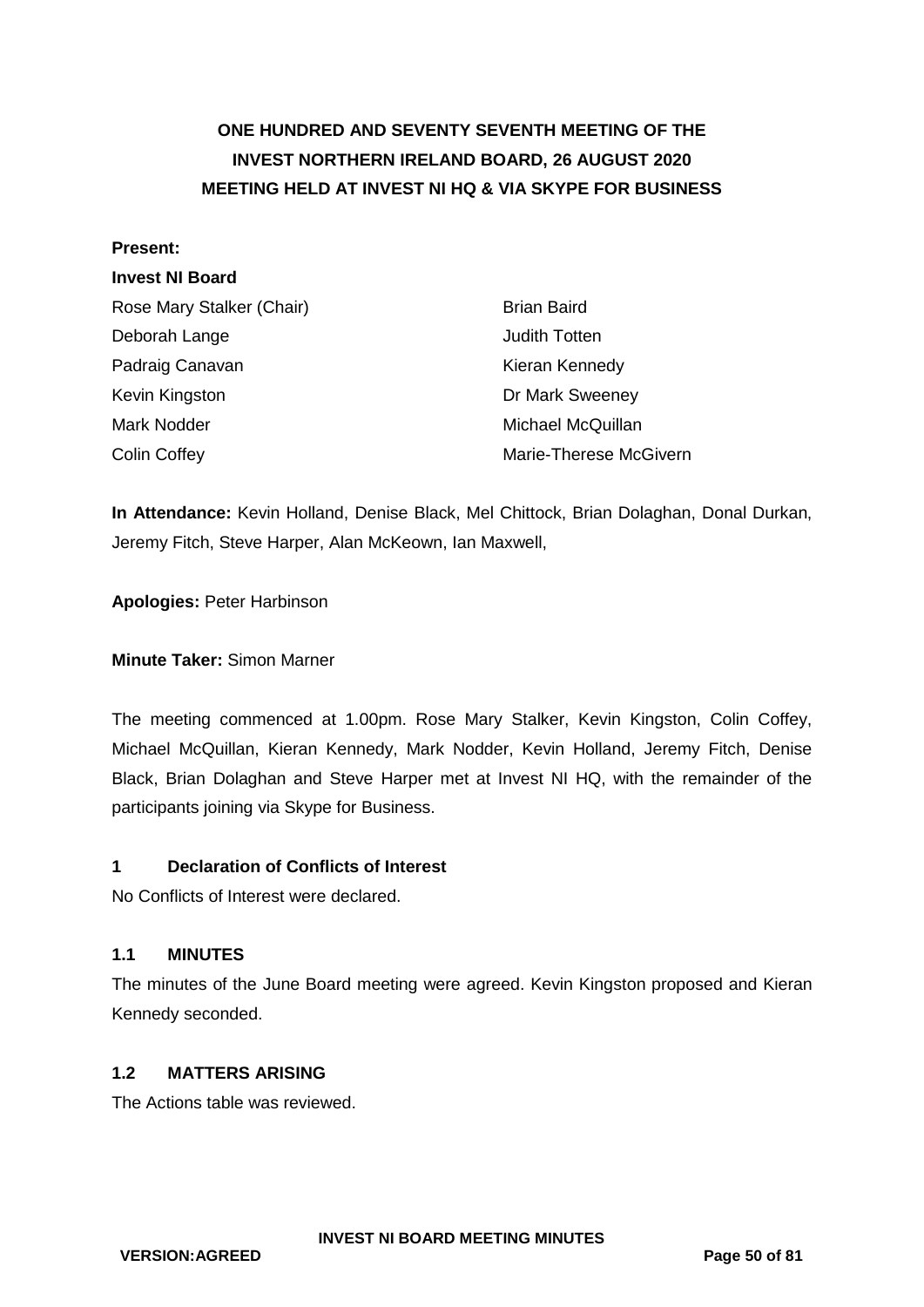Alan McKeown noted Action number 1 and confirmed that there is no evidence to suggest that the impact of Covid-19 to Council funding should be added to the Corporate Risk Register. Alan will continue to monitor.

Chair noted that Actions 2-5 would be covered as part of the meeting Agenda.

## **2. ITEMS FOR DISCUSSION**

## **2.1 CEO REPORT TO BOARD**

The CEO referred to his Report to Board and began by providing some economic context. Kevin noted that, after a steeper than expected decline, there are now signs of a reset in parts of the UK and global economies and, although NI has suffered significant job losses, business optimism is increasing. UK Government has increased communications and funding for Brexit and post EU operations but outcomes of negotiations remains uncertain and the remaining four-month countdown requires detailed contingency planning.

Kevin referred to the key Invest NI priorities and activity since the last Board meeting and noted that the organisation continues to focus 70-80% on the core Business Strategy with 20- 30% on COVID-19 response, Brexit and Green initiatives. During June and July 2020, 435 projects offered £11.6m total assistance and expertise and, since the start of this year, 686 projects have offered £21.3m total assistance. Kevin highlighted that the Agri-Food Investment Scheme (AFIS) will not proceed and that work continues with DoH and DoF on companies repurposing to supply the PPE market. In regards to job losses and company closures Kevin confirmed that, during the pandemic, 43,177 workers were furloughed with 4,051 made redundant (inc 2,820 originally on furlough). 483 businesses have indicated the potential return to work of 21,726 staff, while 75 of these businesses are also intending to make redundant 2,207 staff who were originally on furlough.

Physical events are beginning to restart and our China office represented six companies on the NI stand at the 2020 IE Expo in Shanghai from 13 - 15 August. Our second physical event in International market event was at 2020 CACLP Expo in Nanchang, China, 21 - 23 August.

Kevin concluded by noting that Invest NI is now office ready, with the building on track to reopen to staff on 1<sup>st</sup> September 2020; that the 12 month rolling absence rate decreased to 2.95% in July against agreed target of 3.50% for 2020/21 reporting year and by congratulating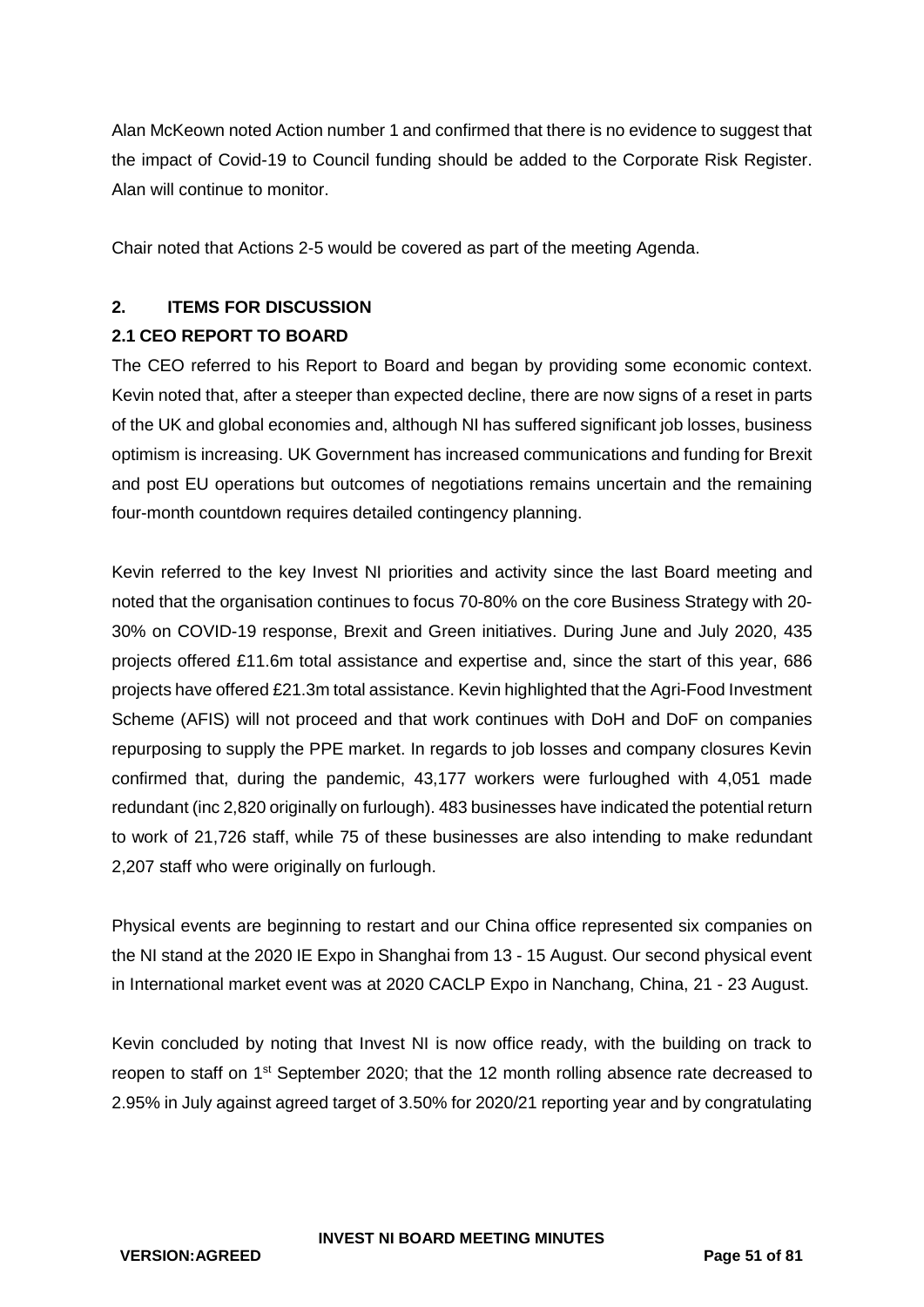Donal Durkan on his temporary promotion to new Grade 3 Executive Director, Outcomes, Value and Impact.

Colin Coffey queried what policies are in place to address staff Covid-19 testing and internal tracking and tracing. Colin also asked what mental health support there is for staff. Denise Black responded by outlining the processes currently in place and referred to the staff health questionnaire, daily reporting on any identified symptoms; desk booking to record staff in building at any one time and promotion of new behaviours to minimise proximity between staff. Denise also referred to the steps being taken to support staff mental health.

Kevin Kingston commented on the need for the organisation to be adequately prepared and consider setting a timeframe on when to move toward no deal communications and strategies, in the event that a settlement on the EU Withdrawal Agreement is not reached.

Several Board members noted encouraging signs from business as staff begin to return from furlough but also cautioned that there are challenges ahead, that some sectors are recovering quicker than others and that some companies may, as Government support schemes close, take the opportunity to move towards redundancies.

## **2.2 FINANCE REPORT TO BOARD**

Mel Chittock asked the Board to note the Finance Report

Mel provided an update on Programme budget and noted that Invest NI had surrendered £17m in April to contribute to the Department's crisis interventions. At the same time, a range of bids were submitted to the COVID-19 response funds, as previously presented to Board. A number of these bids were successful and we received an allocation of £22m. In July our update analysis of client performance led to additional bids (£8.4M resource and £1.3M capital) to offset increasing pressures. Decisions on this later bid have been delayed until September. In addition, October Monitoring has been commissioned and we have bid a further £6M of baseline resource as we see companies increasing activities. We have also signalled that we will require budget cover of £9M for the expected credit loss impact of a loan, following recent developments. Mel noted that we are seeking to surrender some elements of the Covid allocations, on the basis that some expenditure cannot be incurred this year. The in-year allocation, for the Hardship Fund, will be reduced as the Scheme ends.

Without confirmation of additional allocations of funding in year we run a risk that the organisation would be faced with an overspend position.

#### **VERSION:AGREED Page 52 of 81**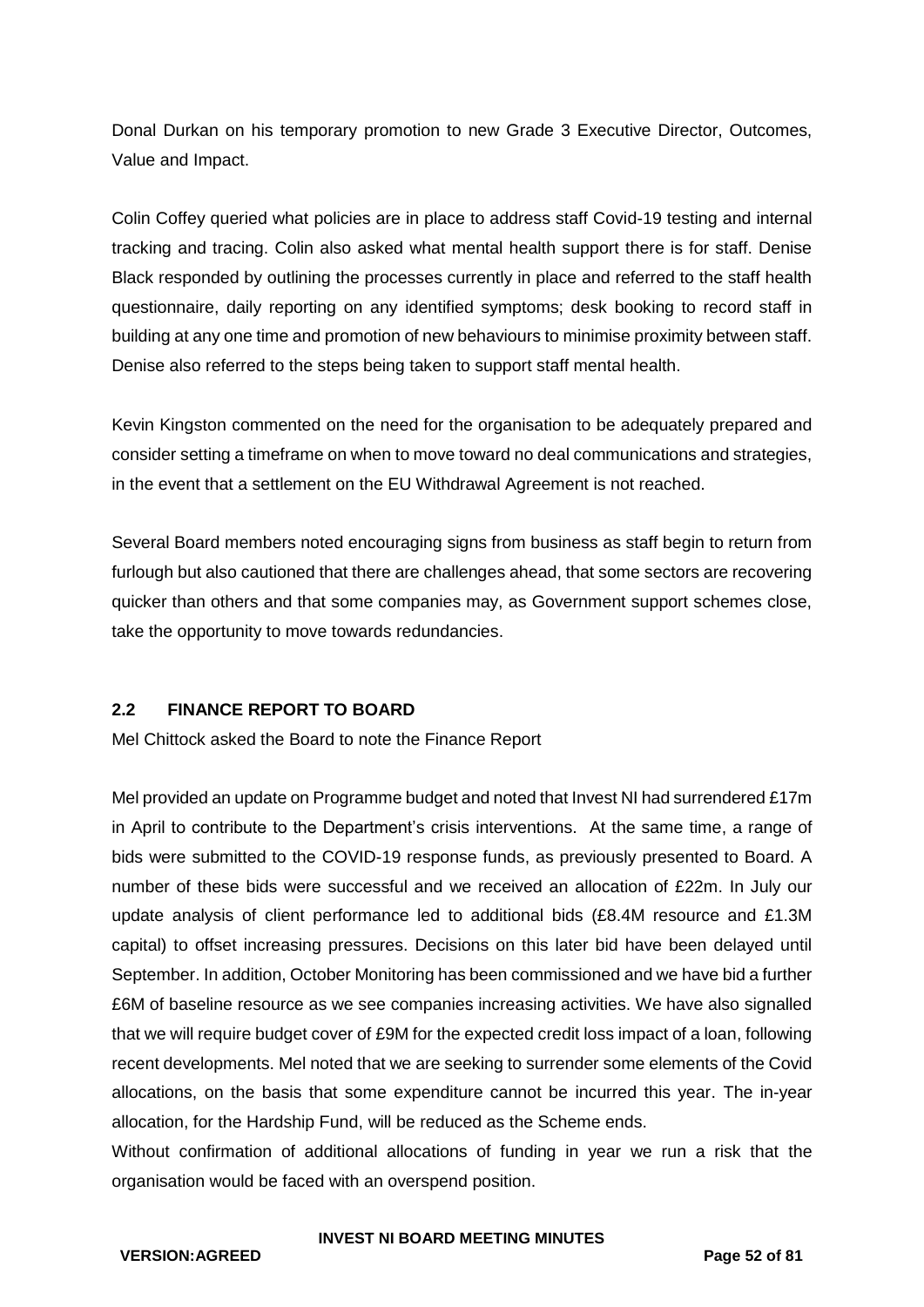In respect of the current Comprehensive Spending Review (CSR) exercise, Mel explained that Finance Team were collating and analysing forecast demands from Divisions. Some of the key elements of the submission would cover the replacement of ERDF and the continuing focus on rebuilding the economy through job creation, skills development and investment in innovation.

## *Action: Mel Chittock to provide a summary of the Comprehensive Spending Review submission*

Mel concluded by noting that 2019-20 Annual Accounts final outturn was submitted to DfE on 16th July and the C&AG has issued a qualification on the Invest NI 2019/20 accounts in respect of potential for irregular expenditure identified from the review of the Small Business Grant Scheme.

## **2.2 BAD NEWS / REDUNDANCIES AND HARDSHIP FUND UPDATE**

Alan McKeown presented on role played by Invest NI when companies move to a redundancy position. Alan highlighted how the Department for Communities (DfC) are the lead body, who work with the employer and local council to arrange a bespoke response and Invest NI play an active support role in this ecosystem.

Kevin Kingston requested detail on the process leading up to redundancy announcements and the level of engagement Invest NI has with such costumers. Brian Dolaghan provided an overview and explained how, in most cases, ongoing Invest NI monitoring would highlight any issues in advance and, should it be required, the organisation will look to provide Rescue & Restructuring support.

Mark Nodder noted the need for Invest NI staff to continue to sensitively interact with companies, who are engaged in the redundancy process. Michael McQuillan stated his belief that the need for Rescue & Restructuring will grow as the economic impact of the Covid-19 pandemic continues and, that it is important for Invest NI to communicate to all businesses, that support is available. Marie-Therese McGivern acknowledged the lead role played by DfC in the process but shared her view that Invest NI be key in knitting together, and communicating, Government's response mechanisms.

## *Action: ELT to review the Invest NI capability of providing Rescue and Restructuring support, particularly in the event of increased demand from companies*

**INVEST NI BOARD MEETING MINUTES**

**VERSION:AGREED Page 53 of 81**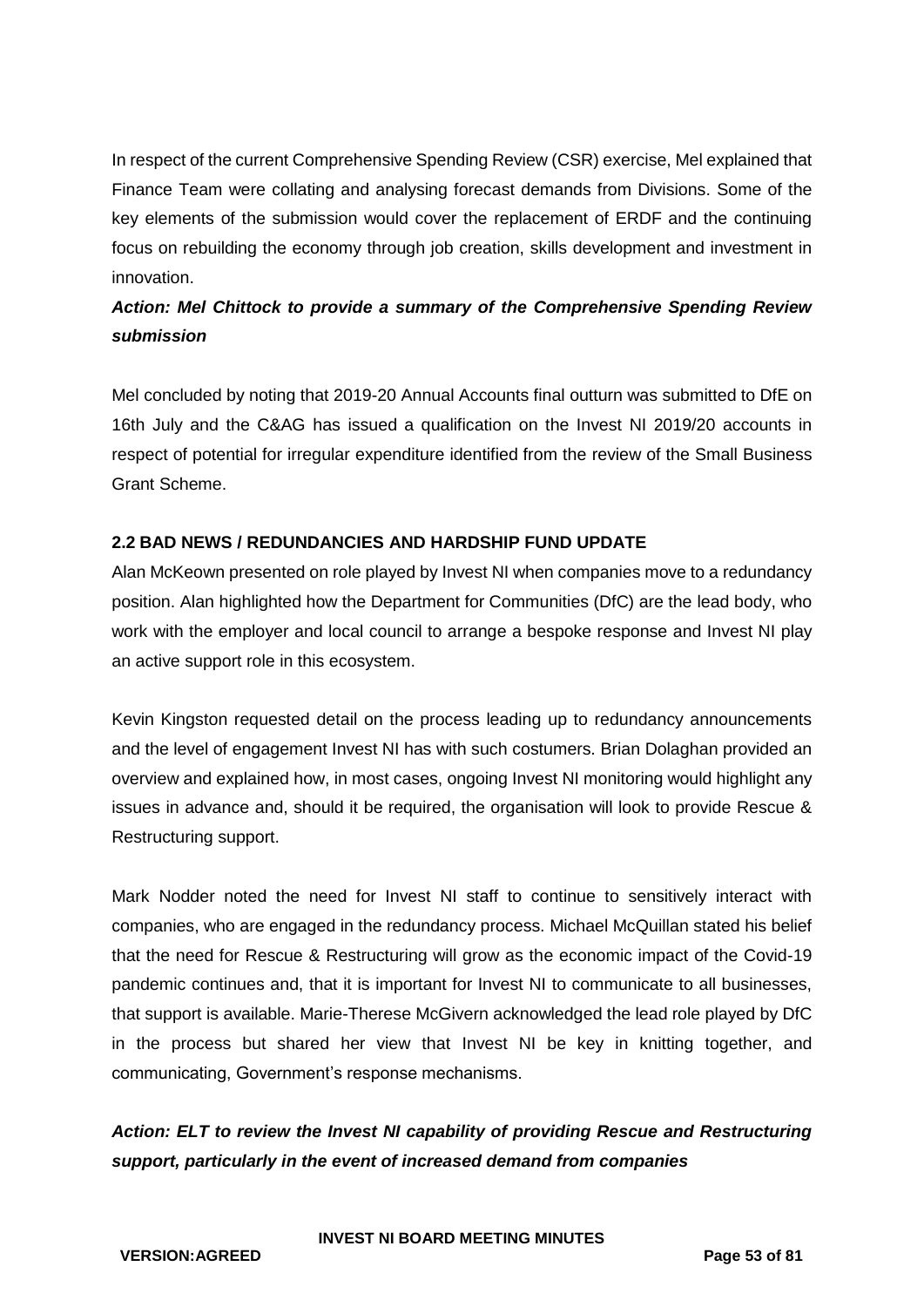Alan McKeown concluded by providing brief summary of figures on the Hardship Fund and indicated that a review would be conducted, and lessons learned shared with Board, as soon as possible.

#### **2.4 PROGRAMME EFFECTIVENESS**

Jeremy Fitch provided a presentation in regards to Invest NI Programme and Project effectiveness. Jeremy's presentation focussed on three key areas of a) Programme effectiveness - how our Programmes perform, their strategic alignment and life cycles b) Board approved large Project outcomes - an update on project monitoring of Board approved projects, and c) overall Project outcomes. Jeremy detailed how Invest NI funding/resourcing (input) leads to commitments from customers (output), resulting in economic growth delivered (outcomes). Jeremy provided Board members with comprehensive statistical information, which provided detailed analysis of programme and project evaluations.

Coin Coffey sought clarity on how Invest NI benchmarks against other regions, in order to improve performance. Jeremy explained the difficulty in making like for like comparisons with other regional development agencies as the roles of other agencies could vary greatly – for example, some had urban regeneration responsibilities. Where Invest NI had been able to compare against other agencies Invest NI had compared favourably on an efficiency basis. Jeremy also confirmed that the organisation benchmarks against its own past performance and, in response to a question from Kevin Kingston, Jeremy explained that the ultimate test of a Programme's success would be assessed at the programme evaluation stage.

Kieran Kennedy asked for detail on who sets the criteria and goals for Programmes and how Invest NI communicates with staff on how their respective roles contribute to Programme success. Jeremy explained that the Organisation works in partnership with DfE in the early stages of development to ensure each new Programme aligns with strategic pillars and, through individual job plans, staff can see where their role fits in with Divisional plans and the Invest NI Business Strategy.

On large project outcomes, Jeremy explained how ELT would introduce mechanisms to keep Board members informed of progress on 'Board approved' projects and, as part of this, RAG analysis is being developed and will be introduced. A key aim will be to be more dynamic, in order to allow the organisation to benchmark and evaluate Programmes during their life cycle.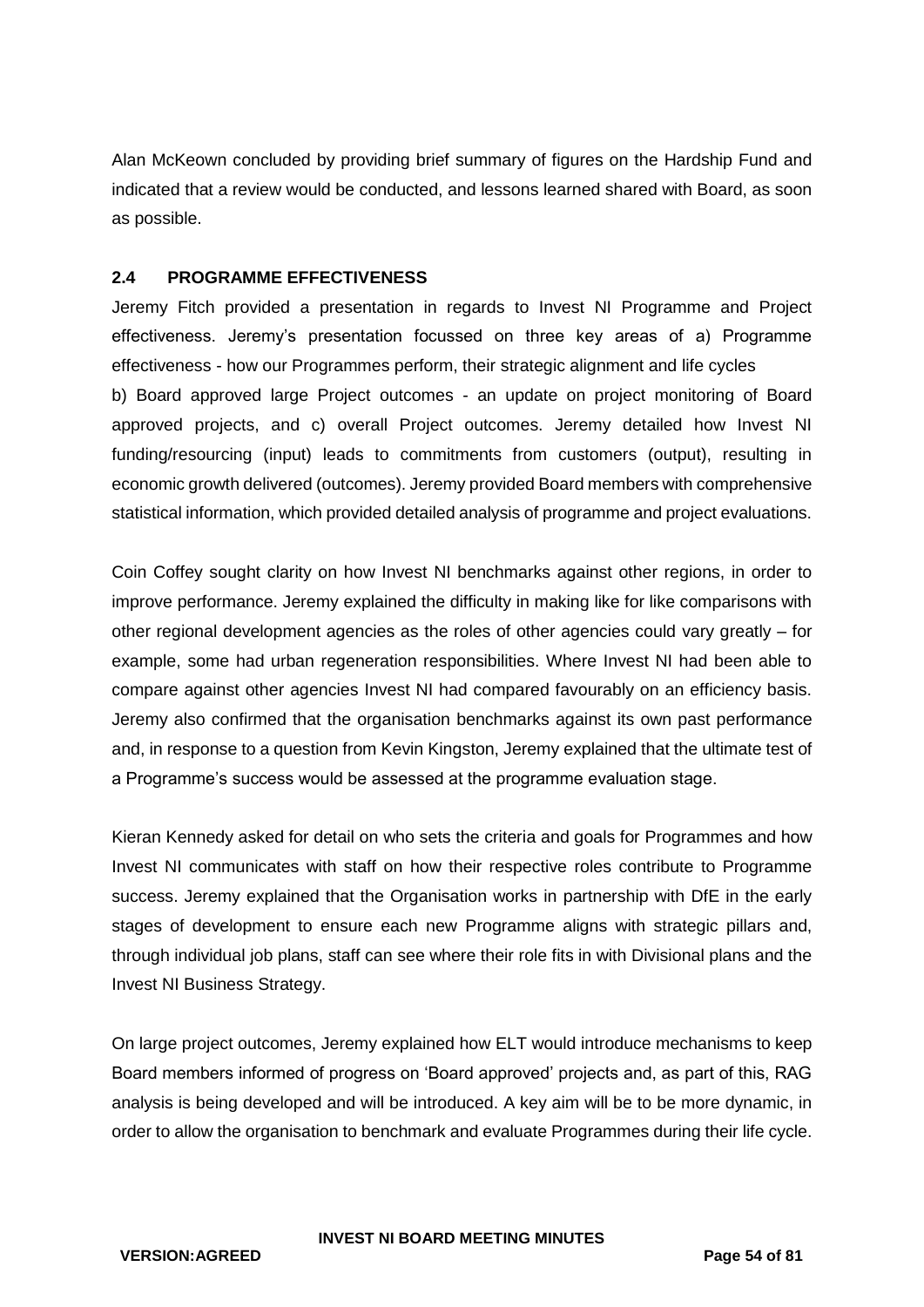*Action: Deborah Lange requested that the Board Members, who sat on Casework for the four Projects rated with a Red status ('significant challenge to achieve objectives'), be provided with details on current state of play.*

Mark Sweeney noted that it was important for Board to view data from a strategic perspective and be careful not to cross over into operational activity.

Judith Totten was supportive of the forthcoming RAG analysis and the prospect of seeing high-level data. Judith noted that it is important to challenge what we do and how we do it, to measure effectiveness of our Programmes, in order to improve efficiency of our services.

Mark Nodder agreed that Board members do not need to see the minute detail but that a highlevel overview would provide necessary insight. Mark also noted that some of the data captured by Jeremy would be useful when sitting on Board casework, as it would help set strategic context and aid decision making.

Chair thanked Jeremy for his presentation and highlighted the importance of having available data, which shows how we have maximised our impact. Having data enables us to benchmarking which is key to understanding where we are with respect to best in class. In order to aid future resource bids, it is critical to have the evidential base that supports our past performance. ELT are the experts (and need to manage the data) but Board need to see high level data and a dynamic dashboard would be good tool to show this. The Board are keen to hear how the Executive propose to move this forward and present info to the Board in future.

## *Action: ELT to consider providing a case study analysis with regard to companies who have received multitude of interventions from Invest NI.*

*Action: ELT to agree how Effectiveness and Outcome data is best presented to Board going forward*

## **2.5 UPDATE ON COVID-19 PROGRAMMES**

Jeremy Fitch provided an update on the successful Programmes, which secured outline approval as part of first round of Covid-19 bids and the varying stages with the casework process.

Denise Black noted the need to be mindful of the staff engaged on these projects and the increased demands placed on them. Denise suggested consideration should be given to pausing other activity in order to prioritise Covid responses.

#### **INVEST NI BOARD MEETING MINUTES**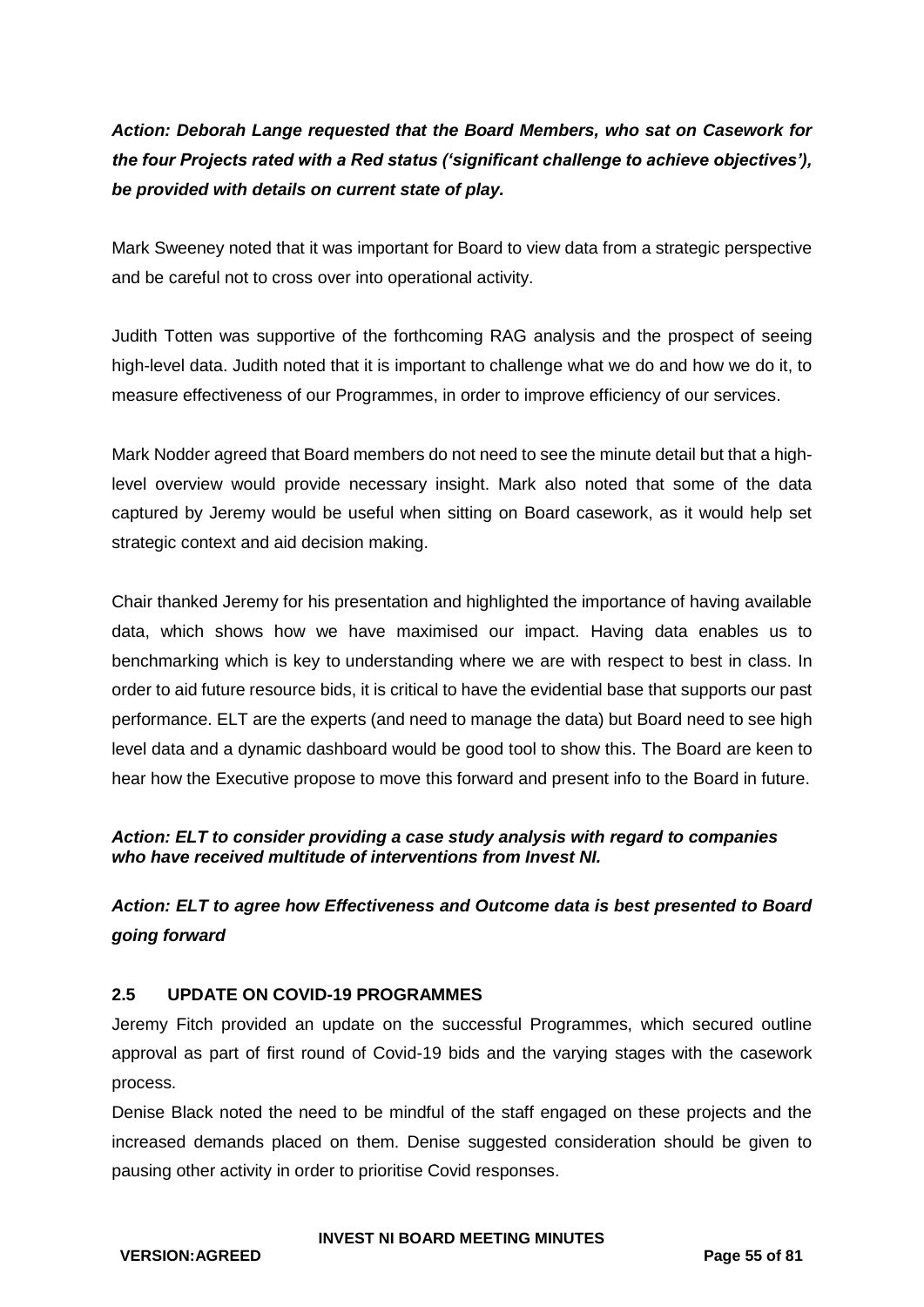## **2.6 LEADERSHIP PROJECT UPDATES**

Brian Baird and Padraig Canavan provided an update on the Digital Innovation Leadership Project and noted the overlap with the Digital Innovation Board Working Group. Brian stressed the importance for all sectors to invest in Digital Innovation and the critical role Invest NI will play in communicating this need. Brian stated his belief that the Makers Forum would be an excellent vehicle for driving Digital Transformation within the manufacturing sector. Rose Mary Stalker was content that, as Co-Chair of the Makers Forum, she would work with members on this agenda. Brian also secured agreement from Board to create a forum, which will bring together the ecosystem to aid a better understanding of the Digital Innovation Framework.

Mark Nodder gave an update on the Export Growth Leadership Project, which is working within the context of the Economy Minister's commitment that Invest NI will provide support to companies to be more resilient and succeed in international markets, by growing capacity and capability. In order to build Capacity there is now an outline proposal to establish and enhance our trade development client support, both in NI and overseas, with the creation of 7 new offices in near-shore locations. To grow capability we propose to double the Graduate to Export programme and develop a suite of export sales capability development solutions. Mark caveated that these proposal are subject to appropriate budgetary allocation.

Donal Durkan provided an update on the status of the five City and Growth Deal Projects and how, his new role, will help facilitate a joined-up approach between DfE and Invest NI going forward.

Updates for the EU Exit opportunities and Global Supply Chain were deferred until September Board meeting.

## **3. MONTHLY REPORTING TO BOARD BY EXCEPTION**

## **3.1 MARKETING AND COMMUNICATIONS REPORT**

Paper was noted

## **3.2 CASEWORK REPORT TO THE BOARD**

Paper was noted.

## **3.3 R&D AND INNOVATION REPORTING**

Paper was deferred to September Board meeting.

**VERSION:AGREED Page 56 of 81**

#### **INVEST NI BOARD MEETING MINUTES**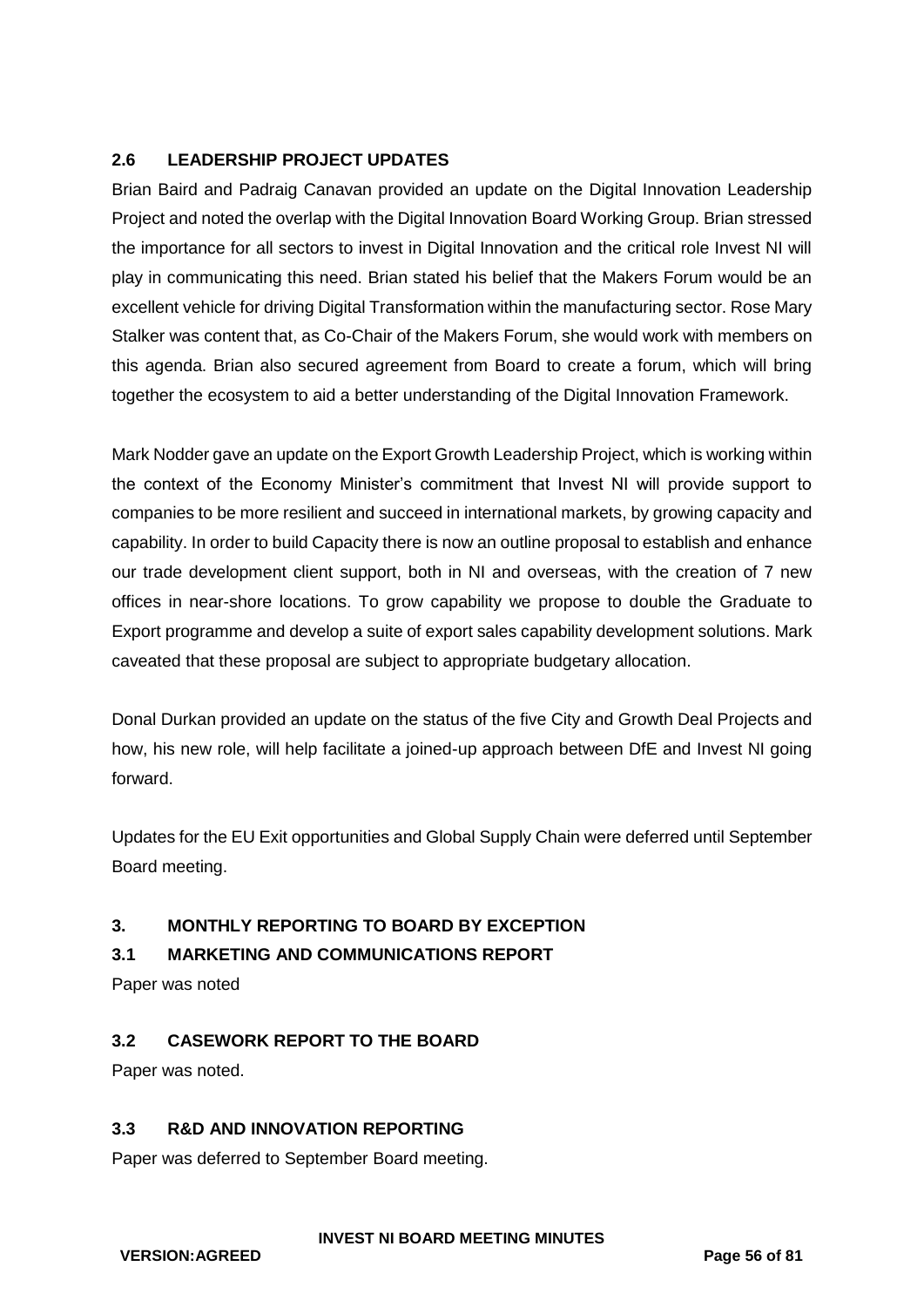## **4. ANY OTHER BUSINESS**

Chair requested an update on Invest NI Clawback Policy and status in light of increased redundancy notices.

Chair proposed that the October Board meeting is brought forward to Wednesday 21st October 2020.

## **6. DATE OF THE NEXT BOARD MEETING**

The next Board meeting will be on Wednesday 23<sup>rd</sup> September 2020.

The Board Meeting ended at 5:10pm

**Simon Marner,** August 2020

\_\_\_\_\_\_\_\_\_\_\_\_\_\_\_\_\_\_\_\_\_\_\_\_\_

Chair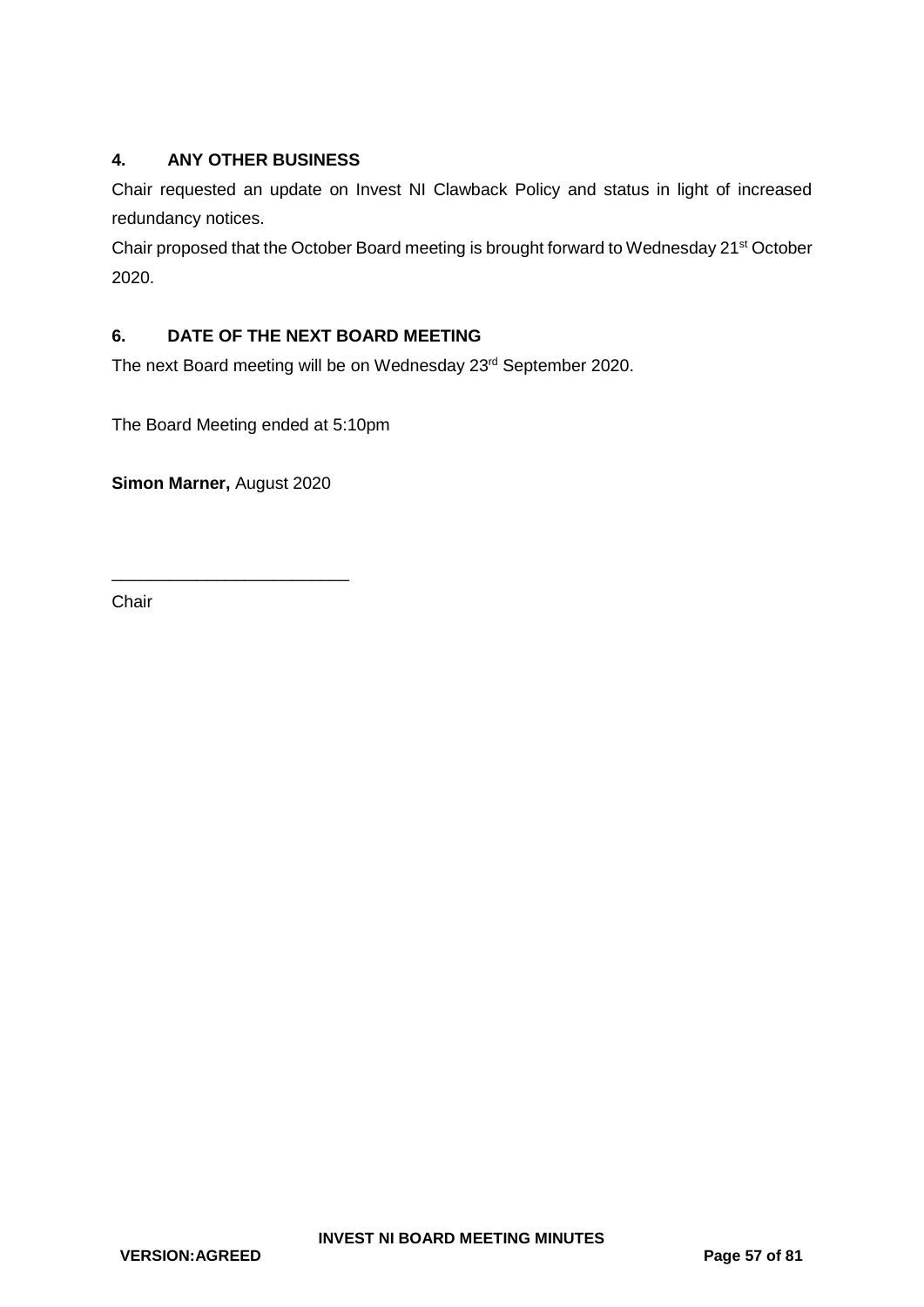# **ONE HUNDRED AND SEVENTY EIGTH MEETING OF THE INVEST NORTHERN IRELAND BOARD, 23 SEPTEMBER 2020 MEETING HELD AT INVEST NI HQ & VIA SKYPE FOR BUSINESS**

#### **Present:**

#### **Invest NI Board**

| Rose Mary Stalker (Chair) | <b>Brian Baird</b>     |
|---------------------------|------------------------|
| Deborah Lange             | Judith Totten          |
| Padraig Canavan           | Kieran Kennedy         |
| Kevin Kingston            | Dr Mark Sweeney        |
| Mark Nodder               | Michael McQuillan      |
| <b>Colin Coffey</b>       | Marie-Therese McGivern |

**In Attendance:** Kevin Holland, Denise Black, Mel Chittock, Brian Dolaghan, Donal Durkan, Jeremy Fitch, Steve Harper, Alan McKeown, Peter Harbinson, Ian Maxwell, Annesley Harrison

#### **Minute Taker:** Simon Marner

The meeting commenced at 1.00pm. Mark Nodder, Mark Sweeney, Marie-Therese McGivern, Brian Baird and Deborah Lange joined the meeting via Skype for Business, with the remainder of the participants present at Invest NI HQ.

#### **1 Declaration of Conflicts of Interest**

No Conflicts of Interest were declared.

#### **1.1 MINUTES**

The minutes of the August Board meeting were agreed. Judith Totten proposed and Kieran Kennedy seconded.

#### **1.2 MATTERS ARISING**

The Actions table was reviewed.

Mel Chittock advised that Action no.1 would be covered as part of the Finance Report to Board.

Annesley Harrison joined the meeting to provide an overview of the current Rescue and Restructuring support provided by Invest NI. Annesley detailed how, in all troubled business situations, Directors and Owners must seek independent professional advice but that Invest

**VERSION:AGREED Page 58 of 81**

#### **INVEST NI BOARD MEETING MINUTES**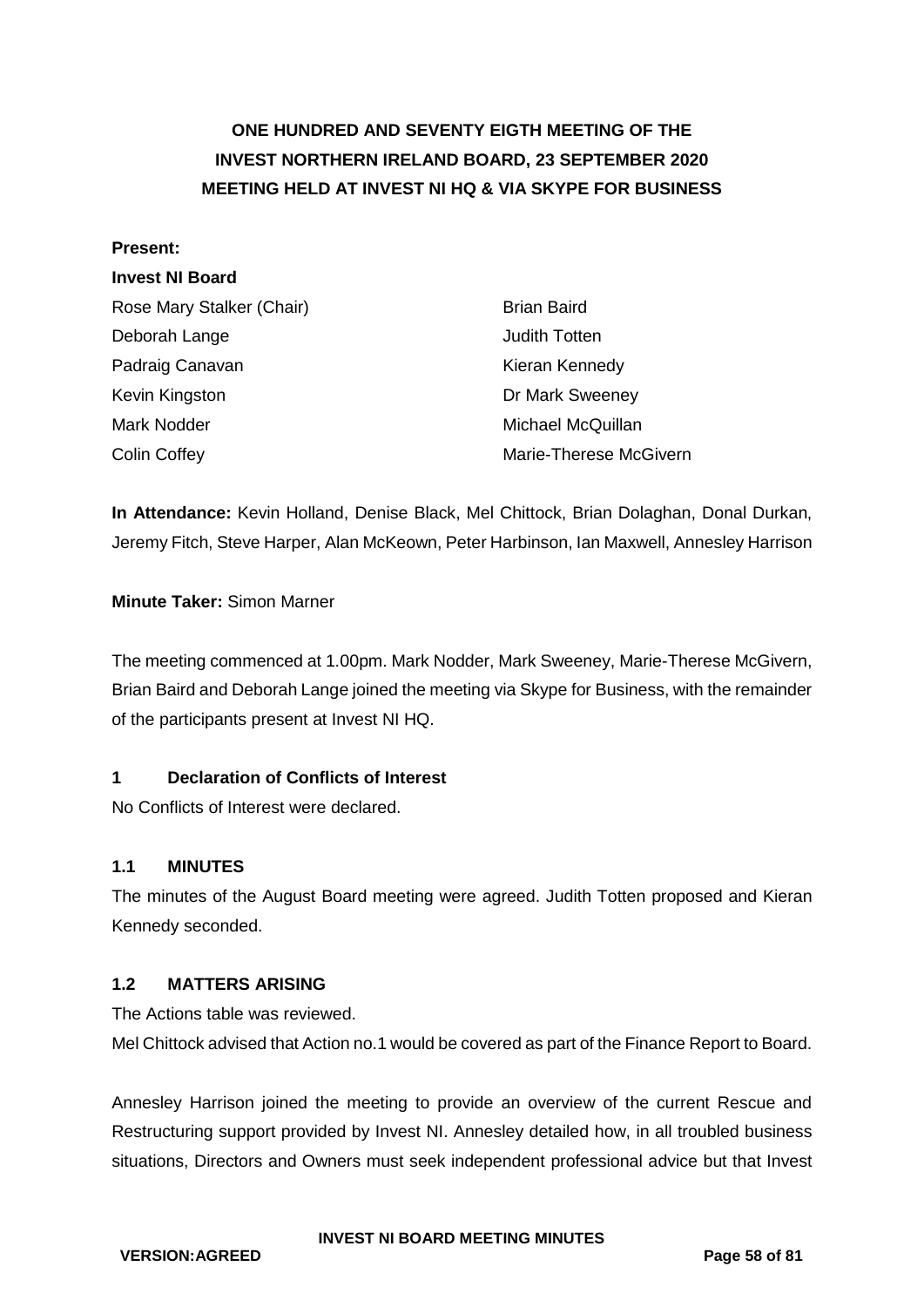NI provides a wealth of online advice on relevant business topics; support from Client Executives; and targeted financial support, in very specific circumstances

Kevin Kingston asked Annesley for his thoughts on the impact of the current pandemic on this field of work and, whether he feels the team has sufficient resource, to meet an expected increase in demand. Annesley noted that Covid-19 was a sudden event but one that could not be predicted and one that has had unprecedented impact across all sectors. It is envisaged that there will be further UK Government initiatives introduced to mitigate against impact and the nature of those initiatives will determine the resource impact on Invest NI. Any future Invest NI support will be targeted and limited.

Chair indicated that she was content that Actions 3-5 could be covered as part of the CEO's review of effectiveness and that Action no.6 could deferred to October Board meeting.

## **2. ITEMS FOR DISCUSSION**

## **2.1 CEO REPORT TO BOARD**

The CEO referred to his Report to Board and began by providing some economic context as we continue to live with the impact of Covid-19 and as we look towards EU Exit and the end of the current transition period. Kevin provided commentary on key Invest NI priorities since the last Board meeting and gave details on key projects, sector initiatives, business development activities, inward visits and trade activity in August. Kevin continued by providing an update on job losses and company closures. As part of his forward look, Kevin discussed City and Growth Deals, the NI Centenary Forum and PPE Supply. Both the Chair and Kieran Kennedy reinforced the need for Invest NI to encourage the local production of PPE where possible, with the goal for NI to be self-sufficient in PPE production.

## **2.2 ECONOMIC RECOVERY PLAN / OPERATING PLAN 2020/21**

The CEO presented his Draft Recovery Plan. Kevin noted that, given the large volumes of activity currently taking place, it is important to look at the activity in its entirety and develop a strategic narrative that clearly identifies a direction of travel for the organisation. Kevin provided detail on each of the eight Recovery Plan Priorities and noted that the Plan aligns with ongoing work streams within the ELT/Board Leadership Projects. Kevin sought input and agreement from the group to adopt his plan, as we move forward.

On Priority number one, Grow External Sales, Colin Coffey asked Kevin if Board members would be provided with detail on what the enablers are to help secure this growth. Kevin noted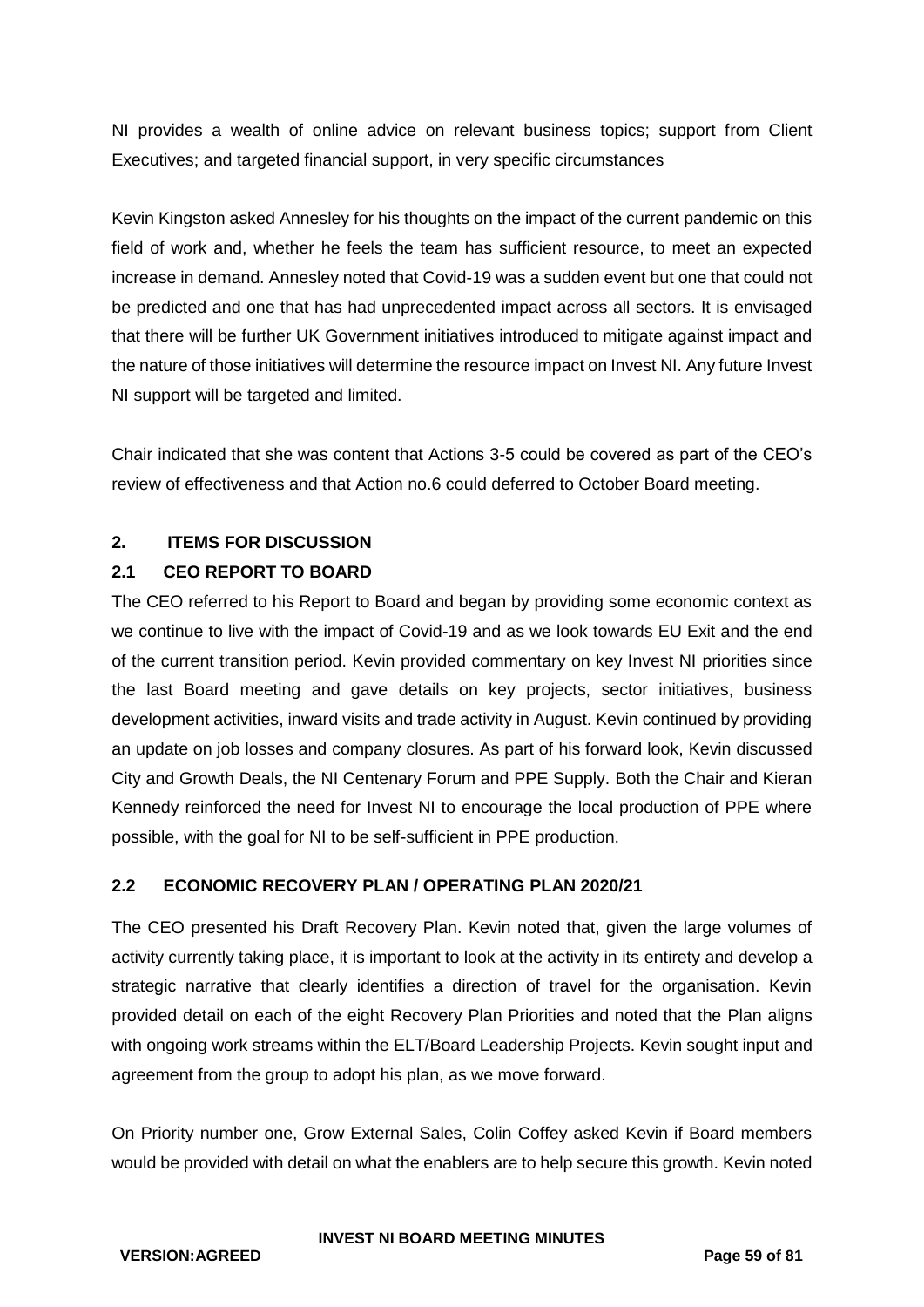the need for Invest NI to continue to engage with the NI Executive, that there are many opportunities, but it is important to communicate our narrative, on what our targets are and what the key enablers are, to help us achieve these.

On Priority number two and the associated Innovation targets, Colin Coffey sought clarity on how Invest NI could influence levelling when bids are assessed on a competitive basis. Kevin noted that this issue was raised in conversations with BEIS, UKRI and Innovate UK and solutions may be found if funding is divided on a regional basis and is channelled via bodies such as Invest NI.

Chair highlighted that the measuring and monitoring of Innovation spending will continue across NI and, to raise awareness and facilitate lobbying, it is important that associated consultations are highlighted to, and shared with, Board members. Jeremy Fitch noted that Invest NI are actively engaged with companies to make them aware of opportunities to bid for projects and Chair encouraged team to look at opportunities for NI companies to be part of UK consortia, on Innovation projects.

## *Action: Jeremy agreed to share Invest NI's lines to take on Innovation Funding and details on the Innovate UK grant process, in comparison with the Invest NI Grant for R&D, with Board Members.*

Mark Sweeney and Brian Baird endorsed the innovation targets. Mark encouraged the team to seek clarity on which mechanisms we can use to drive better performance and interest in innovation. Brian emphasised the key role Invest NI should play to facilitate and communicate with Business/wider society to help bring a cultural shift, which promotes innovation and engineering. Padraig Canavan strongly endorsed the innovation target but also noted levelling concerns in a competitive bidding process; Padraig stressed the importance of engaging with the NI Executive to ensure steps are taken to ensure NI gets a fair share of UK funding. Padraig also noted the difficulties SME's experience in bidding processes and encouraged a specific SME classification, in future funding rounds.

Marie-Therese McGivern commented on the Skills priority and undertook to follow up with CEO on additions to the narrative.

Chair noted, during discussion on the Investment Priority, the need to share the investment pipeline with DfE/DoF at an early stage to aid budget planning and give early notification of the upcoming requirements. Chair requested that pipeline summary is shared with Board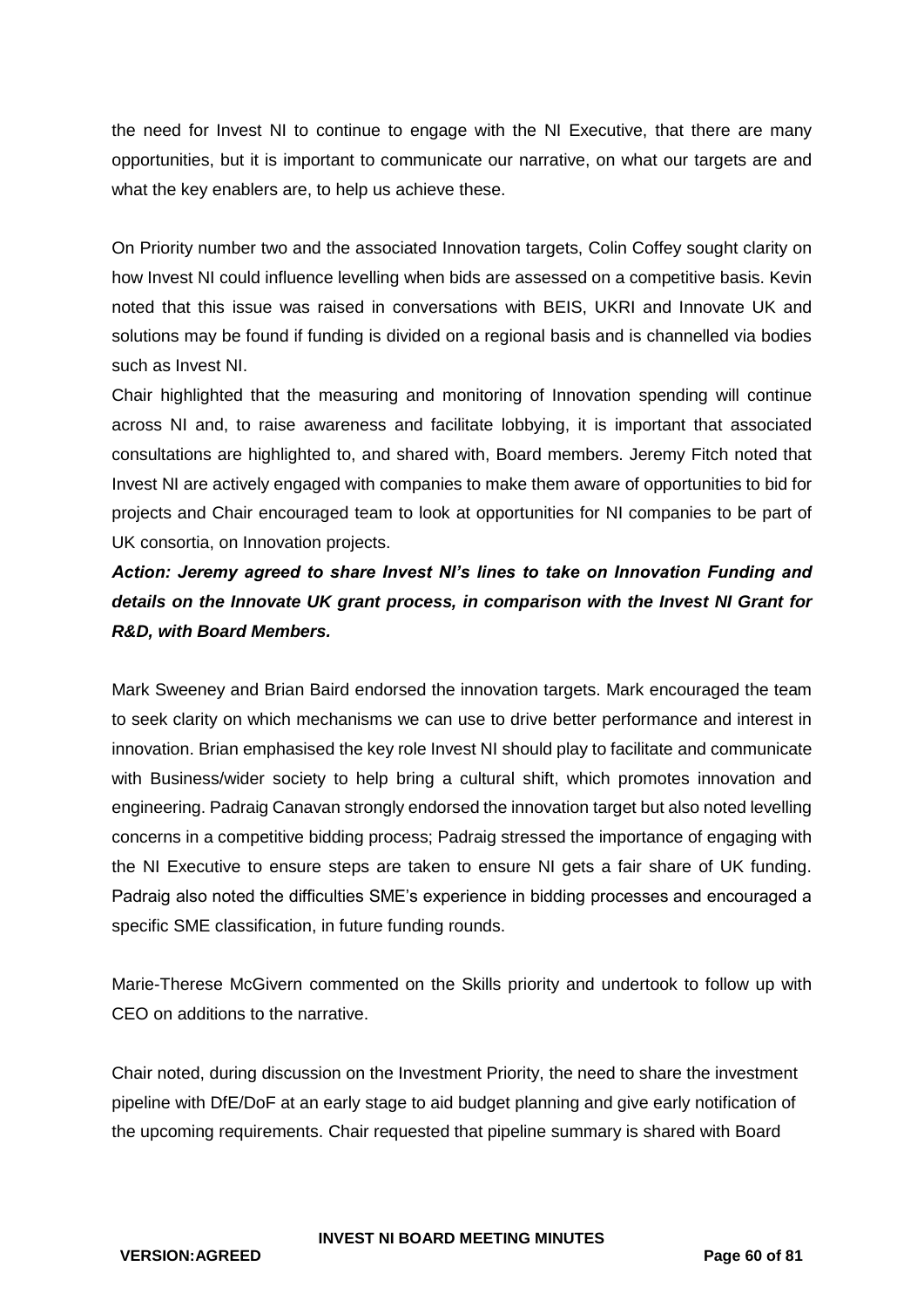#### Members

## *Action: Steve Harper to share pipeline summary with Board members.*

Chair provided an update on recent meeting with the NI Utility Regulator, when discussing Priority six and the Green Economy. Chair noted that Invest NI would have a key part to play in identifying and highlighting the legislation changes required to drive growth, and an important facilitation role to bring stakeholders together in order to seize opportunities.

Deborah Lange encouraged the Executive Team to look at how Invest NI works with universities to commercialise innovation and to investigate where IP is owned and how proceeds are used in the future. Kieran Kennedy urged the Team to work with Innovate UK to assess and improve internal application processes. Kevin Kingston was in full support of the Plan but noted the need to include more detail around operational excellence and continuous improvement planning. Finally, Brian Baird stressed the importance of clustering in regards to research and development and the benefits it can provide to SME's.

Chair confirmed that Board were in full support of CEO Recovery Plan and Kevin asked that any further inputs be provided as soon as possible, post meeting.

## *Action: Board Members to provide input on Recovery Plan narrative before COP Thursday 24th September*

## **2.3 EU EXIT**

Donal Durkan provided an update on EU Exit. Donal reviewed the timetable of key dates as we move towards the end of the transition period and gave detail on the EU Exit Action plan and the ongoing work of the EU Exit Steering Group, most notably the online tools developed and the comprehensive range of advice, information and guidance on nibusinessinfo and investni.com, to help businesses prepare.

#### **2.4 LEADERSHIP PROJECTS UPDATE**

Brian Dolaghan updated the group on the ongoing Supply Chain work and how that work will focus on Supply Chains from three separate, but inter-related, perspectives; these being Covid-19 repurposing, global supply chain realignment and, EU Exit supply chain opportunities.

Judith Totten provided an update on the work that she and Kevin Kingston have been taking forward in relation to alternative funding sources. Judith stated that it is important to look at this area differently from what we have previously done; to step back, assess what the market

#### **INVEST NI BOARD MEETING MINUTES**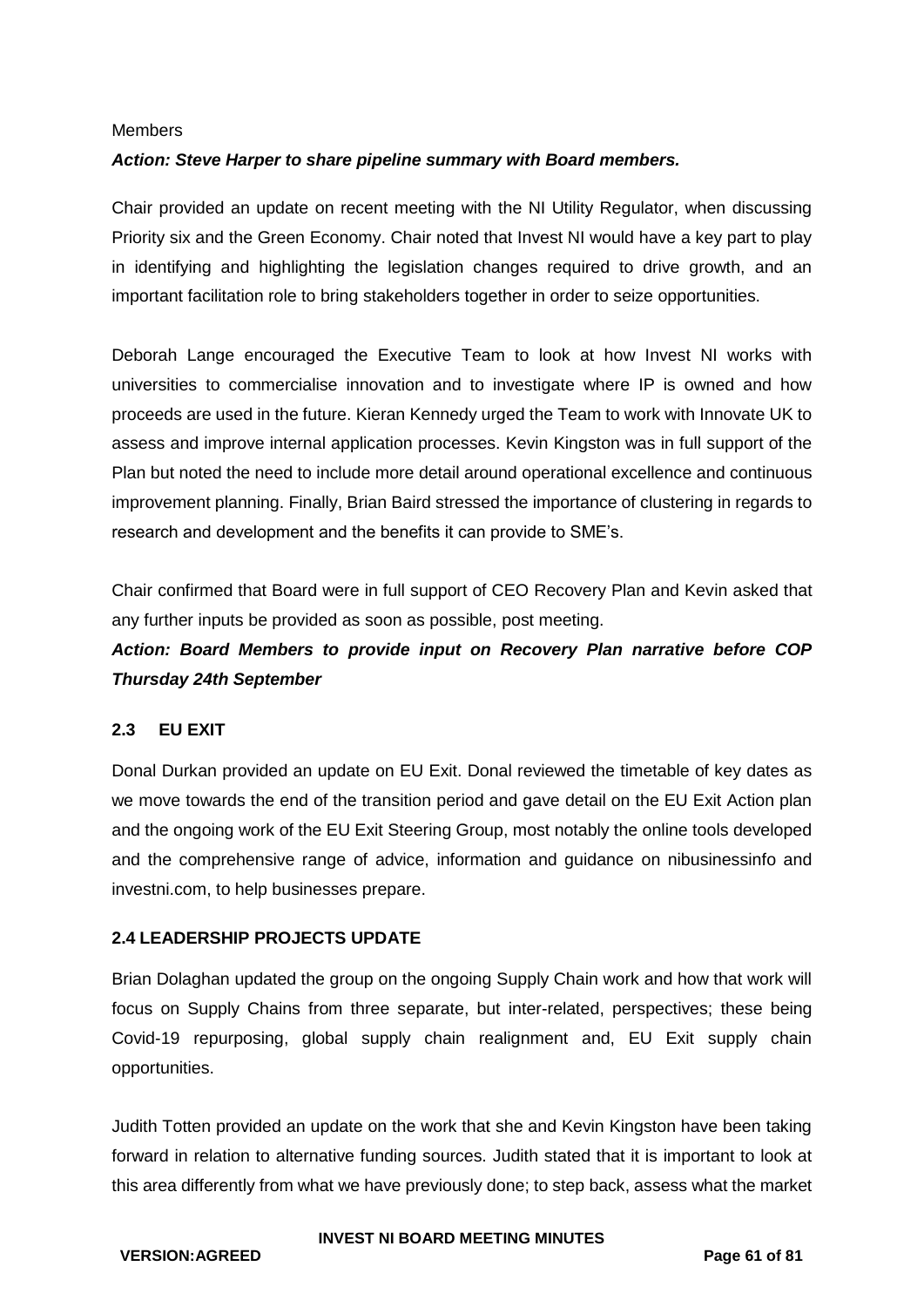needs and react to it, in order to maximise results. To that end, Judith and Kevin are recommending the commencement of an external review of current finance interventions. Work in this area will continue, in conjunction with the Access to Finance Board Working Group and Judith/Kevin will update Board at November meeting.

Michael McQuillan provided an update on MSME's and Regional Objectives. Delivery of objectives will be through, and to, the objectives/targets of the Sub Regional Board Sub Committee and will spotlight the work of all of Invest NI in regional settings. It will not all be about Invest NI having sole responsibility to deliver outcomes, but will transition to a joined up regional set of actions, where highlighting the work and impact of partners is just as critical to success as that of Invest NI. Whilst more will emerge that needs to be done, the ongoing work and impact of the Regional Business Group must continue to be highlighted, supported and acknowledged, internally and externally. It is vital to ensure Invest NI impact is captured, the story told and we are seen for what we are. Padraig Canavan and Kieran Kennedy, as Chair and member of Sub Regional Board Sub Committee, were supportive of Michael's proposals and emphasised the need for more sub regional autonomy and increasing the visibility of Invest NI regional offices.

## **2.5 FINANCE REPORT TO BOARD**

Mel Chittock reviewed the Finance Report and noted that there is still a high degree of uncertainty on both the in-year position and the CSR process, as discussions are still taking place at the Executive and funding discussions in the public sector are still very fluid at this moment in time.

Mel summarised the in-year position in three stages: Stage 1 - Covid bids (round 1) which were allocated in June monitoring, with some surrenders done in Oct monitoring. Stage 2 - Covid Bids (round 2). No allocations as yet though indications are that c. £5m of the £8m bid will be allocated and the balance will be added to our general October monitoring bid, and Stage 3 - October monitoring. General resource bid of £6m that will now be increased by c£3m.

The numbers in summary are that we have a best estimate pressure of £17.6M, and we have bid some £14M in addition to the direct Covid interventions.

Many of our clients are continuing to invest in R&D and skills and as a result we are forecasting pressures that have resulted in the bids being made in year following the surrender of the £17M we made at the start of the year.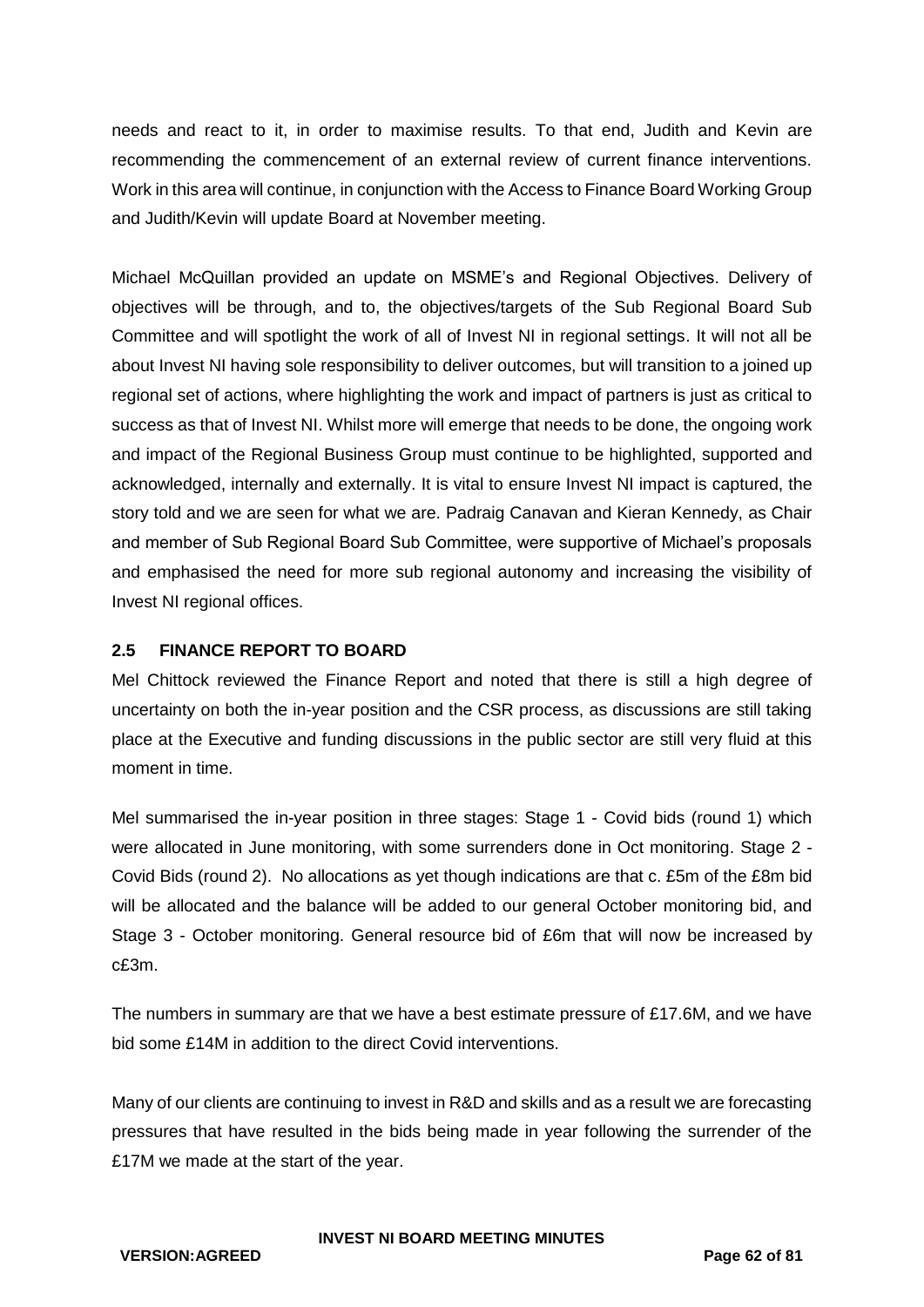We are stressing, in conversation with the Department, that everything we do can be linked to economic recovery and this is a theme that runs throughout our CSR submission.

Mel provided an update in respect of the CSR multi-year bids, from April 2021 for three years over base for resource and 4 years over zero for capital. In terms of resource, we have placed bids over base to allow us to work at a similar level as prior years after taking account of the loss of ERDF, increases in salaries and full year impact of other prior year expansions etc. This bid will reduce if the ERDF replacement comes from any other source. Extra monies that will be required for a wider overall economic / Covid recovery is not incorporated in this bid but will form part of the Economic Recovery Plan. This is the overall plan that DfE is pulling together to submit to DoF in the context of recovery for future years.

## **2.6 PEOPLE STRATEGY OUTLOOK**

Denise Black presented, and sought feedback from Board, on the draft People Strategy Framework. Denise noted that the Framework links to the Invest NI Recovery Plan as we face a period of rapid change, and aligns to the concepts of an Attract/Develop/Retain Strategy. Denise highlighted the short, medium and long-term focus areas within the draft Strategy.

Deborah Lange and Marie-Therese McGivern noted their full support for the Strategy and highlighted the steps taken to review and simplify Invest NI core competences.

Colin Coffey requested clarity on what steps are being taken to support staff as they continue to work towards meeting corporate targets whilst managing from home and living within tightened Government restrictions. Denise noted the potential for fatigue within staff but pointed towards initiatives to support staff to take leave when required and to look after their own mental health.

Kevin Kingston noted his support for the Strategy and encouraged Denise to look at organisational culture and how the competency framework could be used as a tool to embed.

Chair thanked Denise for her presentation and noted full support from Board on proposed approach.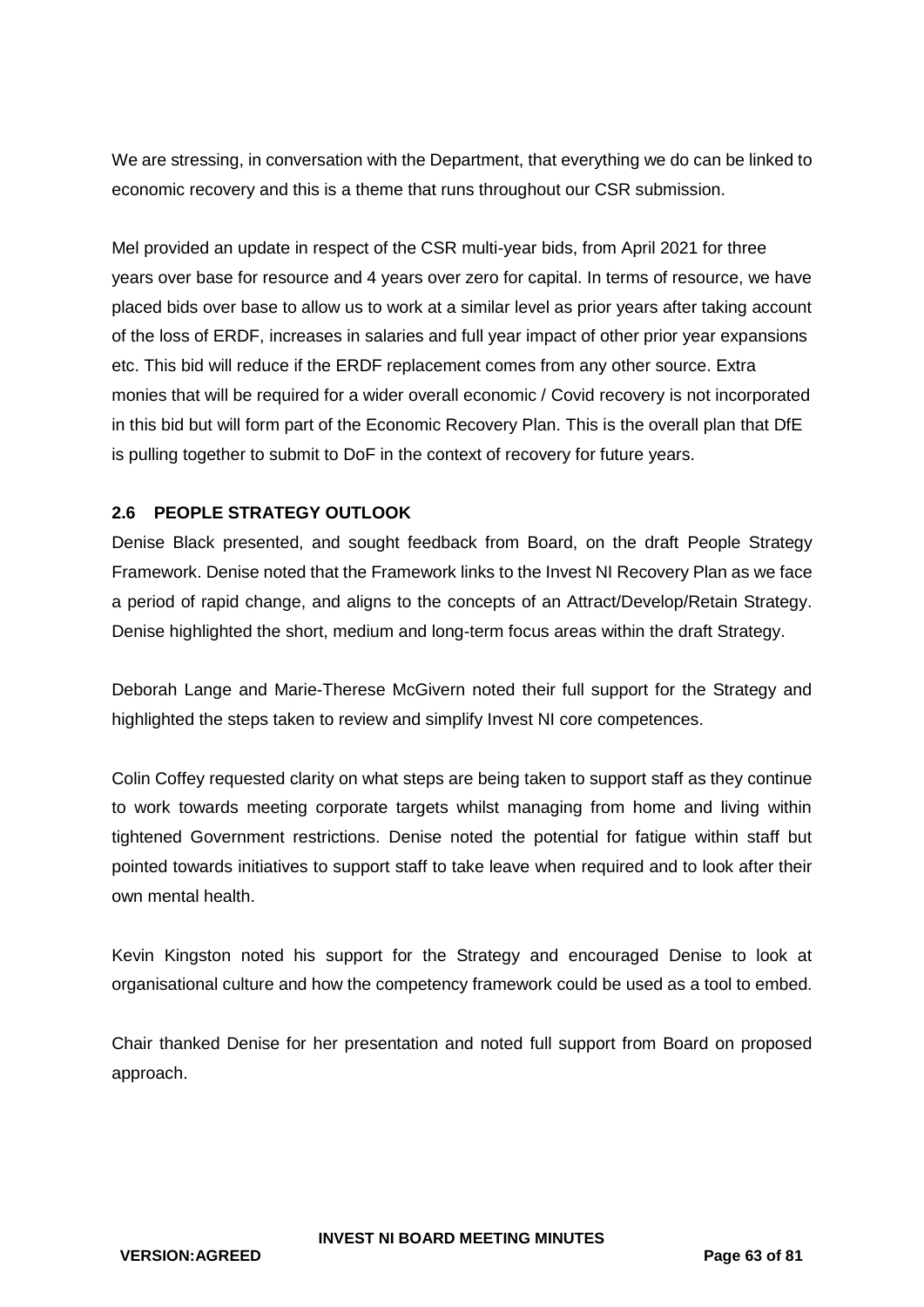## **2.7 RESOURCE ALLOCATION MODEL (RAM)**

Brian Dolaghan provided and update on the ongoing work to refresh the Resource Allocation Model (RAM) and noted the original objective of the model was to enable budgetary allocation in a time of constrained financial resource. Brian highlighted how RAM provided a practical tool to assist teams to plan, discuss, and influence investment proposals at an early stage across a range of common criteria, to establish the degree of fit with Invest NI strategic objectives, and to provide a consistent methodology for determining fund allocation, should rationing be required. To assist with the development of a revised version of the model, Brian sought volunteers to sit on a task and finish group. Chair stated that, going forward, all relevant projects to be assessed against the agreed strategic priorities when considering value for money.

*Action: Brian to meet with Chair, Kevin Kingston, Colin Coffey & Jeremy Fitch to seek input on how to develop a revised RAM and, going forward, all relevant projects to be assessed against the agreed strategic priorities when considering value for money.* 

#### **2.8 ARC MEETING – SEPTEMBER VERBAL UPDATE**

ARC Chair provided an update on the discussions which took place at September ARC meeting, on the morning of September 23rd.

## **2.9 HARDSHIP FUND UPDATE**

Alan McKeown provided a brief summary on current state of play of Hardship Fund and noted that only ten successful applicants are remaining, on the list of those yet to be paid. Alan confirmed that the Audit of the Fund has now commenced and he will report to Board once that has been completed.

## **3. MONTHLY REPORTING TO BOARD BY EXCEPTION**

## **3.1 MARKETING AND COMMUNICATIONS REPORT**

Peter Harbinson updated the Board on the recent uplift in proactive communications activity in terms of investment announcements, Covid-19 response and EU Exit preparations and the schedule of forward activities.

In relation to the 20/21 Corporate Scorecard and Business Plan, Peter drew to the Board's attention to the current challenges regarding the three scorecard targets related to customer satisfaction. He noted that our regular customer satisfaction surveying has been on hold in the first half of the year, as it was not considered appropriate to continue with this at a time when

#### **INVEST NI BOARD MEETING MINUTES**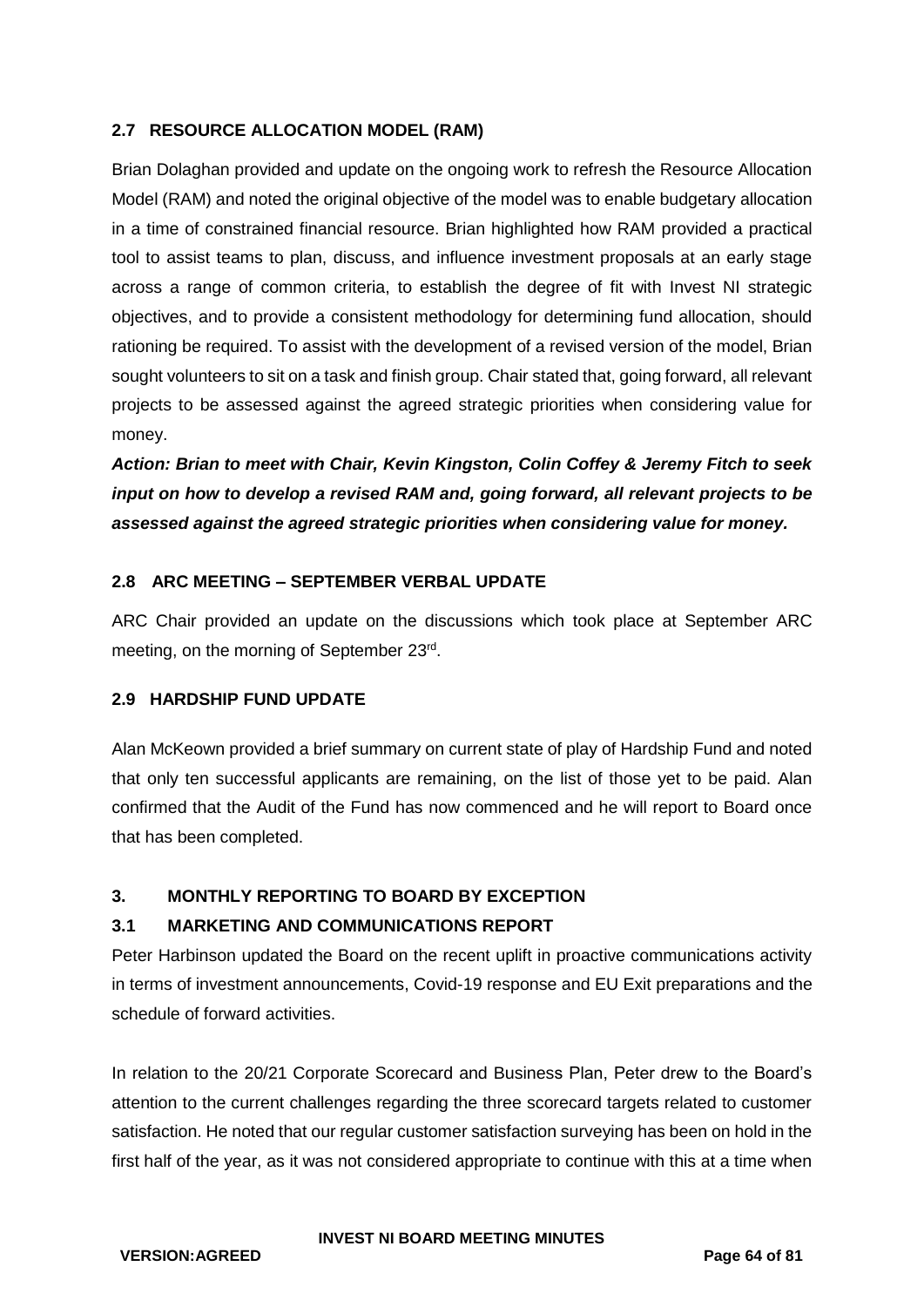businesses were responding to the immediate challenges of Covid-19. Whilst this remains the case, in addition, Invest NI currently has a number of other activities underway, which involve contacting businesses for feedback on our performance and key issues of importance.

In light of this, Peter advised the Board that it was our intention not to re-introduce the customer surveying activity for the remainder of the year and that, whilst these targets will be removed from this year's scorecard, as we move in to the new environment, we will re-look at how we capture customer satisfaction. The Board agreed with the proposed approach.

## **3.2 CASEWORK REPORT TO THE BOARD**

Paper was noted.

## **3.3 R&D AND INNOVATION REPORTING**

Jeremy Fitch referred to the paper and noted that R&D is a subset of Innovation and that the key reporting measures are highlighted within the paper. Jeremy confirmed that the current R&D Work in Progress is healthy but stressed that we should be aiming to increase overall R&D spend and aim towards UK Government target of 2.4% of GDP by 2027. Chair concurred that it is incumbent on Invest NI to communicate the importance of R&D

## **4. ANY OTHER BUSINESS**

Nil.

## **6. DATE OF THE NEXT BOARD MEETING**

The next Board meeting will be on Wednesday 21<sup>st</sup> October 2020.

The Board Meeting ended at 5:15pm

**Simon Marner,** September 2020

\_\_\_\_\_\_\_\_\_\_\_\_\_\_\_\_\_\_\_\_\_\_\_\_\_

**Chair**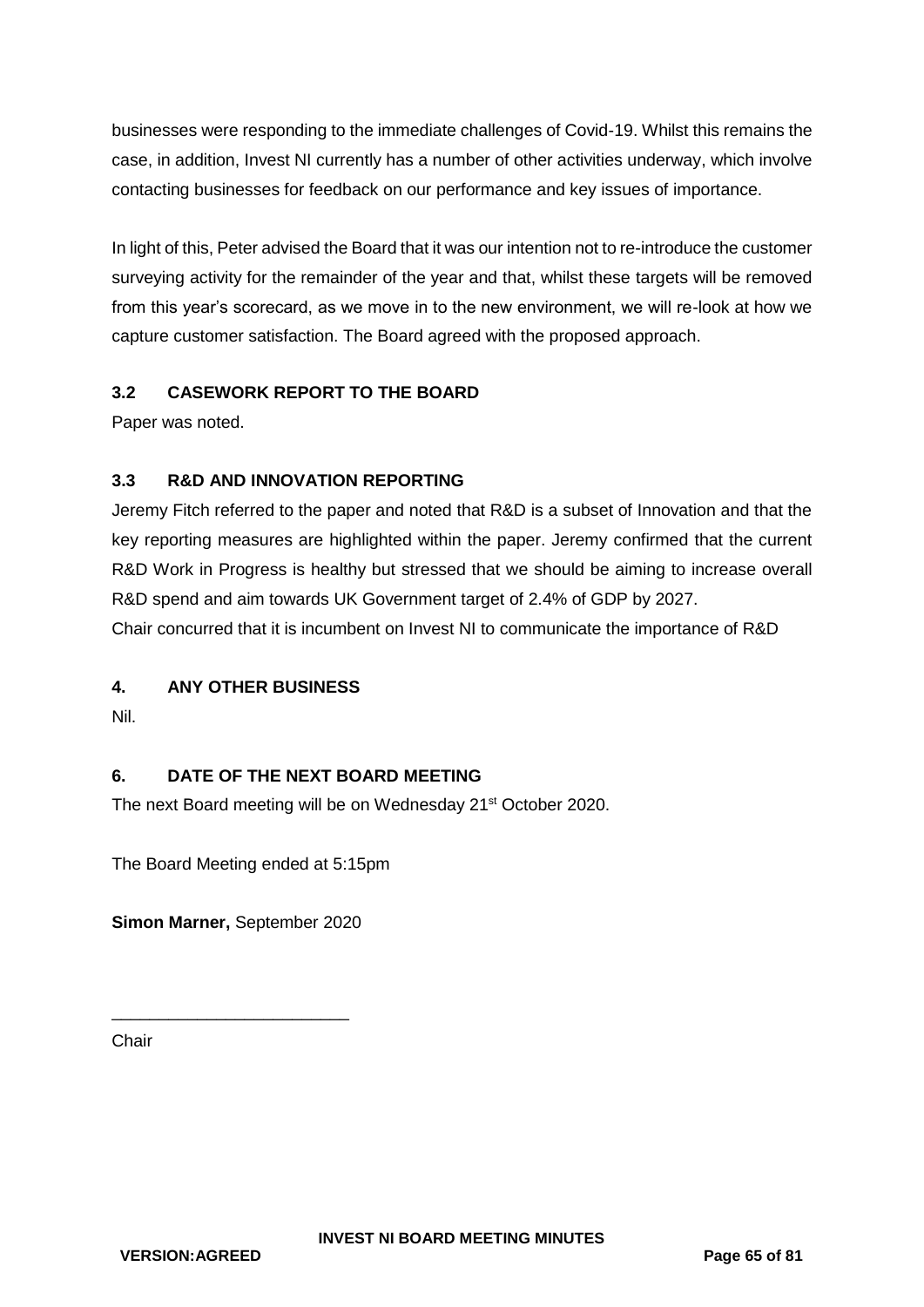# **ONE HUNDRED AND SEVENTY NINTH MEETING OF THE INVEST NORTHERN IRELAND BOARD, 21 OCTOBER 2020 MEETING HELD AT INVEST NI HQ & VIA SKYPE FOR BUSINESS**

#### **Present:**

#### **Invest NI Board**

Rose Mary Stalker (Chair) Brian Baird Deborah Lange **Deborah Lange** Judith Totten Padraig Canavan **Kieran Kennedy** Kevin Kingston Marie-Therese McGivern Mark Nodder Michael McQuillan Colin Coffey

**In Attendance:** Kevin Holland, Denise Black, Mel Chittock, Brian Dolaghan, Donal Durkan, Jeremy Fitch, Steve Harper, Alan McKeown, Peter Harbinson, Ian Maxwell

**Apologies:** Dr Mark Sweeney

#### **Minute Taker:** Simon Marner

The meeting commenced at 12.30pm. Mark Nodder, Kevin Kingston, Brian Baird, Padraig Canavan, Peter Harbinson, Denise Black, Donal Durkan and Ian Maxwell joined the meeting via Skype for Business, with the remainder of the participants present at Invest NI HQ.

#### **1 Declaration of Conflicts of Interest**

Deborah Lange noted her role with Belfast Harbour Commissioners ahead of the agenda item on Freeports. No other Conflicts of Interest were declared.

#### **1.1 MINUTES**

The Chair referred to Item 2.7 (Resource Allocation Model) from the draft September minutes and sought an amendment to include a reference for the need for all casework, to be assessed against the agreed strategic priorities when considering value for money.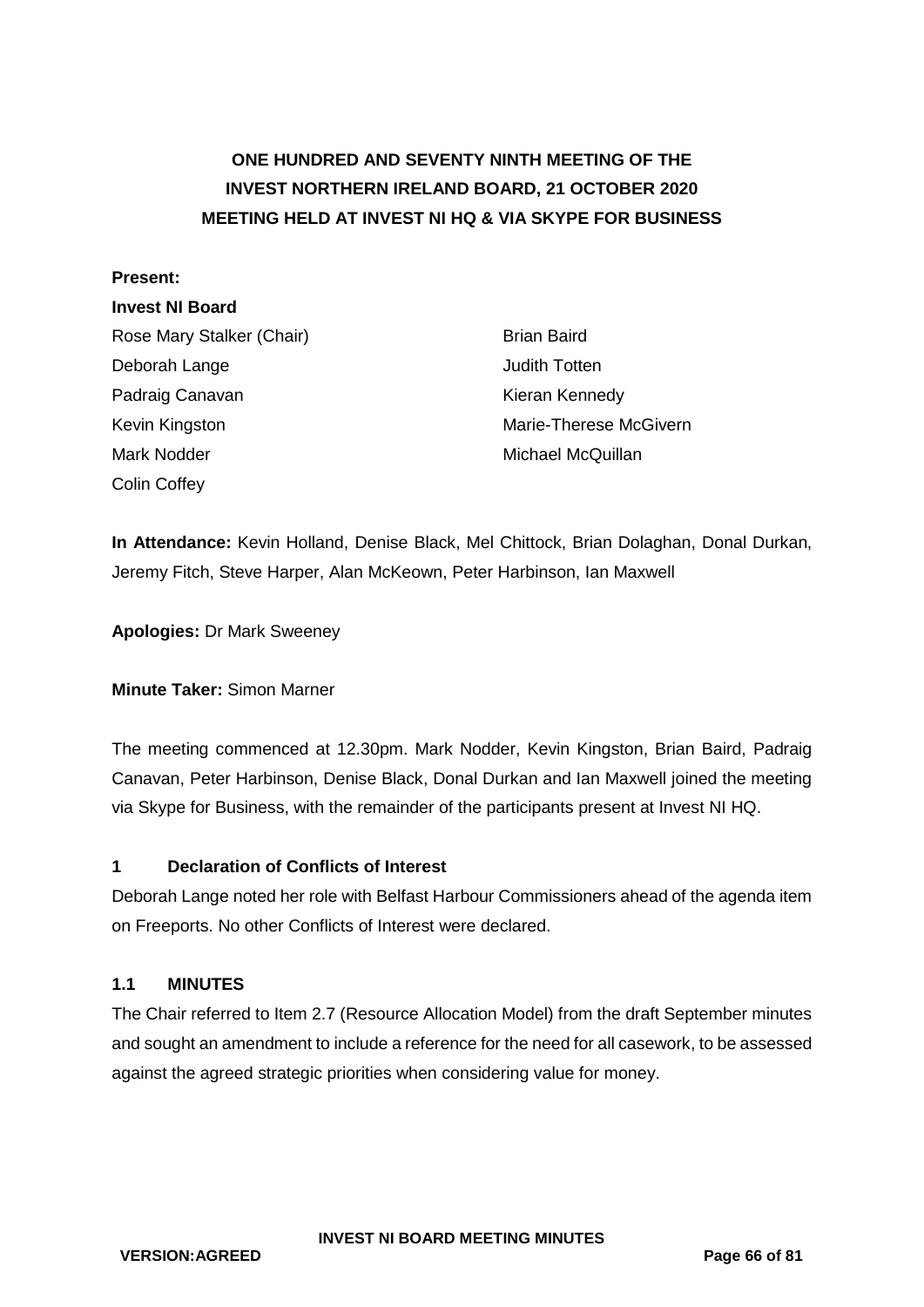Subsequent to the above amendment, the minutes of the September Board meeting were agreed. Deborah Lange proposed and Judith Totten seconded.

#### **1.2 MATTERS ARISING**

The Actions table was reviewed.

Mel Chittock provided a verbal update on Action no.1 and undertook to provide a further written briefing for November meeting. Deborah Lange queried if a risk exists that could see offers issued to clients whilst current clawback policy is still to be determined. Mel noted that a small risk exists but that relationship Managers are in a position to manage any such risks.

## *Action: Mel Chittock to update the Board on the clawback policy, and to include some recent examples of the approach taken to determine the clawback position.*

Action no.2 and the R&D paper, provided by Jeremy Fitch, were discussed. Jeremy noted that Innovation is one of the key strands of our Recovery planning and will be managed via that process but how we fund Innovation will be dependent on measures taken by the UK Government, in this space. Chair noted the need to seek alternative routes, beyond existing mechanisms to secure innovation funding from Treasury and to proactively engage with the Department and Industry to promote funding options.

#### *Action: Jeremy to investigate strategic options*

In addition, Chair encouraged the Executive Team to engage with Board on responses to all future strategic consultations.

Brian Baird noted Jeremy's paper but commented that there are clear indicators that Innovation partnerships, as they currently exist, are mainly between public and academic sectors and do not effectively utilise Industry. Brian stated his belief that Invest NI should play a key role on engaging Industry. Jeremy agreed with Brian's assertions and was content that INI could play a role, whilst being cognisant of the role played by DfE.

Kevin Holland noted that Invest NI would continue to engage with BEIS/UKRI and communicate common messaging, to ensure alignment of all parties ahead of the next Comprehensive Spending Review.

Updates, to Actions 3-5, were noted.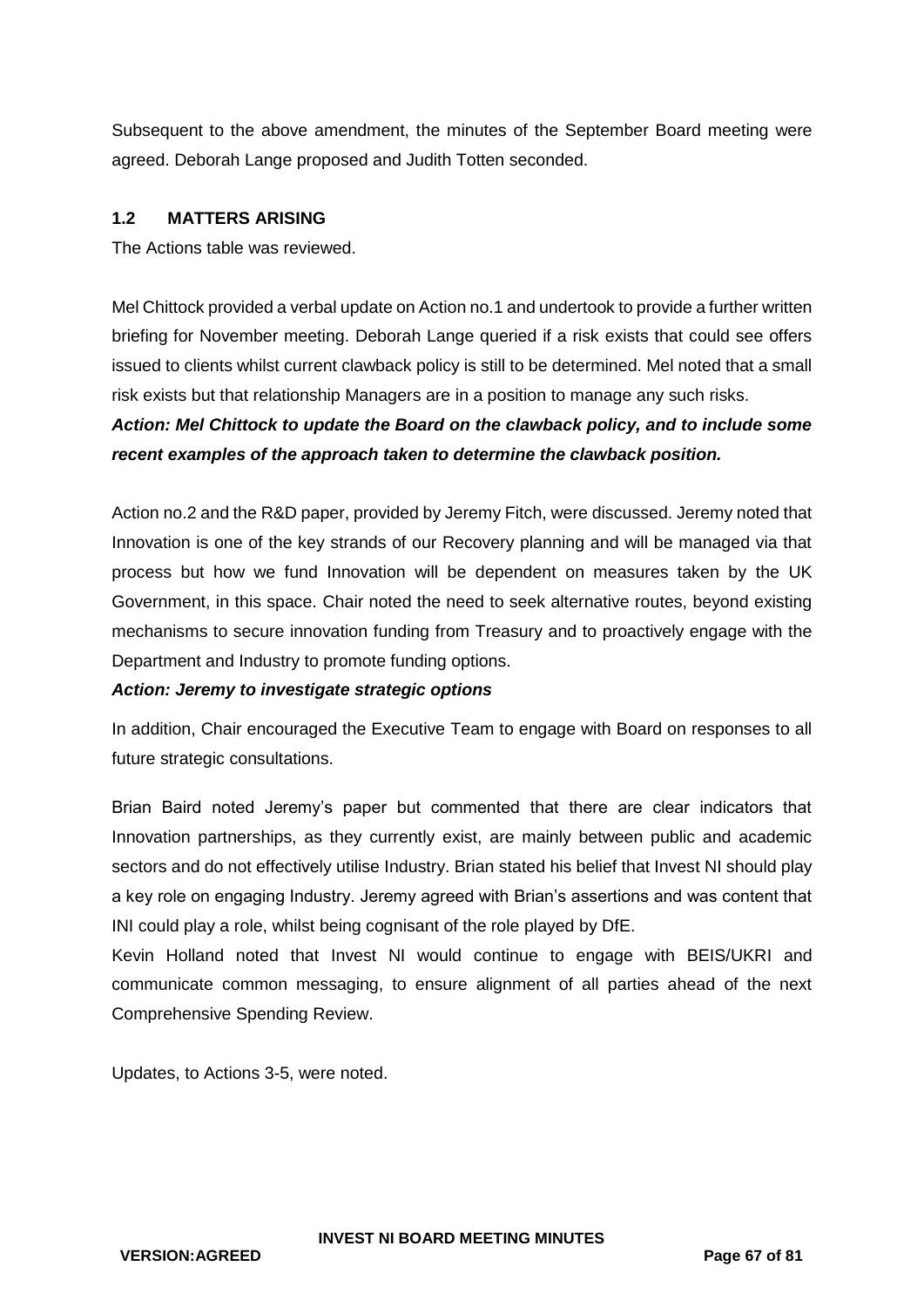## **2. ITEMS FOR DISCUSSION**

## **2.5 CEO REPORT TO BOARD**

The CEO referred to his Report to Board and began by providing some economic context as growth slowed in August and many markets struggled to adjust, which led to new measures to support the economy as the virus spreads again and initial schemes end. Kevin provided commentary on key Invest NI priorities since the last Board meeting, which included the launch of three new Covid programmes and the agreement on the eight key business planning drivers. Kevin also gave detail on key projects, sector initiatives, business development activities, inward visits and trade activity in August. Kevin continued by providing an update on job losses and company closures. As part of his forward look, Kevin referred to the Belfast City Deal and a number of international events due to take place over the coming weeks. In conclusion, Kevin updated on the recent Leadership Forum, noted areas of resource pressure and the need for staff to remain diligent guardians of our professional reputation as they continue to work in rapidly changing and challenging circumstances.

Chair raised this issue of resource prioritisation and staff deployment, and asked for a resource prioritisation discussion at the next Board Meeting

## *Action: Resource Prioritisation to be scheduled for November Board meeting*

Chair noted the need for the organisation to communicate and provide clarity to those businesses who were unsuccessful in the recent UK Government tender for the provision of PPE. Brian Dolaghan agreed to discuss with Chair, ideas on the best way to take this forward.

Chair indicated that she was content for the Board Leadership Projects to merge with the Economic Recovery themes project, to avoid duplication of effort.

*Action: Martin Robinson, supported by Ian Maxwell, to map the Board Priority Projects actions into the key 8 Economic Recovery themes, and to agree with the respective Board and ELT Members.*

## **2.2 EU EXIT**

Donal Durkan provided an update on EU Exit negotiations.

Michael McQuillan noted the importance of getting easily accessible information and education to business and highlighted that, whilst most businesses are currently focussing on the pandemic, Invest NI EU Exit support has been well received.

Kevin Kingston and Judith Totten also recorded business focus on Covid but encouraged the team to continue to communicate the support we have on offer. Mark Nodder queried if there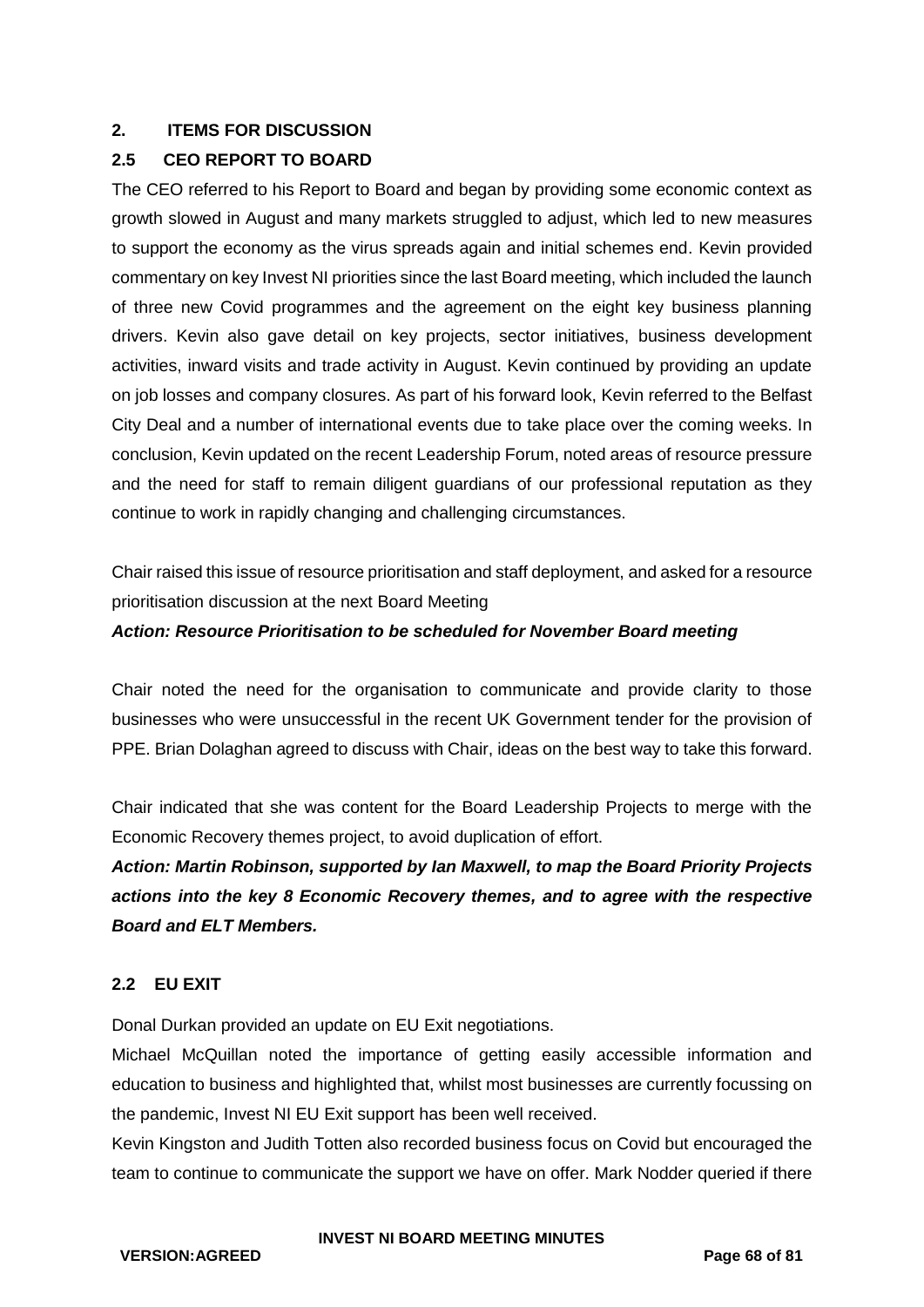are any plans to introduce a television campaign and Peter Harbinson confirmed that this would be a decision taken at Executive Office level.

Chair highlighted the role currently played by many individuals, as part of the DIT Trade Advisory Groups, and the commitment by the Economy Minister to arrange a meeting between all NI based individuals on advisory groups. Chair also asked Steve Harper to engage with our trade advisors to prepare a list of formal questions to be put to DIT, in order to get a formal response

# *Action: Donal Durkan to engage with Minister's Special Advisor to discuss the timing of a potential meeting and Steve Harper to liaise with trade advisors on potential questions*

Marie-Therese McGivern provided a note of caution to Invest NI staff and emphasised that, given the ever changing environment of EU Exit, we can't have all the answers all the time, but it is imperative that we operate with the best information we have available at any given time.

## **2.3 FINANCE REPORT TO BOARD**

Mel Chittock reviewed the Finance Report and noted that he would address the current inyear position, followed by commenting on future years and the CSR exercise.

Mel summarised the current Finance position and stated that good progress has been made and our profiles are very much in line with what we anticipated. A significant amount of work has been undertaken to review both existing pressures and likely forecast movements in our budget position from now until the end of March, across the entire organisation and working closely with Divisional leads.

Mel highlighted that we are still required to manage our budgets within very tight tolerances and this is coupled with numerous exercises being commissioned from the Department. Mel referred to the £17M of Resource surrendered at the start of the year to assist in the Emergency response and, as previously reported, noted that we are continuing to see a number of companies pushing ahead with projects.

Mel confirmed that we have been successful in bidding back c.£5.4M and we have also indicated that we require an additional resource allocation of £9M, with clarity on this expected in the coming weeks.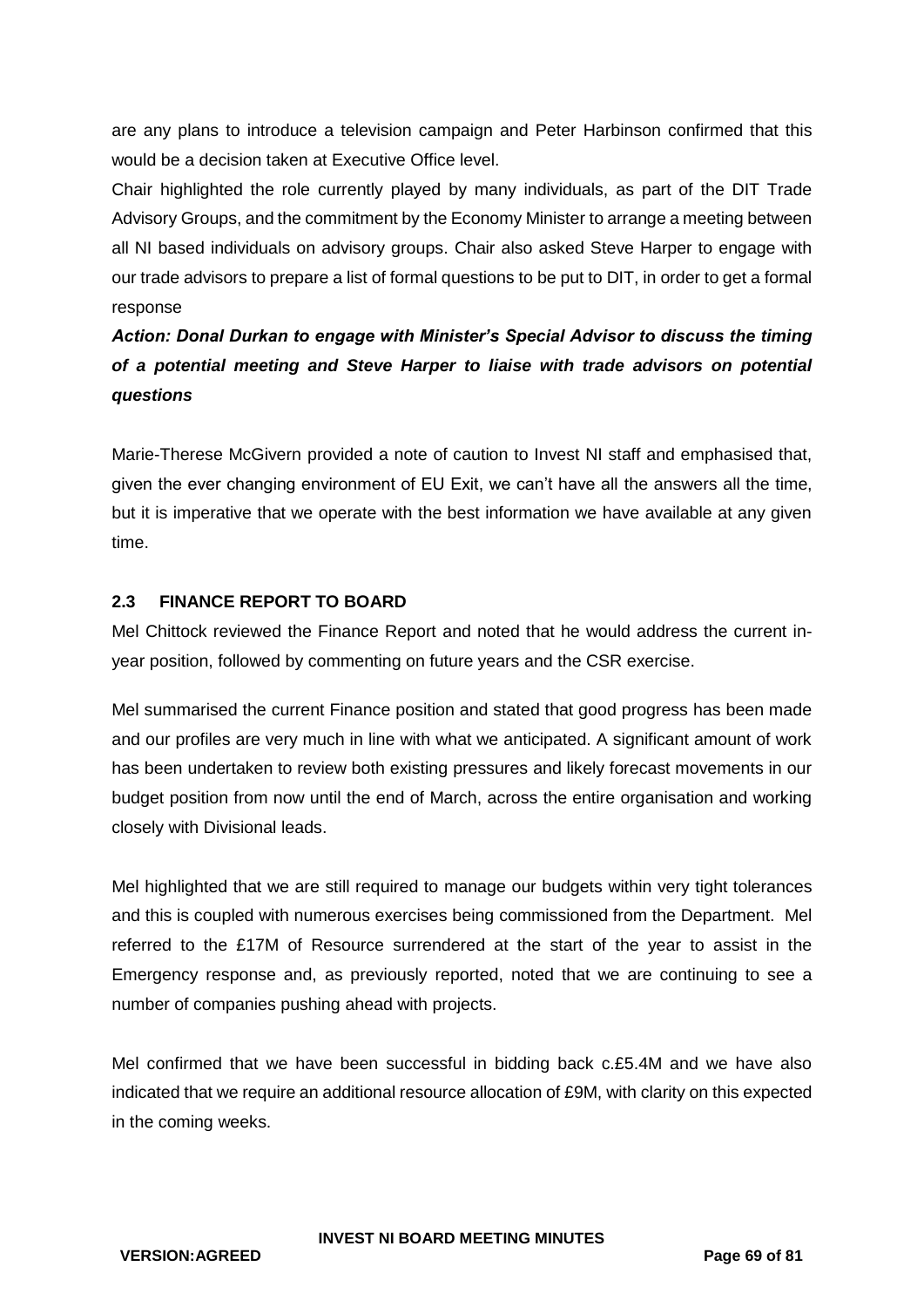In relation to future year's budget allocations and the CSR exercise, Mel noted that all indications are that this is being pushed out by 12 months.

Chair thanked Mel for his update and asked for an update concerning any replacement for ERDF funding and for consideration for the need to pull together a contingency action plan, in case ERDF replacement is by open competition.

*Action: Mel to provide the Board with details of options should a replacement for ERDF funding not be secured for next year and future years.*

Deborah Lange highlighted this is an extraordinary financial year and landing to budget within tight tolerances will be extremely tough.

## **2.4 Q2/HALF YEAR PERFORMANCE UPDATE**

Ian Maxwell provided an update in regards to the People and Process quadrant of the Scorecard and noted that staff absenteeism continues to fall as we move through the year and, that a revised people strategy is to be shared in the upcoming weeks. Ian also noted that the Customer Survey has been paused for the remainder of the year. Denise Black commented that Investors in People accreditation is under review, with the recommendation that it is paused for one year.

*Action: Chair asked Peter Harbinson to bring forward details on proposals to reinstate Customer Surveying and Denise Black was asked to come back to the Board with a proposal, to include potential timing, on developing a new People Strategy target*

John Hood provided the group with an update in regards to the Performance Quadrant of the Scorecard and the Q2 OPMR results.

#### **2.5 ARC MINUTES - SEPTEMBER**

ARC Chair discussed the draft minutes for the September ARC meeting, which took place on the morning of September 23<sup>rd</sup>. Deborah provided an update on the write-off loans, detailed in 19/20 Accounts and noted the ongoing Competence Centre review. Deborah also referred to the Internal Audit Service Audit Plan and the fact that ARC are scrutinising the increased level of risk in regards to staff working from home on a long term basis.

The Board Chair queried what lessons had been learned in regards to the Glenmore Anaerobic Digester case. Deborah noted that it would be difficult to establish if there was anything Invest NI could have done differently but committed to reviewing, at ARC, to understand lessons learned.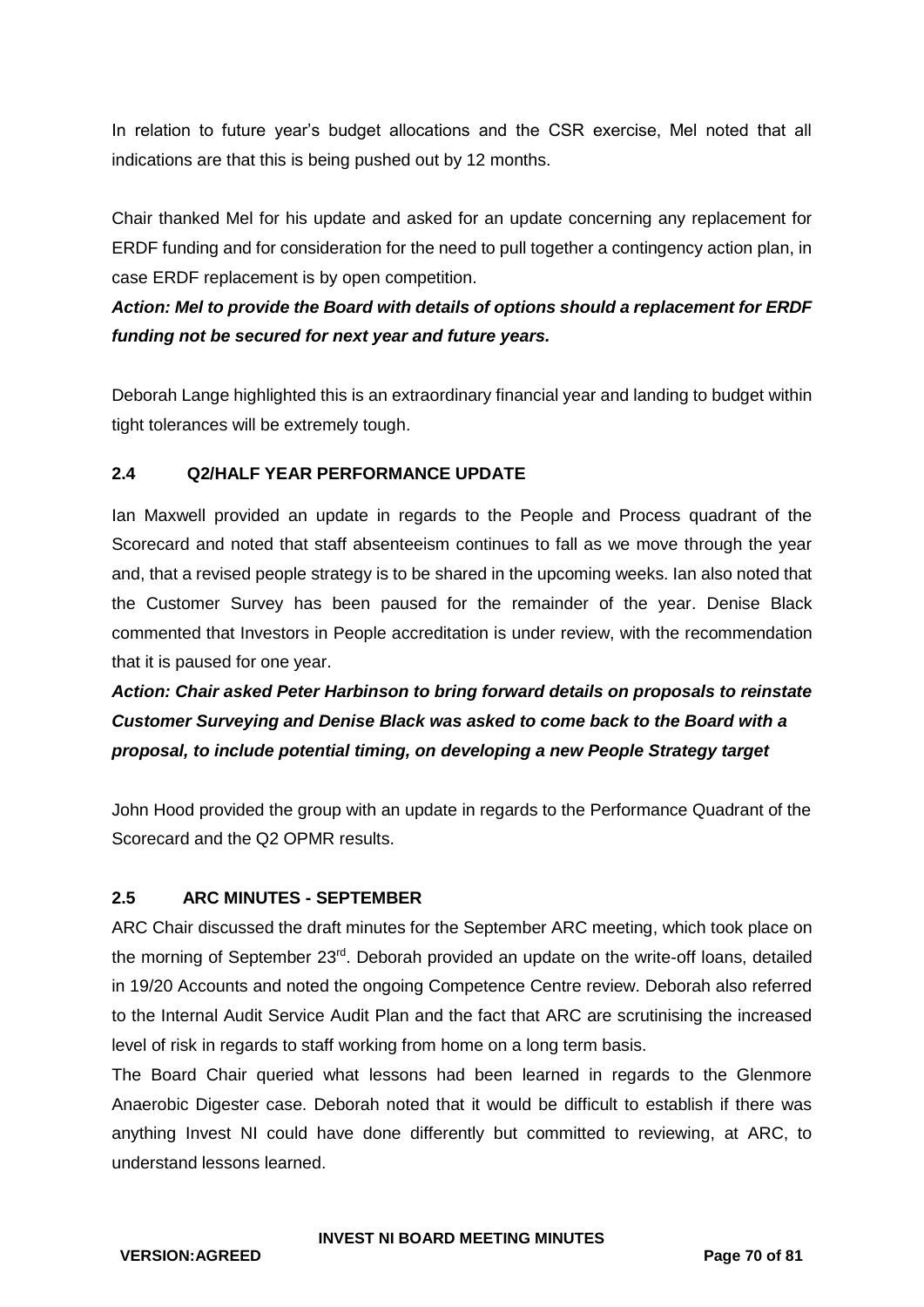Kevin Holland and Judith Totten both noted the need to implement measures that would enable staff to safely visit customers, to allow the timely identification of those who are distressed. Judith also noted the need for INI to have a "Distressed Client Team" to work with clients.

## **2.6 LIFE SCIENCES UPDATE**

Brendan McGuigan, Client Manager, joined the meeting to provide the Board with an overview of the historical relationship with Almac, who have delivered several major projects, in partnership with Invest NI, spanning multiple years. Kevin Holland followed Brendan and provided an update on the Life Sciences Leadership Projects and the work underway in three key areas, which influence this sector. Kevin noted that the sector was very strong and there are various companies doing exciting and interesting work but, as the largest company, Almac provides the centre of gravity in this space.

Marie-Therese McGivern highlighted the need for Invest NI to play a role in pushing the skills agenda in this sector, to build capability and grow the talent pipeline.

The Chair acknowledged the strength in this sector in NI and the opportunity to create a strong cluster as a catalyst for growth in Northern Ireland for the future. The Chair also suggested that it might be useful to reflect on how Invest NI supports highly profitable entities, such as Almac. Have we explored other ways, instead of traditional grants, to facilitate sector growth and continued Northern Ireland economic impact going forward

## **2.7 LEADERSHIP PROJECTS UPDATE**

Colin Coffey provided an update on the ongoing work of the Clean Energy sub team and how they have focused their work at looking at initiatives to exploit new Green Economy market opportunities, linked to NI capability and how we can accelerate progress by industry towards net zero, by stimulating investment in a green sustainable recovery.

Brian Dolaghan noted that the realisation of these goals is linked to Government policy and that actions need to be joined up across the UK Government and NI Executive. Chair was in agreement with Brain and emphasised that we need to be explicit in what our role is and we need to act quickly, with NI/UK Departments, to drive a coherent NI Strategy.

## *ACTION: Chair proposed that ELT consider appointing a lead person. What is INI's role and can we be in this space?*

Chair provided an update on Freeports and noted that Invest NI is facilitating discussions to develop stakeholder thinking on Freeport policy development and to maximise the economic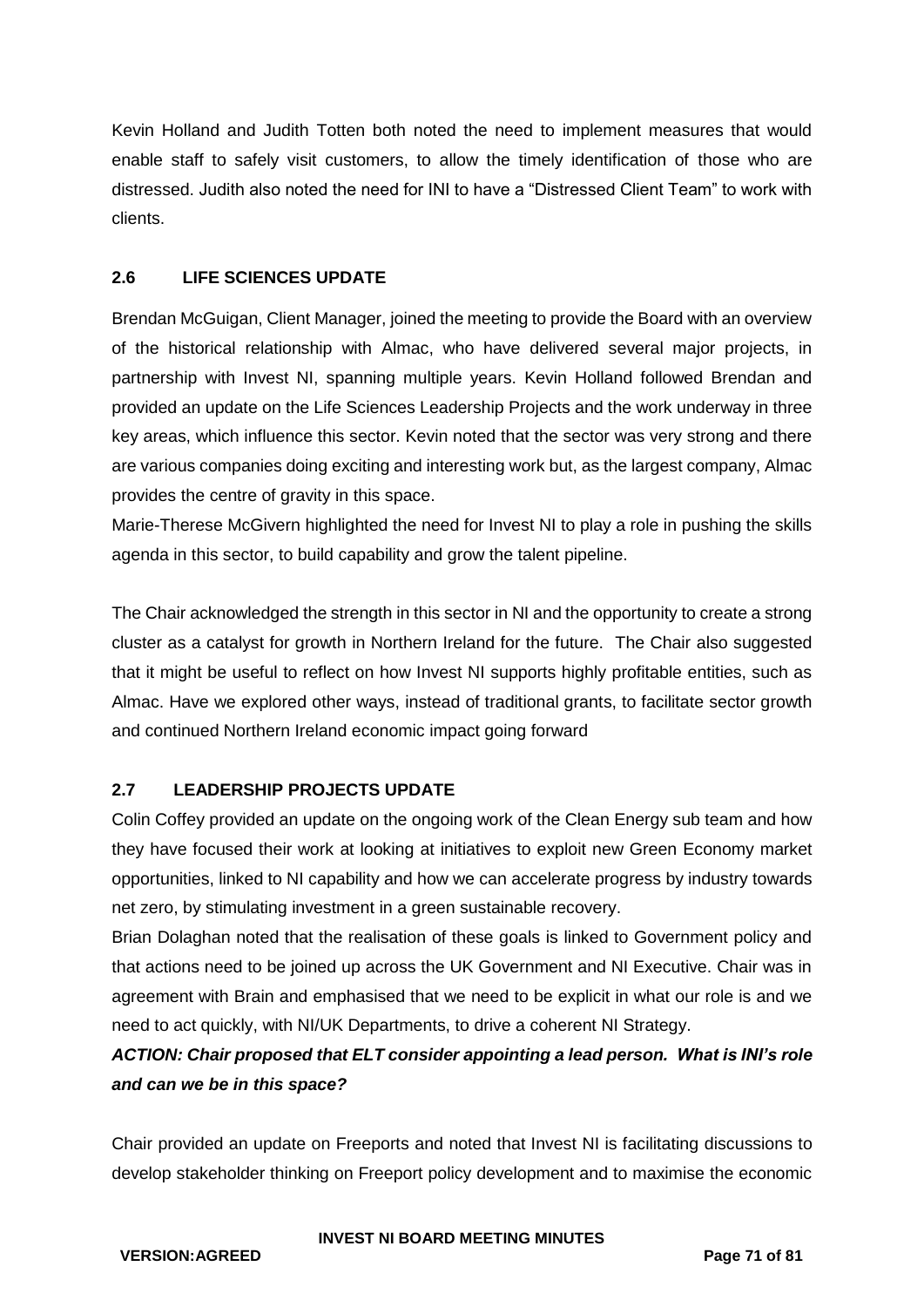benefit to Northern Ireland. There is now broad agreement on stakeholder views and recognition that Freeports policy should address regional disparity and mitigate against displacement. The bidding process will be launched by the UK Government before year-end and they are working with the devolved administrations on establishing at least one Freeport in each of Wales, Scotland and Northern Ireland. This will allow time to further influence policy development and enable stakeholders to develop an optimal collaborative NI bid.

Marie-Therese McGivern updated on the work of the Skills sub-group and the five key areas on which they will focus, these areas being Policy; Invest NI Role; Communication; Demand and Support. In response to a specific question from Brian Baird, Marie-Therese confirmed that we are aligned, with the CBI, on the ongoing initiatives in the ICT/Tech sphere.

Padraig Canavan asked what influence could be brought to bear in regards to education and the supply of talent and if we can help use education to address regional disparity. Marie-Therese stated that we need to use the evidence base that already exists and engage in logical discussion across government, to drive policy and work together for the betterment of NI. Government needs to continue with an inclusion agenda and ensure that every person has the opportunity to fulfil his/her potential.

Michael McQuillan queried what is being done to address the capability of leaders to identify a skills deficit or need. Marie-Therese highlighted existing Invest NI initiatives in this area but noted the opportunity to step forward with more innovative solutions.

The Chair provided an update on ongoing engagement with the NI Makers Panel. Rose Mary noted how the Makers Panel members are championing the digital transformation of the manufacturing sector and detailed the progress of several leading companies as they move through the 4Manufacturing survey process. RM thanked the Invest Team for their outstanding efforts in delivering the 4manufacturing Assessments. The findings so far have confirmed the examples of best practice and members have committed to engaging directly with the wider business community on a number of digitisation themes, which will help grow the capability in the eco-system.

Rose Mary also noted the response of the makers to a presentation on the advanced manufacturing City & Growth Deals, they were "overwhelmed with what they heard a lot of which they were previously unaware", they wanted to get into more detail in order to ensure that there was no duplication and the projects align with their priorities. They also expressed a need for a single straightforward interface. They recognise the huge potential opportunity and wanted to make sure that they were successful, for all of NI. Rose Mary concluded by emphasising that Invest NI has a key role to play in ensuring integration and alignment across

#### **INVEST NI BOARD MEETING MINUTES**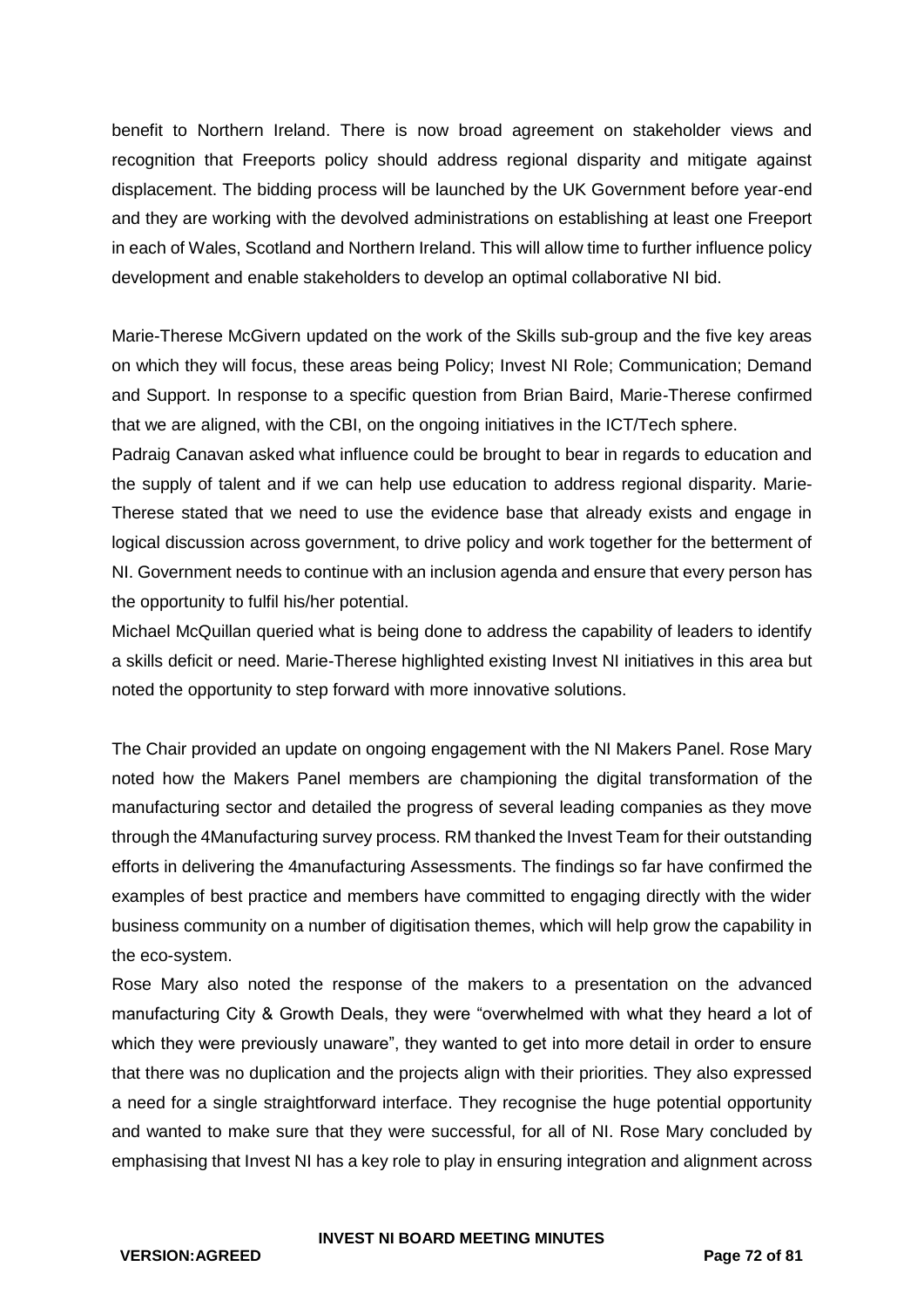the projects. In addition, our client executives need to work proactively with businesses to ensure NI City/Growth Deal workstreams are integrated and mainstreamed.

### **2.8 POTENTIAL EMERGENCY SUPPORT**

Alan McKeown provided a brief summary on current discussions with DfE, as the Economy Minister seeks to introduce additional emergency measures to support businesses throughout the Coid-19 pandemic. Alan also provided an update on the Hardship Fund and the subsequent lessons learned. Alan confirmed that he would seek to embed the lessons learned, when introducing future schemes. Deborah Lange and Kevin Kingston offered the Board's support, if required, during the project. The Board highlighted the need to ensure governance issues were maintained to the usual high standards and noted the need for the respective accounting officers to share correspondence to clarify roles and responsibilities particularly as this provided clarity during the Micro Business Hardship Fund and its subsequent compliance audit. Board noted the Invest NI support for the delivery of the scheme and the commitment to good governance and Kevin Kingston suggested that Invest NI should be proactive in the identification and reporting of the risk profile on the Covid-19 support schemes.

Chair thanked Alan for his update and encouraged him to maintain a clear decision-making audit trail. Chair also noted the offer of assistance from Board members.

# **3. MONTHLY REPORTING TO BOARD BY EXCEPTION**

### **3.1 MARKETING AND COMMUNICATIONS REPORT**

Paper was noted

### **3.2 CASEWORK REPORT TO THE BOARD**

Paper was noted.

### **3.3 NI SCREEN OPEN DOORS EVALUATION**

Paper was noted

### **3.4 COMPETENCE CENTRE BOARD WORKING GROUP**

Deborah Lange provided an update on the work of the Competence Centre Board Working Group (BWG). Deborah noted that the BWG met on the 9th October and the Terms of Reference are almost complete. At the June and October meetings, the focus has been on the Action plan post the AFQCC investigation last year, the interim external evaluation re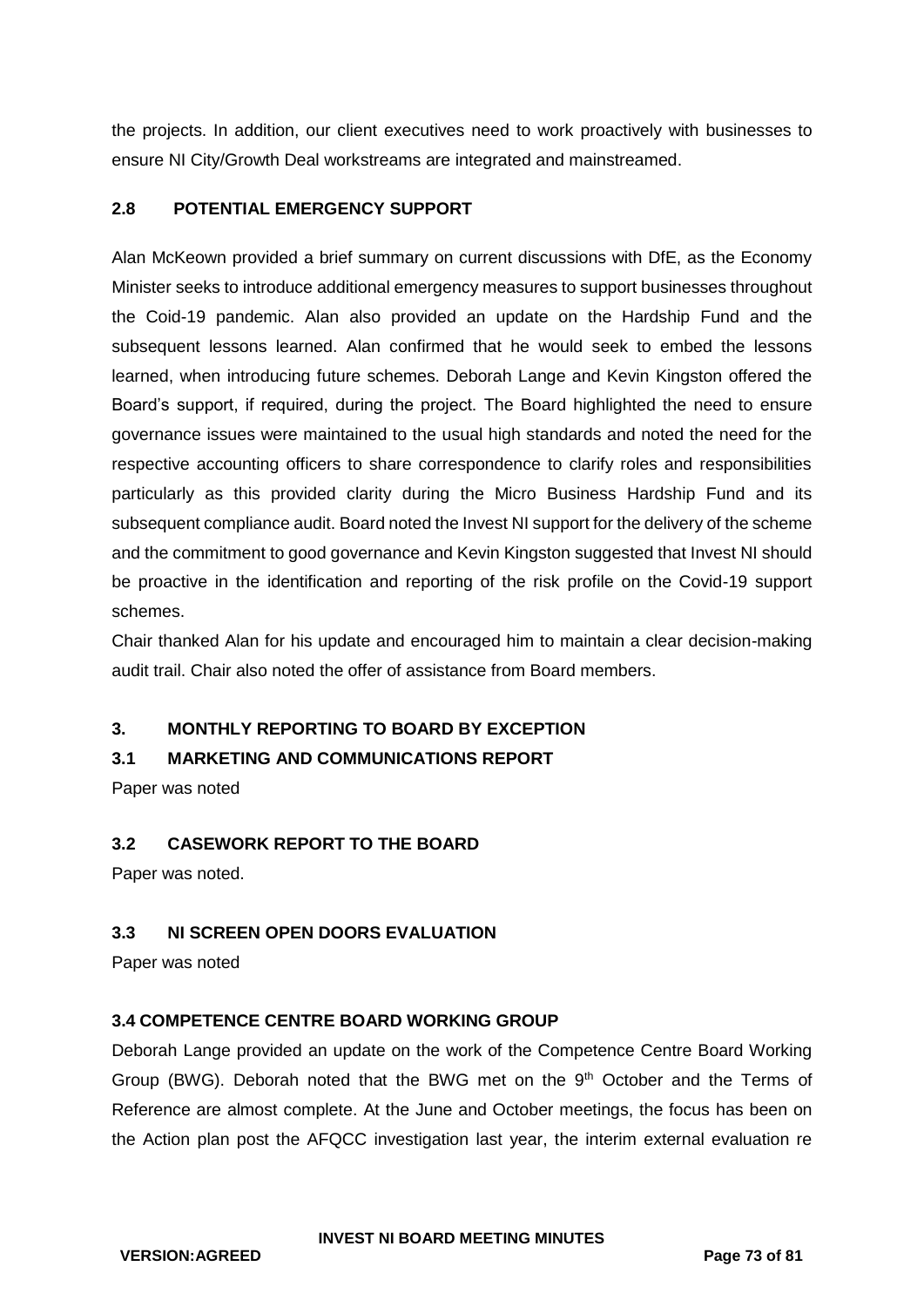AFQCC completed Feb 2019, and the Risks and KPIs of all the Competence Centres (CC). Deborah referred to the October minutes and the main CC risks therein.

The BWG was content with the new Guidelines for CC Managers, including the Criteria for Success. The Guidelines clarify the role of the Invest NI Observer, which delicately navigates the autonomy of the CCs and required Invest NI governance. The Guidelines also lay out a flowchart for project assessment and approval, making clear Invest NI's required stated approval – the CCs may not be happy with this, but we feel it is necessary.

With regard to the AFQ Interim Evaluation the BWG agreed that AFQCC must provide a summary of what has been achieved regarding the points raised and this must be included in any application for a Phase 2.

The KPIs of each CC were reviewed. The BWG noted that the CCs have been negatively impacted by Covid 19 especially as many of the projects require lab work.

Two important KPIs relate to Spin Outs and IP License agreements. BWG understands that since the IP is owned by the academic institutions (State aid rule), meeting these requirements can be problematic. It was agreed that Brian Baird would work with the Invest NI team to formulate the correct questions to pose to the CCs to understand the blockers to meeting these KPIs.

The CCBWG has in the past used an international advisor to provide advice re NI CCs relative to international ones. It is now time to identify and retain a new advisor. After discussion it was recommended by the BWG that INI identify 2 advisors – one with expertise in the international perspective and one with experience in the KPI areas in which NI's CCs are having trouble.

# **4. ANY OTHER BUSINESS**

Chair proposed an additional Board Session for Wednesday 16th December 2020.

# **6. DATE OF THE NEXT BOARD MEETING**

The next Board meeting will be on Wednesday 25<sup>th</sup> November 2020.

The Board Meeting ended at 5:40pm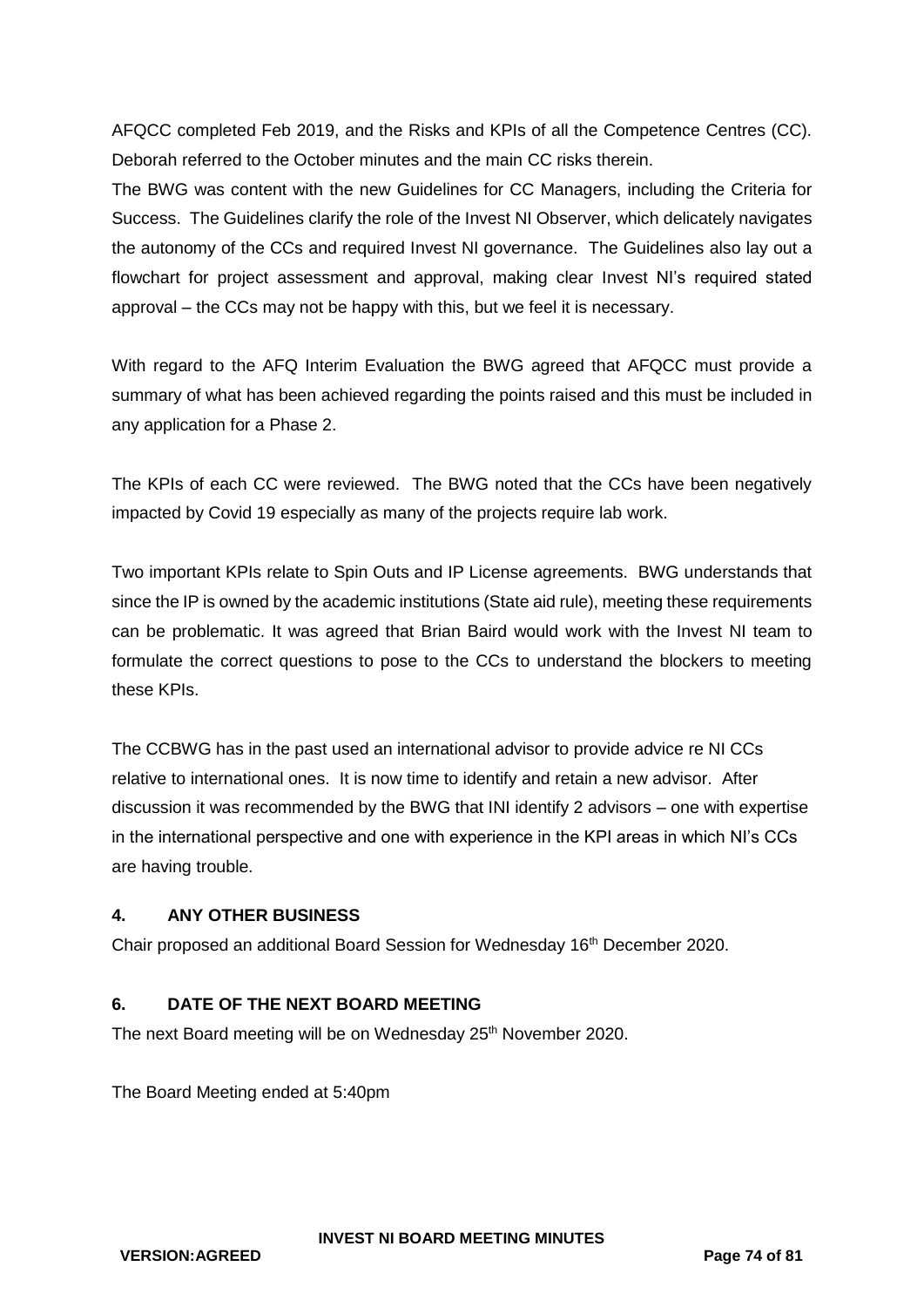**Simon Marner,** October 2020

\_\_\_\_\_\_\_\_\_\_\_\_\_\_\_\_\_\_\_\_\_\_\_\_\_

Chair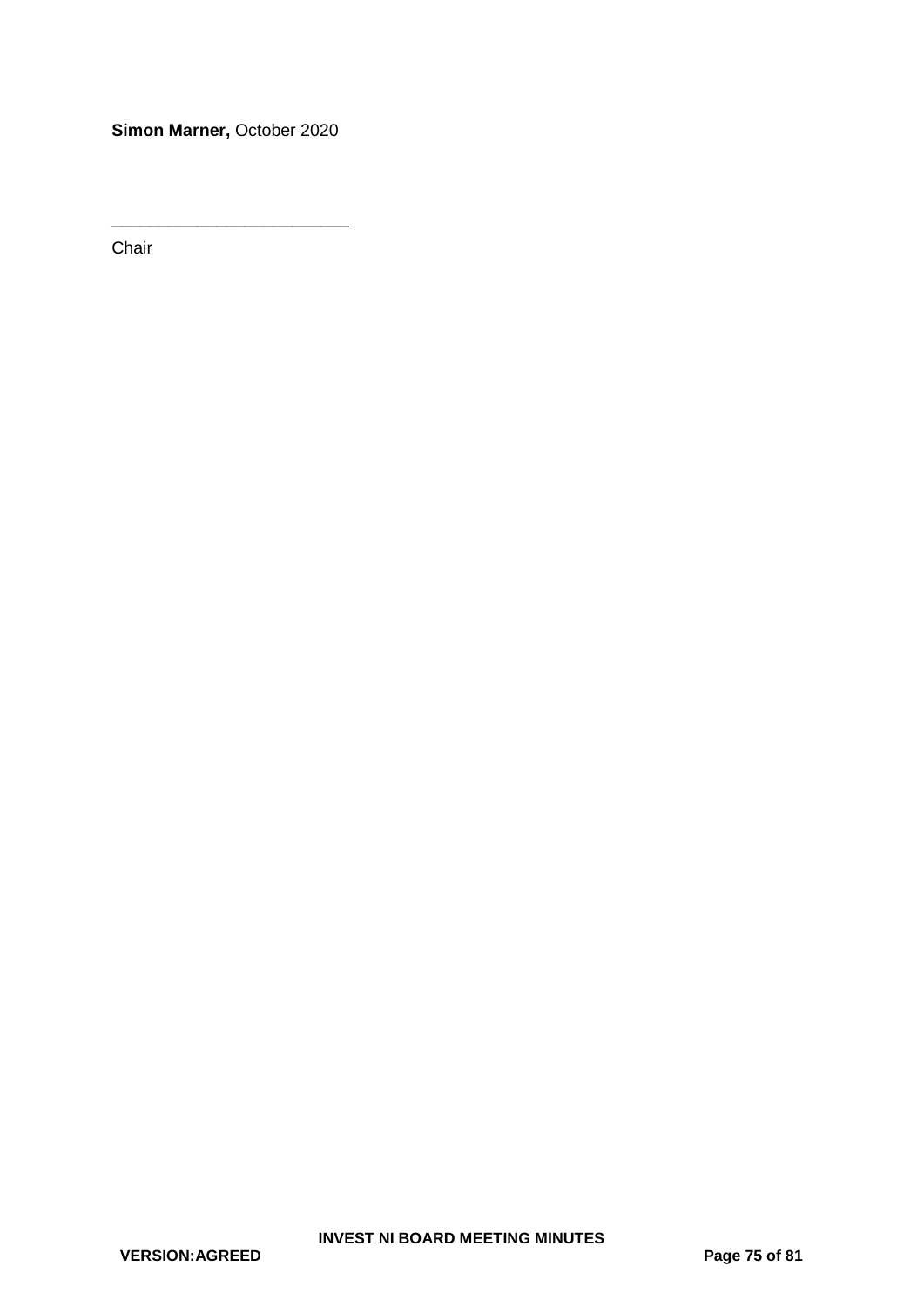# **ONE HUNDRED AND EIGHTYITH MEETING OF THE INVEST NORTHERN IRELAND BOARD, 25 NOVEMBER 2020 MEETING HELD AT INVEST NI HQ & VIA SKYPE FOR BUSINESS**

#### **Present:**

### **Invest NI Board**

| Rose Mary Stalker (Chair) | <b>Brian Baird</b>     |
|---------------------------|------------------------|
| Deborah Lange             | <b>Judith Totten</b>   |
| Padraig Canavan           | Kieran Kennedy         |
| Kevin Kingston            | Marie-Therese McGivern |
| Mark Nodder               | Michael McQuillan      |
| Colin Coffey              | Dr Mark Sweeney        |

**In Attendance:** Kevin Holland, Denise Black, Mel Chittock, Brian Dolaghan, Donal Durkan, Jeremy Fitch, Steve Harper, Alan McKeown, Peter Harbinson, Ian Maxwell

### **Minute Taker:** Simon Marner

The meeting commenced at 1.00pm. Mark Nodder, Mark Sweeney, Brian Baird, Padraig Canavan, Peter Harbinson, Denise Black, Mel Chittock and Ian Maxwell joined the meeting via Skype for Business, with the remainder of the participants present at Invest NI HQ.

### **1 Declaration of Conflicts of Interest and Opening Remarks**

It was confirmed that the current Register of Interests was up to date, and no Conflicts of Interest were declared.

The Chair opened the meeting by recognising the extraordinary efforts of the entire Invest NI team, as we work to respond to the economic challenges of the Covid pandemic. The Chair noted that we must be mindful of the wider public perception concerning our role in supporting all businesses at this critical time. The Chair highlighted that it was essential that our new Covid response schemes have the maximum impact and that the allocated budgets are fully committed. The Chair acknowledged that it is incumbent on the Board and the Executive Leadership Team to take the necessary priority actions to maximise the effectiveness of our recovery strategy. The Chair confirmed that she has agreed with the CEO that an Invest NI team should be commissioned to conduct an internal review of our processes aimed at improving the flexibility and responsiveness of service delivery. The Chair commented that,

#### **INVEST NI BOARD MEETING MINUTES**

**VERSION:AGREED Page 76 of 81**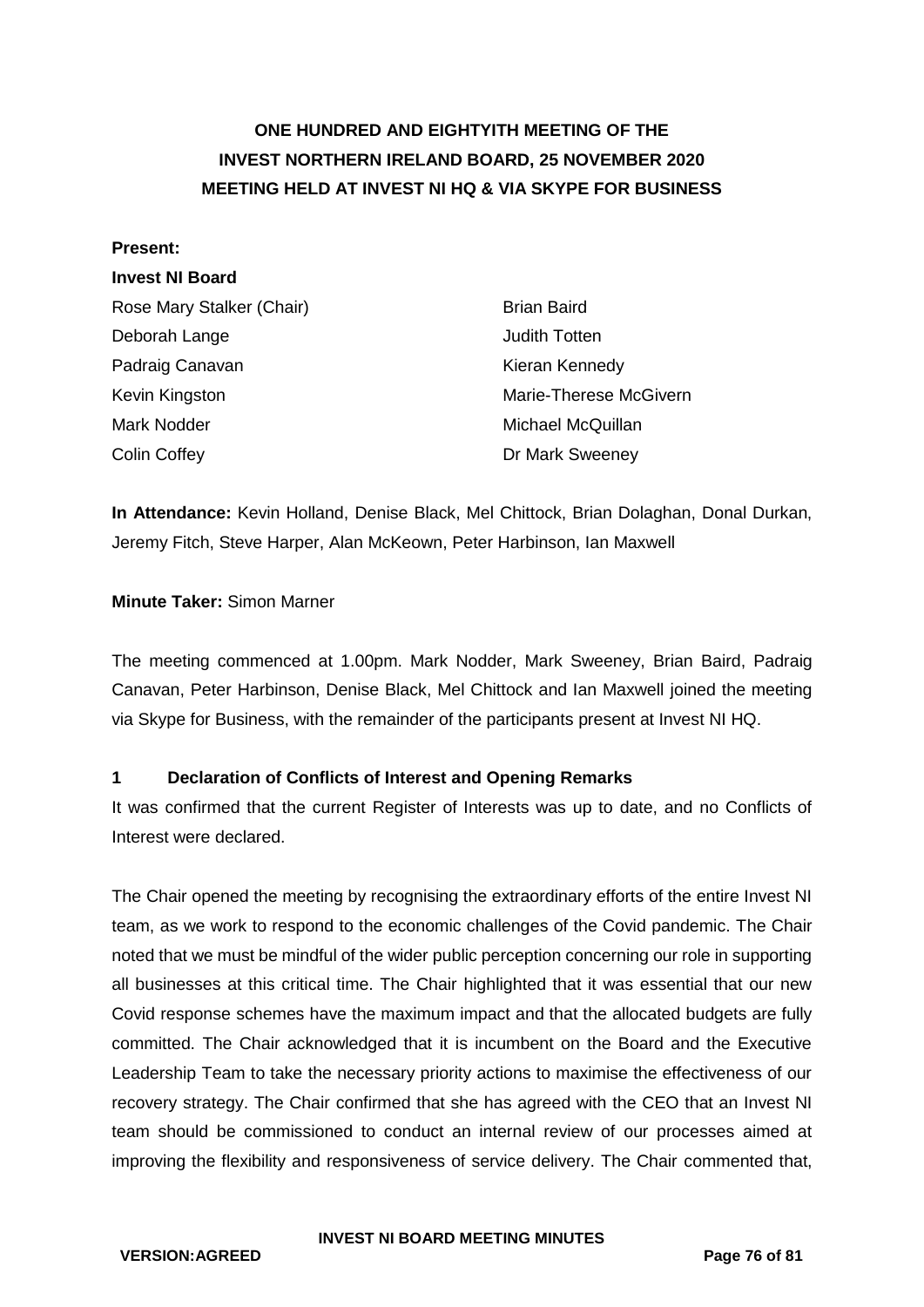within the public sector, Invest NI has the potential and is best positioned to drive the transformation of the economy.

Board members provided feedback to the Chair's opening statement and it was agreed that it is appropriate to look at our priorities now and assure ourselves that we are focussing our efforts and resources appropriately. Board Members also noted the exceptional efforts of the Invest NI Team in response to the current challenges, but that we must communicate more effectively to address any external perceptions that may exist.

### **1.1 MINUTES**

The minutes of the October Board meeting were agreed. Marie-Therese McGivern proposed and Michael McQuillan seconded.

The Resource Allocation Model (RAM) was discussed. Brian Dolaghan confirmed the plan to pilot the RAM from January 2021, and he will recommend a minimum project value that will use the RAM.

*Action: RAM to be tested on recent projects before pilot*

### **1.2 MATTERS ARISING**

The Actions table was reviewed.

Mel Chittock gave a verbal update on Action 1 and provided some context to the process and the type of clawback cases dealt with. In the majority of cases, clawback arises when clients enter a formal insolvency process/dissolution or cease trading (following which, the company will automatically move to dissolution when account-filing deadlines are missed). Cases where clients continue to trade, breach Letter of Offer terms and a default is called, are rare. Whilst we have reverted to our normal recovery procedures Mel reassured the Board that cases were looked at on a case by case basis and there is no automatic instigation of recoveries actions without due consideration.

Action no.2 and the R&D paper, provided by Jeremy Fitch, were discussed. Chair noted that Jeremy is the appropriate INI Executive to lead on the analysis of alternative sources of innovation funding, and in bringing other key NI organisations together.

*Action: Jeremy to present latest update on the strategy to secure R&D funding for NI and ensure NI has a coordinated approach, which includes the voice of industry.*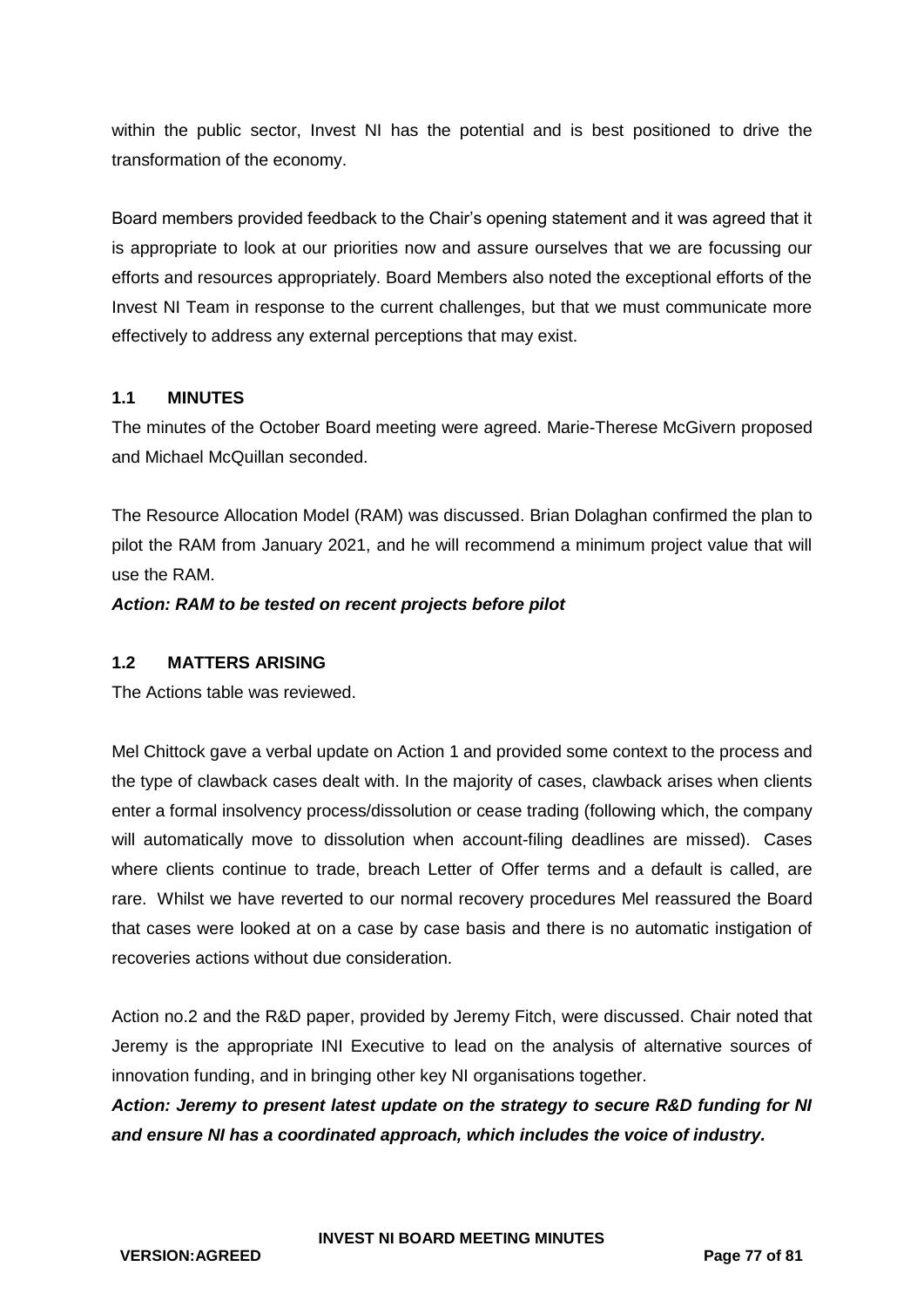Updates to the remaining Actions were noted.

# **2. ITEMS FOR DISCUSSION**

# **2.6 BOARD LEADERSHIP PROJECTS AND RECOVERY PLAN INTEGRATION**

Chair introduced this item of the agenda and explained that the project to integrate the Board Leadership actions with the Recovery Plan is a work in progress and the team will continue in their efforts to identify how the actions can become SMART. The Chair handed over to Martin Robinson who provided an overview of the steps taken to date, to align these two key pieces of work.

# *Action: Team to further develop Recovery Plan Actions Targets to make them more "SMART".*

Colin Coffey commented that Innovation & Entrepreneurship are states of mind, that Clean Technology impacts across multiple sectors of the Recovery Plan and we need to be proactive in building aspiration and maximising projects. Michael McQuillan stressed the importance of a holistic approach to building the Recovery Plan, to help avoid siloing and, that actions need to integrate and create synergies. Marie-Therese McGivern noted the need to take a decision on which sub-regional framework to use and that the effectiveness of frameworks are determined by how granular they are. Mark Sweeney commented on the need to identify the top priorities within the Plan, which would aid resource planning.

### **2.7 RESOURCE PRIORITISATION**

Kevin Holland, Denise Black and Steve Harper presented on Resource Prioritisation. Kevin began by stating that the aim of this Board briefing was to share detail on an 'as is' of Invest NI Resources as we adapt to today's emergency actions and the delivery of the 2021/22 Recovery Plan actions. Denise provided an overview of the current staffing levels and detail of how the headcount split across Divisions and Steve provided detail on how our resources have rapidly migrated from delivery of Business Strategy to new/short-term/emerging priorities. Across the organisation, the Executive Leadership Team estimate that these new activities account for some 40% of activity, although it is important to note that in some areas this has been much higher. We have responded with agility, but at a cost and pressure. Over 150 people redeployed 20/21 and 6-month hiring freeze has been implemented. The team outlined the need to evaluate key considerations, to create short and long-term capacity in a constrained budget. In order to fully scope out this piece of work Denise and Steve will lead a "Get Fit" team to define critical processes and steps, analysing their speed, efficiency and cost.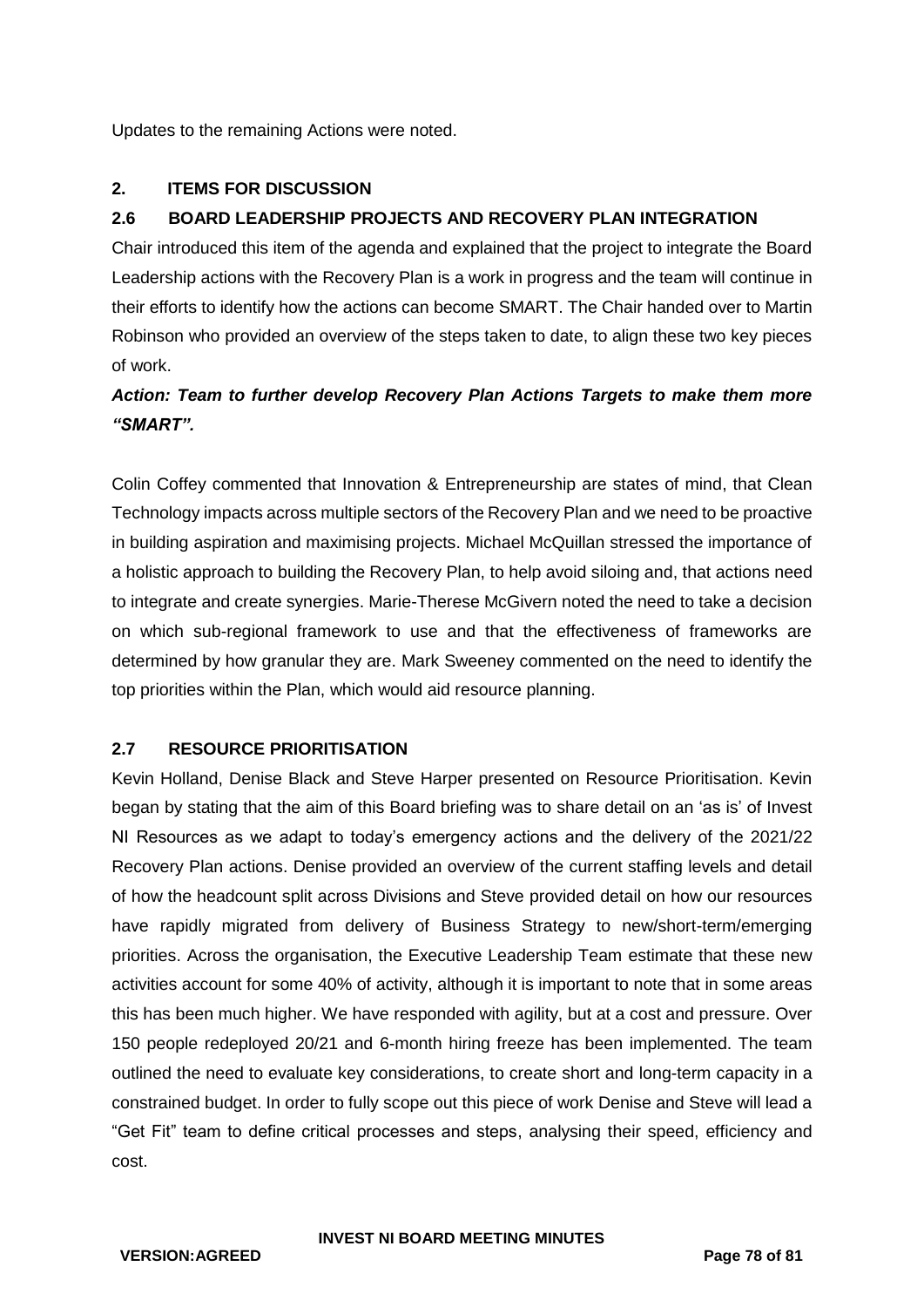### *Action: Denise/Steve to provide 30-day update at December meeting.*

Deborah Lange thanked the team for their presentation and was encouraged to see the responsiveness of ELT. Deborah indicated that she would welcome the opportunity to view, in real time, the initiatives taking place within the organisation and it was noted, by Kevin Holland, that the Invest NI Newsletter would be an appropriate tool to give Board members this visibility.

# *Action: Peter Harbinson to ensure access to Invest NI Newsletter is secured for all Board members*

Kevin Kingston asked the team to consider process mapping in order to identify efficiencies that can be made and the resulting freeing up of resource.

In response to queries from Mark Sweeney and Mark Nodder, on whether a 30-day timeline was sufficient to allow the appropriate level of scrutiny, Kevin Holland noted that this initial exercise is not a deep dive, but it is necessary to help give an understanding of key areas of focus, as we look to implement the Board Leadership Projects and the Recovery Plan. The Chair emphasised the importance of this project, which will look at the deployment of resource and identify savings, during this crisis period. The Chair stressed the need to satisfy ourselves that we know what resources we have, what they are doing and where resource can be redistributed, to complete short-term agile tasks and in readiness for recovery. Chair also noted the importance of regular engagement with the Department for the Economy (DfE). *Action: Invite Senior Department team to December Board. Consider discussion on* 

### *different types of intervention/governance models*

Mark Sweeney stressed the need for the Executive Leadership Team to provide Board with reassurance that the issues discussed at the commencement of the meeting have been addressed, at the December meeting. Michael McQuillan complimented the proactive moves to reposition the organisation and communicate effectively with DfE, and highlighted that organisational excellence is a continual process and "Get Fit" will move to "Stay Fit".

### **2.8 CEO REPORT TO BOARD**

The CEO referred to his Report to Board and began by providing some economic context as the recovery loses momentum and, after a rebound in Quarter 3, a Quarter 4 downturn looks inevitable. Kevin provided commentary on key Invest NI priorities since the last Board meeting, and brief updates on the Covid Restrictions Business Support Scheme (CRBSS) and the

#### **INVEST NI BOARD MEETING MINUTES**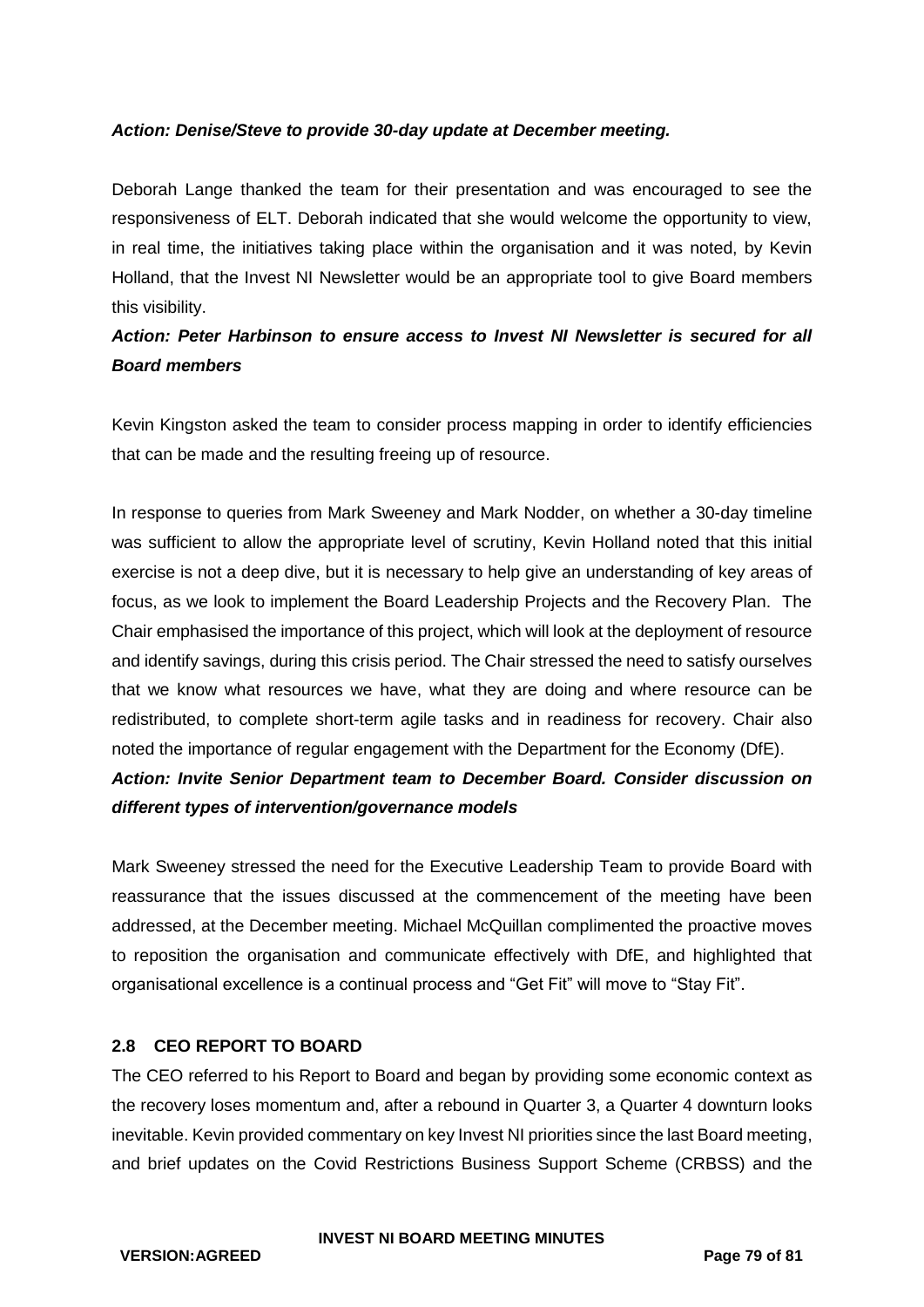process around the PPE COVID-19 Cabinet Office Mask Manufacturing Machines tender competition. Kevin also gave detail on key projects, sector initiatives, business development activities, inward visits and trade activity in October. Kevin continued by providing detail on job losses, company closures and bad news notices. As part of his forward look, Kevin referred to recovery and budget planning, possible 2021 investment conference and the FDI pipeline. In conclusion, Kevin referred to resource prioritisation, staff movement and noted that absence reached a 5-year low at 2.47% against a target of 3.50%.

# **2.4 EU EXIT**

Donal Durkan provided an update on EU Exit negotiations and the ongoing work of the Invest NI Brexit Team, as they continue to engage with business and assist with preparedness. Michael McQuillan noted that, via Enterprise NI engagement with businesses, NIBusinessinfo.co.uk is seen to be the best source of information for those companies who are taking steps to prepare. However, Michael cautioned that high levels of micro-businesses have not yet taken any steps to prepare. Donal commented that many businesses are awaiting certainty and agreement by EU/UK before moving forward and investing in preparations.

# **2.9 FINANCE REPORT TO BOARD**

Mel Chittock asked the Board to note the Finance Report and provided an update on the current financial position. Mel stated that whilst we may be slightly behind on expenditure against the budget profiles, that does not automatically mean we are in any danger of an underspend. In regard to 2021/22 Mel noted that, on the basis of the current level of commitments and assuming that WIP projects are converted this year, it will result in a fully committed budget for next year. This position for 2021/22 is on the basis that there is no replacement funding for ERDF in 2021/22. At this point a successor fund to ERDF may not be in place for April 2021 so, in attempt to address this position, we have been able to submit two bids for funding this year, which will also have the effect of "freeing" up budget next year.

Mel summarised by confirming that there are a considerable number of movements and still no clarity on budget cover for the remainder of this year and for next year. We need to avoid the scenario where we stop converting WIP but this may be unavoidable unless we get clarity on budget cover. These concerns have been shared with DfE.

Chair and CEO stressed the importance of further engagement with DfE and the Minister and the Chair emphasised the need to keep the Board informed and given the opportunity to review differing budget scenarios.

*Action: CEO to engage with Minister/SpAd to detail possible consequences of not having appropriate budget cover in place to convert WIP projects.*